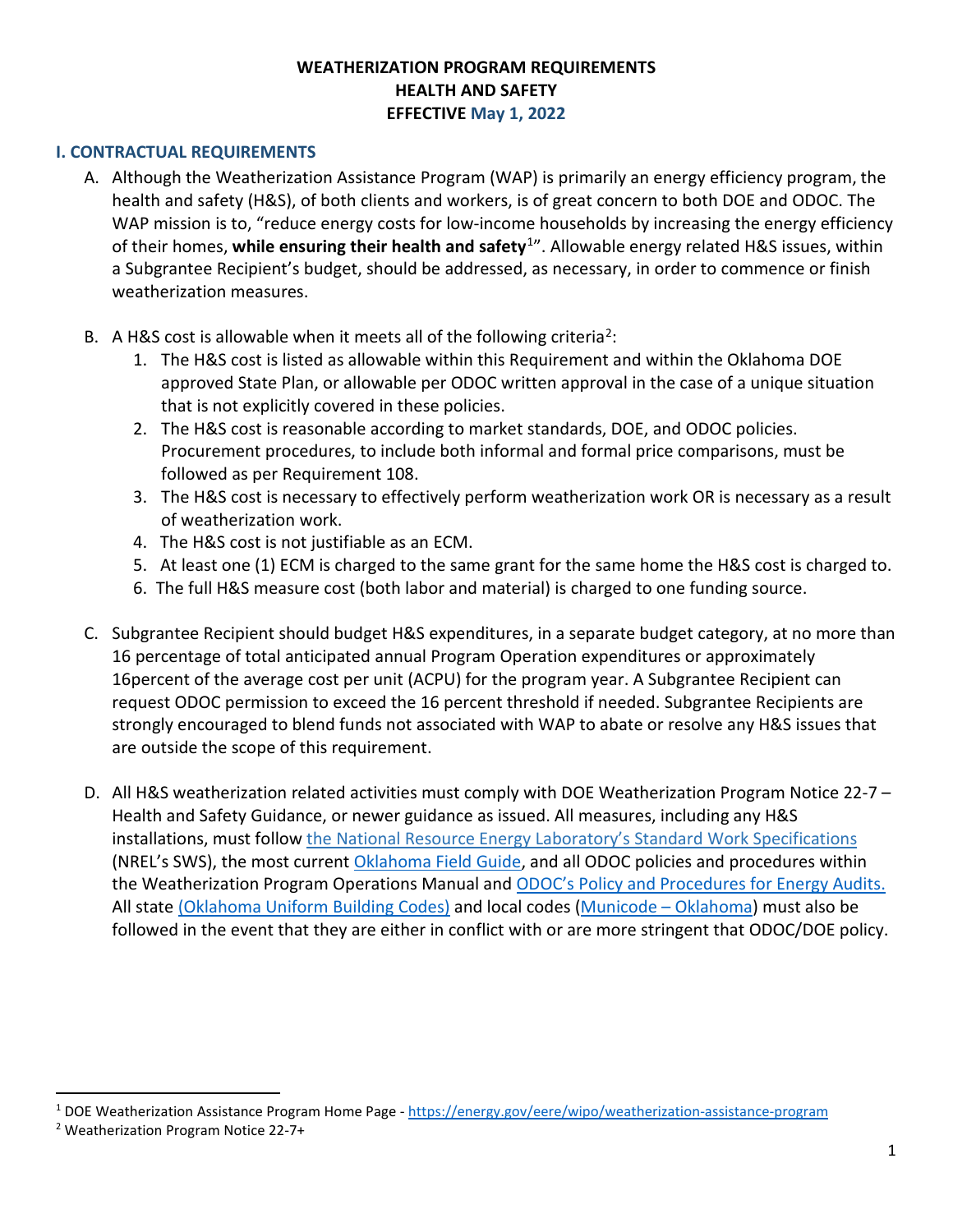| <b>II. TERMS AND DEFINITIONS:</b>    |                                                                                                                                                                                                                                                                                                                                                                                                                                                                                                                                                                                 |  |
|--------------------------------------|---------------------------------------------------------------------------------------------------------------------------------------------------------------------------------------------------------------------------------------------------------------------------------------------------------------------------------------------------------------------------------------------------------------------------------------------------------------------------------------------------------------------------------------------------------------------------------|--|
| <b>ACM</b>                           | Asbestos containing materials <sup>2</sup>                                                                                                                                                                                                                                                                                                                                                                                                                                                                                                                                      |  |
| <b>AHERA</b>                         | Asbestos Hazard Emergency Response Act of 1986 <sup>3</sup>                                                                                                                                                                                                                                                                                                                                                                                                                                                                                                                     |  |
| <b>AHJ</b>                           | <b>Authority Having Jurisdiction</b>                                                                                                                                                                                                                                                                                                                                                                                                                                                                                                                                            |  |
| <b>At Risk Qualified Home</b>        | The home is owned by the occupant/applicant, and a child under age 5, and/or<br>person over age 65, and/or a disabled person lives in the home. The applicant<br>must provide proof of homeownership (such as a deed), and self-report<br>demographics on a completed client application.                                                                                                                                                                                                                                                                                       |  |
| <b>Bathrooms</b>                     | Defined as rooms that contain a bathtub, shower, spa or other similar sources of<br>moisture <sup>4</sup> .                                                                                                                                                                                                                                                                                                                                                                                                                                                                     |  |
| <b>Case by Case</b>                  | When a policy refers to "case by case" it means ODOC is not able to create a<br>comprehensive policy for that specific H&S topic, but rather, must provide<br>specific guidance regarding individual events to determine whether the measure<br>is allowable or cost effective. A subgrantee seeking case by case approval must<br>submit documentation to their assigned Energy Project Specialist.                                                                                                                                                                            |  |
| <b>ECM</b>                           | Energy Conversation Measure (ECM) are those measures that result in a Savings<br>to Investment Ratio of 1.0 or higher in the NEAT/MHEA program.                                                                                                                                                                                                                                                                                                                                                                                                                                 |  |
| <b>Friable</b>                       | Any ACM material that can be crumbled, pulverized, or reduced to powder by<br>the pressure of an ordinary human hand. <sup>5</sup>                                                                                                                                                                                                                                                                                                                                                                                                                                              |  |
| <b>Hazardous materials</b>           | Refrigerants, heating equipment, asbestos, lead, mercury, CLFs, and fluorescents                                                                                                                                                                                                                                                                                                                                                                                                                                                                                                |  |
| <b>Household hazardous</b><br>wastes | Household hazardous wastes are those that are generated by individuals on the<br>premises of a household and the waste stream is composed primarily of<br>materials found in the waste generated by consumers in their homes <sup>6</sup> . At the<br>federal level, household wastes are exempt from regulation and regulation falls<br>to the state.                                                                                                                                                                                                                          |  |
| <b>Incidental repairs</b>            | Repairs that are necessary to ensure the effectiveness of weatherization<br>measures. A repair is incidental to an ECM and must be combined with the cost<br>of the associated ECM, and the entire cost must result in an SIR of 1.0 or higher<br>in the NEAT or MHEA program. For example, if a home needs roof repair before<br>attic insulation can be installed, then the cost of the insulation must be<br>combined with the cost of the roof repair. If the result is an SIR of 1.0 or higher,<br>then the repairs and the insulation installation must be completed. The |  |

<span id="page-1-0"></span><sup>&</sup>lt;sup>3</sup> AHERA -<https://www.gpo.gov/fdsys/pkg/USCODE-2011-title15/pdf/USCODE-2011-title15-chap53-subchapII.pdf>

- <span id="page-1-1"></span><sup>4</sup> ASHRAE 62.2.2016
- 

<span id="page-1-3"></span><span id="page-1-2"></span><sup>&</sup>lt;sup>5</sup> Weatherization Program Notice 22-7<br><sup>6</sup> https://www.epa.gov/hw/household-hazardous-waste-hhw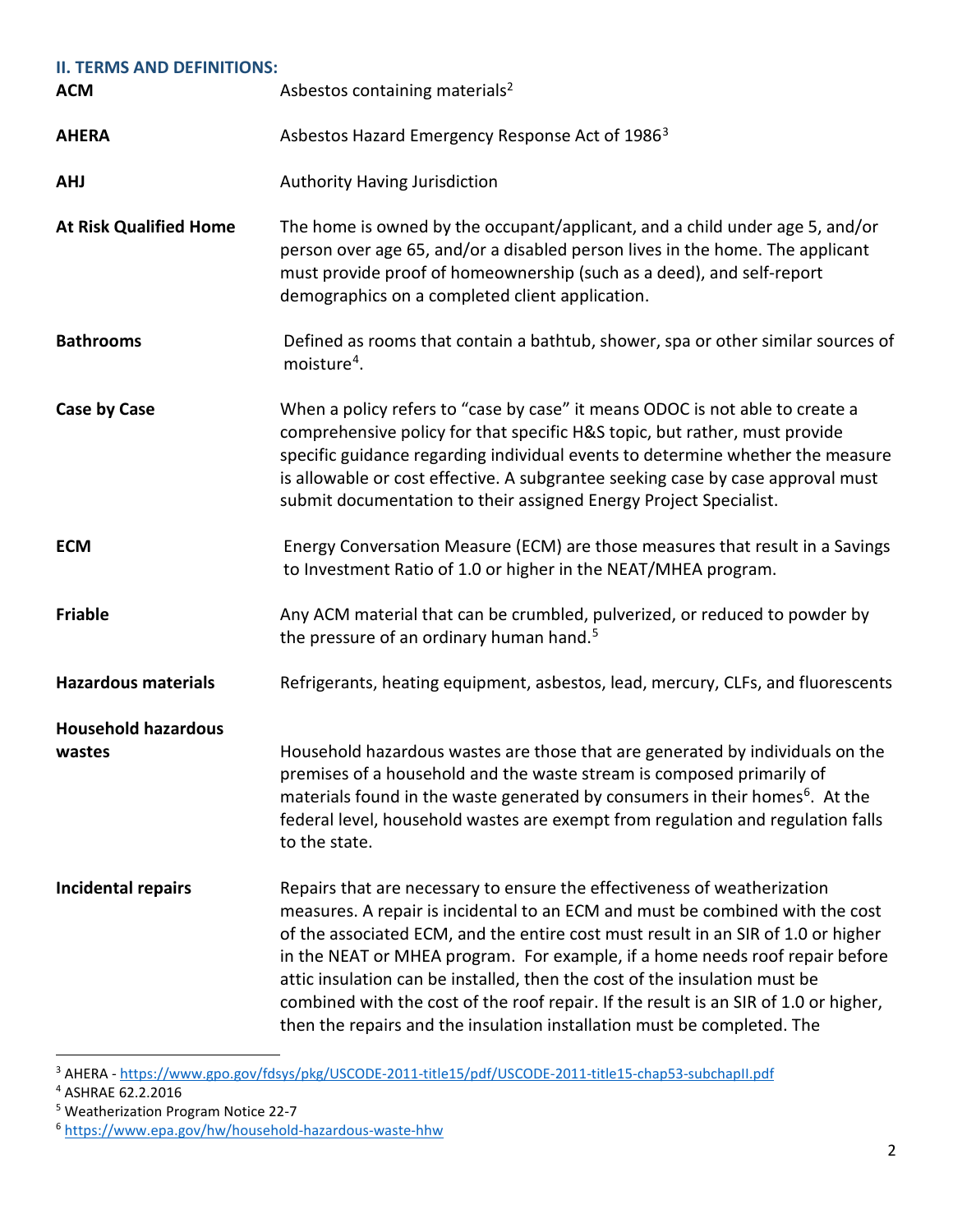maximum incidental repair cost cannot exceed \$750 for the unit, without ODOC permission.

- **Limited Repairs** Repairs that meet the definition of incidental repairs.
- **Major Repairs** Those repairs that are \$1,201 or greater. Typically, major repairs are not allowed with H&S.
- **Minor repairs** Those repairs that are \$1,200 or less.
- **Primary System/unit** A primary system is that which is most relied upon to provide heating or cooling throughout the season $5$
- **Safety Data Sheets (SDS)** The US Occupational Safety and Health Administration (OSHA), requires that chemical manufacturers, distributors, or importers provide Safety Data Sheets (formerly known as MSDS or Material Safety Data Sheet) for each hazardous chemical they manufacture, distribute or import. A SDS is comprised of sixteen 16 sections: Identification, Hazard Identification, Ingredient Composition, First-Aid Measures, Fire-Fighting Measures, Accidental Release Measures, Handling and Storage, Exposure Controls, Physical and Chemical Properties, Stability and Reactivity, Toxicological Information. Sometimes Disposal, Transit, Regulatory and Ecological Information is also included.
- **Secondary System/unit** A secondary unit is only employed in extreme weather<sup>5</sup>

**Solid-Fueled Space Heaters** Solid fueled space heaters include wood stoves, coal stoves, pellet stoves, and fireplaces. Wood, coal, and pellet fired furnace and boiler systems should be treated as vented heating systems.

- **System** A system can refer to a central unit or several individually operating units; however, when a central unit is in place, it shall be considered the primary unit, and all other units are to be considered secondary<sup>5</sup>
- **WPN** Weatherization Program Notices are periodically released by the Department of Energy to provide States and Subgrantee Recipients with official guidance on WAP implementation.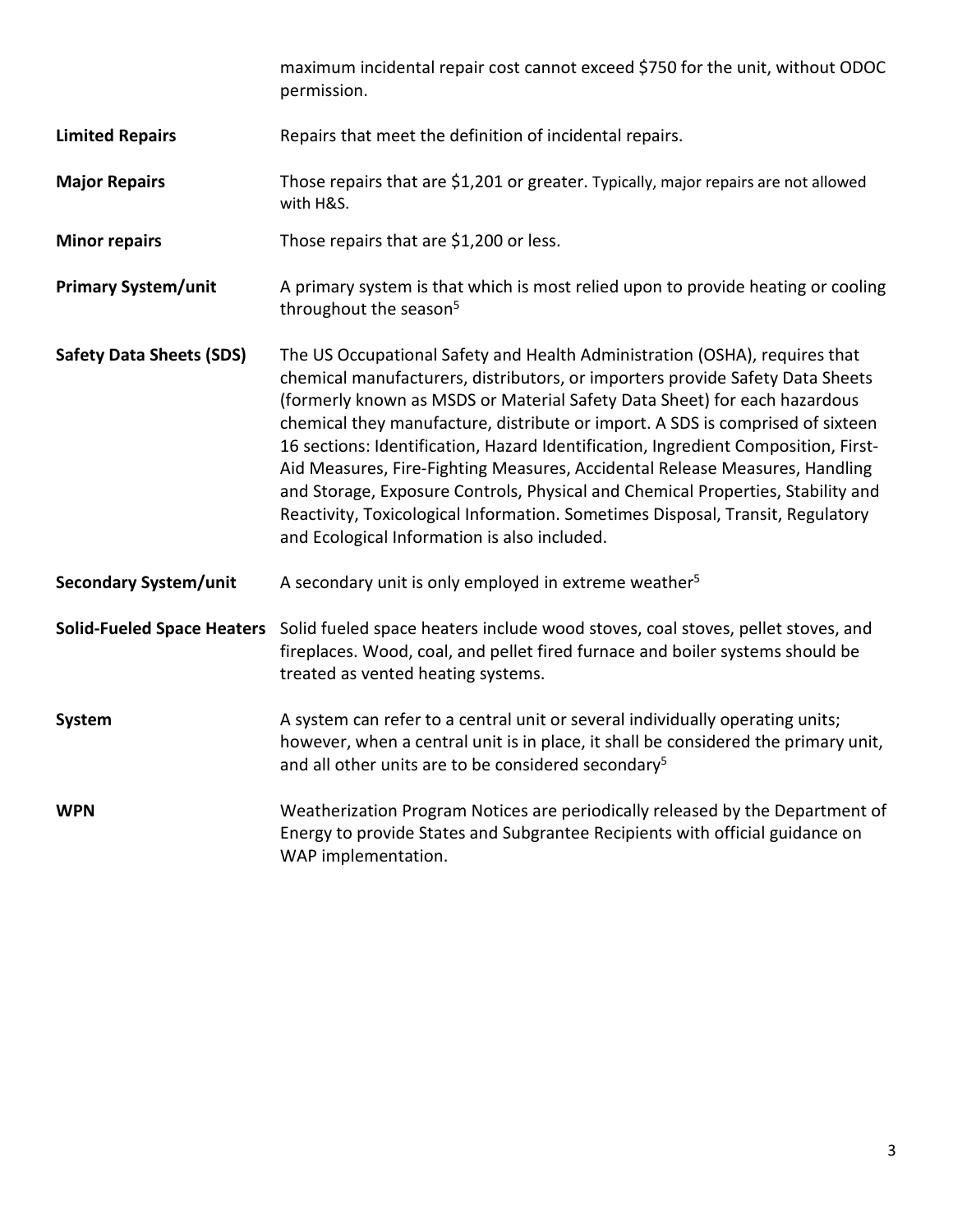#### **III. PROCEDURES**

Weatherization services must be provided in a manner that minimizes risk to workers and occupants. No weatherization testing or work should proceed in a home that puts workers or occupants at a health or safety risk. Although WAP does not provide all the solutions, awareness of potential hazards is essential to providing quality services.

The following Health and Safety issues are outlined in this requirement:

- 1. Heating Systems
- 2. Cooling Systems
- 3. Asbestos
	- a. In siding, walls, ceilings, etc.
	- b. In vermiculite
	- c. On pipes, furnaces, and other small covered surfaces
- 4. Biologicals and Unsanitary Conditions
- 5. Building Structure and Roofing
- 6. Code Compliance
- 7. Combustion Gases
- 8. Electrical
	- a. Including Knob & Tube Wiring
- 9. Formaldehyde, Volatile Organic Compounds (VOCs), Flammable Liquids, and other Air Pollutants
- 10. Fuel Leaks
- 11. Gas Ovens/Stovetops/Ranges
- 12. Hazardous Materials Disposal
- 13. Injury Prevention of Occupants and Weatherization Workers
- 14. Lead Based Paint
- 15. Mold and Moisture
- 16. Occupant Health and Safety Concerns and **Conditions**
- 17. Pests
- 18. Radon
- 19. Safety Devices: Smoke and Carbon Monoxide Alarms, Fire Extinguishers
- 20. Ventilation and Indoor Air Quality
- 21. Window and Door Replacement, Window Guards
- 22. Worker Safety (OSHA, etc.)
- 23. Water Heater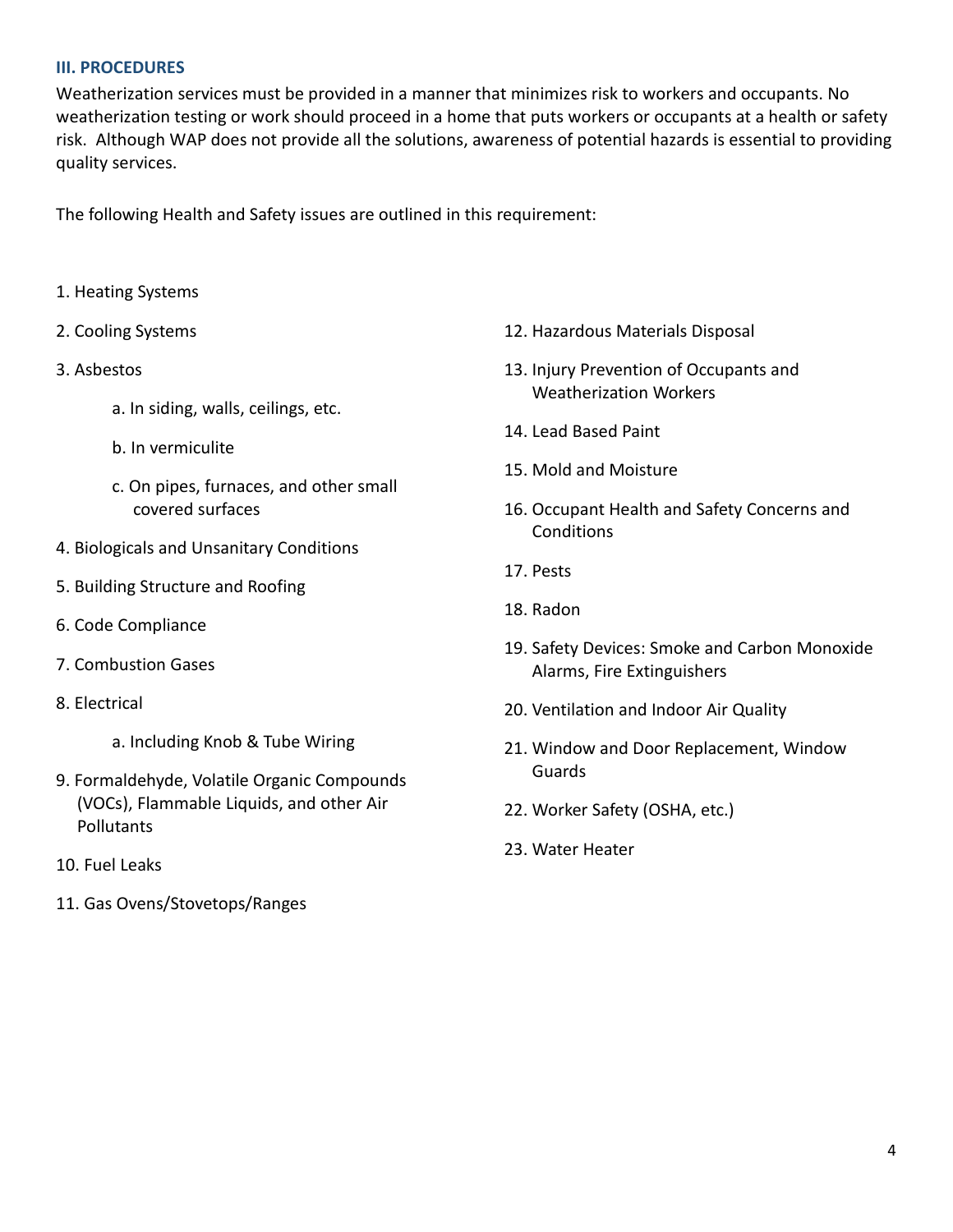**ODOC recognizes that it is not possible to catalog all potential H&S problems. Should concerns not enumerated in this document be identified, it is the Subgrantee Recipient's responsibility to notify ODOC of the problem and obtain specific directions on how to proceed before any weatherization work commences. Failure to adhere to this requirement may result in disallowed costs for the Subgrantee Recipient and potential liability for any subcontractor.** 

For each health and safety issue listed in this Requirement, the following regulations apply:

- 1. Assume that if a cost is NOT listed as allowable in each Section A, it is not an allowable DOE WAP expense. If unsure, or if there is a unique situation that is not covered in this requirement, Subgrantee Recipients are always encouraged to ask ODOC about specific situations before deferring a home for H&S reasons.
- 2. If a potential measure can be justified as an ECM with an SIR greater than 1, then the measure must be installed as an ECM charged to Program Operations, rather than as a H&S measure.
- 3. All applicable State and local (or AHJ) codes must be followed and manufacturer approved materials and instructions must be used while installing any weatherization measures.
- 4. Workers shall know the limits of their knowledge, and when the AHJ requires a licensed professional to perform a certain task.
- 5. Subgrantee Recipients are required to ensure that all agency workers and sub-contractors are qualified and adequately trained to implement the DOE Standard Work Specifications as well as state and local (or AHJ) codes specific to the work being conducted (electrical, plumbing, etc.). For additional guidance and requirements on training, please see Requirement 311.
- 6. Under all circumstances, client education MUST be provided by the Subgrantee Recipient when an issue is found in a home, even if a home is deferred or if the issue is abated. This must be documented with the client signature on **Form 25.** It is a best practice to educate the client at the beginning and end of the weatherization work.
- 7. Whenever new equipment is installed ventilation fans, HVAC, etc., the paperwork that comes with the unit, including the user's manual and warranties, must be provided to the client. A client signature must be obtained and maintained in the client file to document that both manuals **[Form 35]** and warranties **[Form 48]** were received.
- 8. Though not written out in every case, it is implied that workers responsible for carrying out the required tests described throughout the guidance will receive the training needed to competently perform those tests, as applicable. All required testing/inspection related items must be documented in each client file. On the same note, where workers will have to make decisions in the field, it is understood that they will receive training on applicable policies that should inform those decisions. For additional guidance and requirements on training, please see Requirement 311.
- 9. Replacement appliances shall comply with the minimum standards of energy efficiency for major appliances established by the National Appliance Energy Conservation Act (NAECA) of 1987.
- 10. Agencies are required to document all measure installations and any potential health and safety findings on the Energy Audit Form **[Form 28].**
- 11. Under no circumstance should weatherization work which would exacerbate health and safety problems, for either the occupant or the worker, proceed.
- 12. All procurement procedures (see Requirement 108) must be followed when procuring H&S services or products.
- 13. During the final inspection(s), both the local QCI and State QCI must document H&S issues that were identified **[Form 44],** including any missed opportunities.
- 14. Many health and safety issues are beyond the scope of the weatherization program. Therefore, standards are in place to allow for weatherization providers to refuse service, defer work, and/or refer applicants to other programs for assistance. These deferrals are explained and documented for the client **[Form 33 or Form 24].** These deferrals must also be tracked and submitted to ODOC quarterly. For additional guidance on Deferrals/Referrals, please see Requirement 310.
- **15.** Subgrantee Recipients must keep track of all H&S measures as part of quarterly reporting in OKGrants **[Form 49].**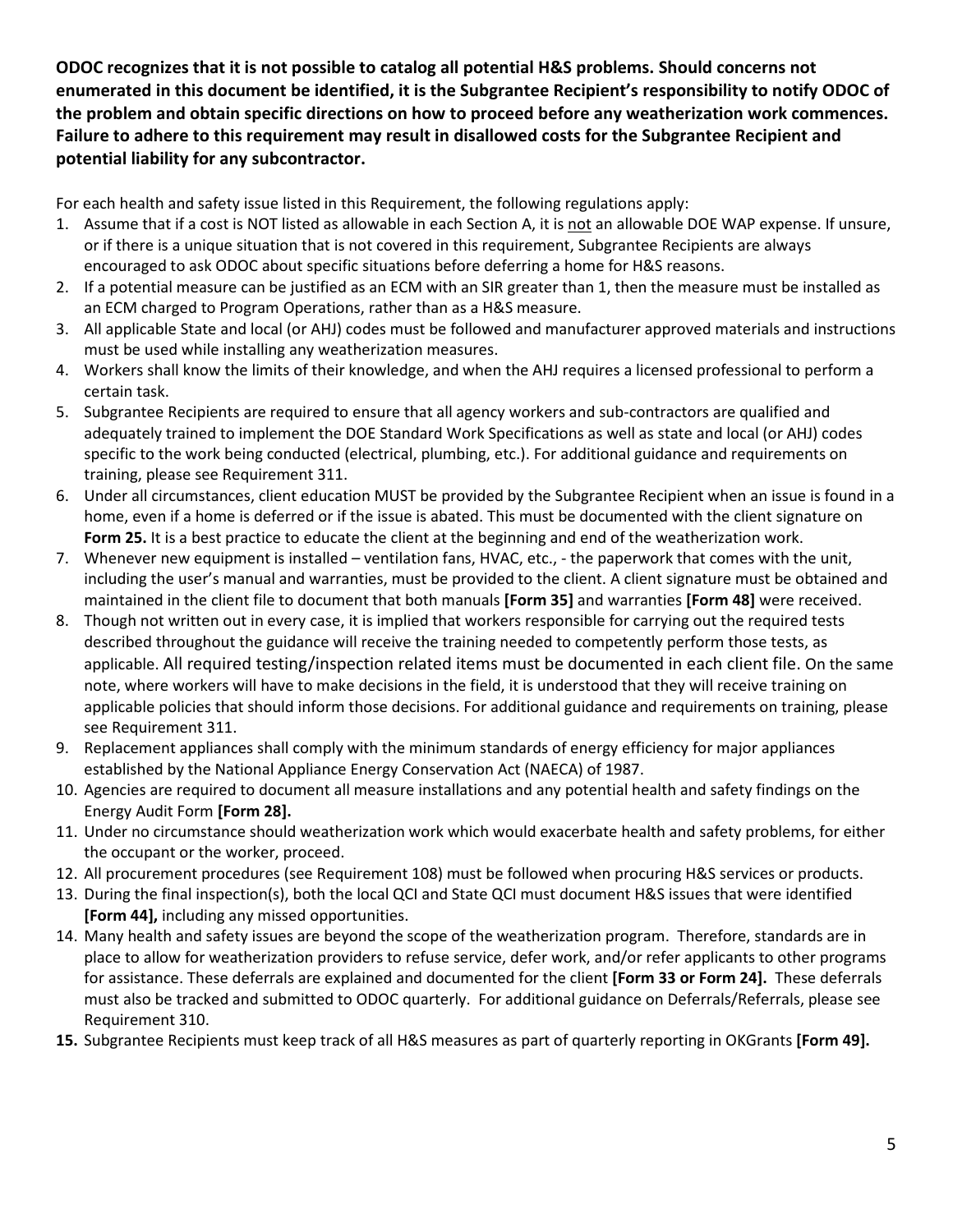#### **1. HEATING SYSTEMS**

#### **1) Primary Heating System:**

## *A. Allowability:*

- a. "Red tagged", inoperable, or non-existent heating system (including solid fuel heating units such as wood stoves) replacement, repair, or installation is allowed, provided the cost is allowable per [Section I, B,](#page-0-2) and follows the guidance listed below.
- b. Standalone electric space heater replacement, repair or installation is not allowed.
- c. Space heaters are not allowed to be primary heat sources.
- d. DOE will not permit any DOE-funded weatherization work where the completed dwelling unit is heated with an unvented gas- and/or liquid-fueled space heater as the primary heat source. The primary heat source must be replaced with a vented unit prior to weatherization. The replacement unit must be sized so it is capable of heating the entire dwelling unit, consistent with audit requirements described in 10 CFR 440.21(e)(2).

- a. Make sure primary systems are present, operable, and performing correctly. Unsafe units, including space heaters, and any unit that does not conform to ANSI Z21.11.2, must be repaired, removed or rendered inoperable, or deferral is required.
- b. Combustion Analysis must be performed on any forced air combustion heating system following ANSI/BPI 1200 Standards. If analysis could not be performed, indicate your reason on FORM 28 and in the NEAT/MHEA Energy Audit comments.
	- i. This includes diagnostic testing for CAZ depressurization, spillage, carbon monoxide levels, and combustion efficiency.
	- ii. It is allowable to drill into B-vent for the purpose of combustion analysis so long as:
		- (a) The hole drilled is no bigger than required for testing.
		- (b) The holes are sealed with high temperature caulk to seal the inner and, if needed, the outer sleeve. Use high temperature metal tape for extra assurance to seal around the outer hole.
- c. Input the heating tune-up or replacement of the primary heating system in the NEAT/MHEA program to determine potential energy savings at an ECM with an SIR of 1.0 or above. Documentation [NEAT/MHEA Input Report] to show this attempt of cost justification must be kept in client file.
	- iii. If the heating tune-up or replacement results in an ECM with an SIR of 1.0 or above, replace or tune-up as a regular ECM.
	- iv. If the NEAT/MHEA program does not determine the primary hearing system replacement or tune-up to be an ECM, repair or replace the primary heating system using H&S funds.
	- v. Document reason for replacing heating system using H&S funds on the Energy Audit Form **[Form 28]**
- d. Use proper sizing protocols (Manual J, State Approved sizing protocols, NEAT/MHEA outputs, etc.) based on post-weatherization housing characteristics, including installed mechanical ventilation, when installing or replacing a heating appliance.
- e. If a primary heating system is unsafe, and cannot be repaired, replaced, or removed, then weatherization services cannot be provided and the home must be deferred.
- f. See Section 12 Hazardous Materials Disposal section for proper disposal of any heater that is removed from a client's home.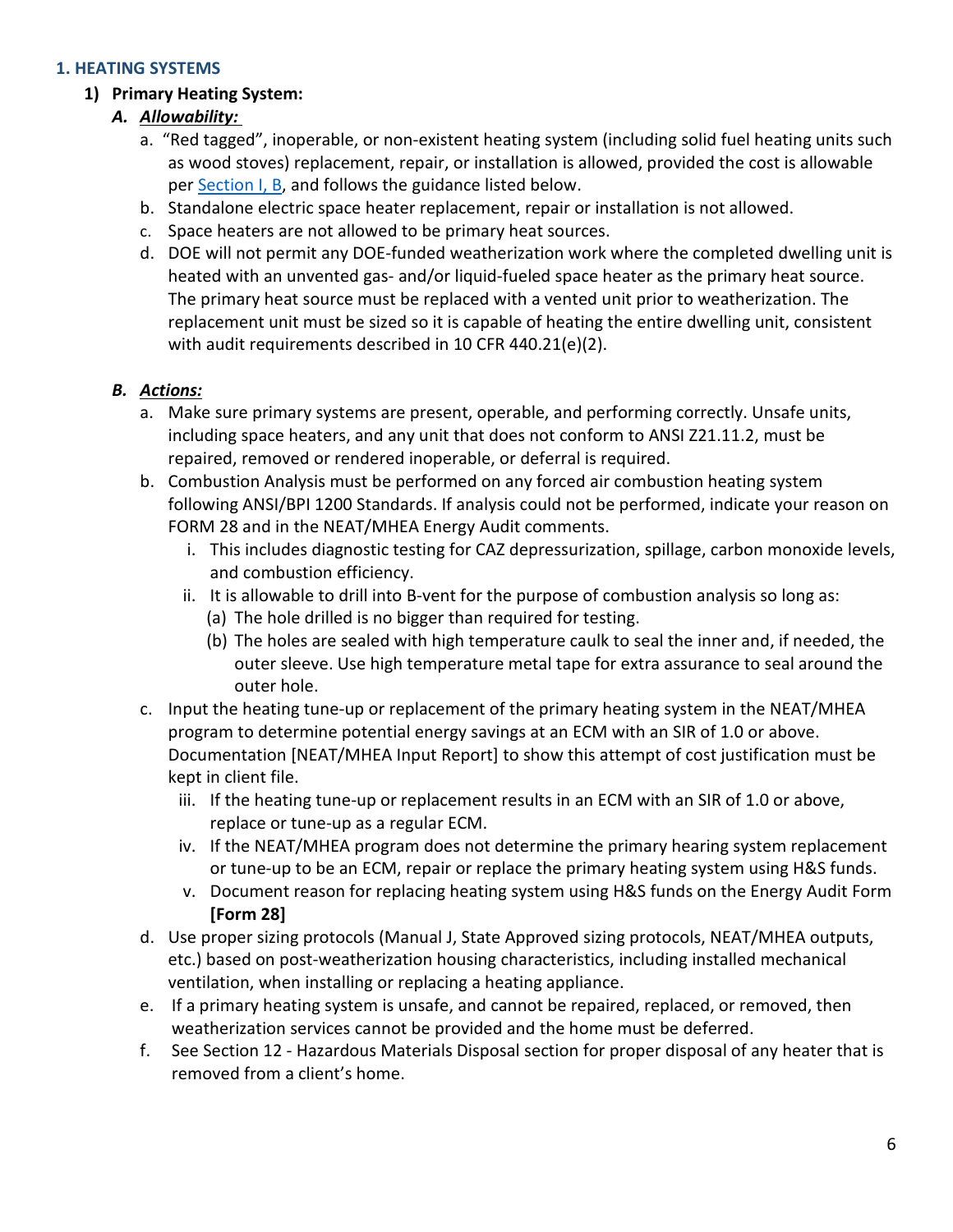- a. On combustion equipment, inspect chimney and flue and test for CAZ depressurization, Carbon Monoxide, Spillage, and Combustion Efficiency using ANSI/BPI 1200 Standards.
- b. For solid fuel appliances look for visual evidence of soot on the walls, mantel or ceiling or creosote staining near the flue pipe.
- c. Depressurization and spillage testing is required for all Category 1 appliances pre- and post weatherization and before leaving the home on any day when work has been done that could affect draft (e.g. air or duct sealing, adding exhaust ventilation).
- d. CO testing is required for all combustion appliances, regardless of venting type.
- e. Verify proper clearances for all combustion venting types.
- f. Visually inspect the entirety of solid fuel-fired appliance installations (e.g., wood stoves, coal stoves, pellet stoves, fireplaces) including the venting system to ensure it adheres to the applicable code or local authority having jurisdiction. Appliances must be inspected pre- and post-weatherization.
- g. Conduct pre- and post- weatherization worst case CAZ depressurization testing in spaces having a fireplace or woodstove. Since there is no consensus method for verifying safe operation of fireplaces and woodstoves, the vent must meet national or local codes or the home cannot be weatherized.
- h. Safety inspections related to space heaters, fireplaces, and woodstoves must include, but not be limited to, verification of adequate floor protection, and code-compliant clearances to walls and other combustible materials.

#### **2). Secondary Heating System:**

## *A. Allowability:*

- a. Replacement or installation of secondary heating systems with DOE funds are not allowed.
- b. Maintenance or repair of secondary systems is allowed, provided the cost is allowable per [Section I, B](#page-0-2)

- a. During initial Energy Audit, all secondary units must be identified and noted.
- b. Any noted unsafe secondary units, including space heaters, and any unit that does not conform to ANSI Z21.11.2, must be repaired, removed or rendered inoperable, or deferral is required.
- c. Secondary unvented units that conform to the safety standards ANSI Z21.11.2 may remain as back-up heat sources. DOE is allowing this flexibility primarily to provide low income clients an emergency backup source in the event of an electrical power outage.
- d. Secondary unvented units that meet the ANSI Z21.11.2, but are not operating safely, must be removed and properly disposed of.
	- i. Unsafe secondary unvented units that meet ANSI Z21.11.2 are defined as those with yellow flame, corroded wiring, and noticeable scorch soot.
- e. **Weatherization work cannot begin until any identified unsafe secondary heating units have been removed. If the occupant refuses removal, the home must be deferred.**
- f. See Section 12 Hazardous Materials Disposal section for proper disposal of any secondary heater that is removed from a client's home.
- g. No unvented combustion appliances (safe or unsafe) may remain as secondary units in manufactured homes.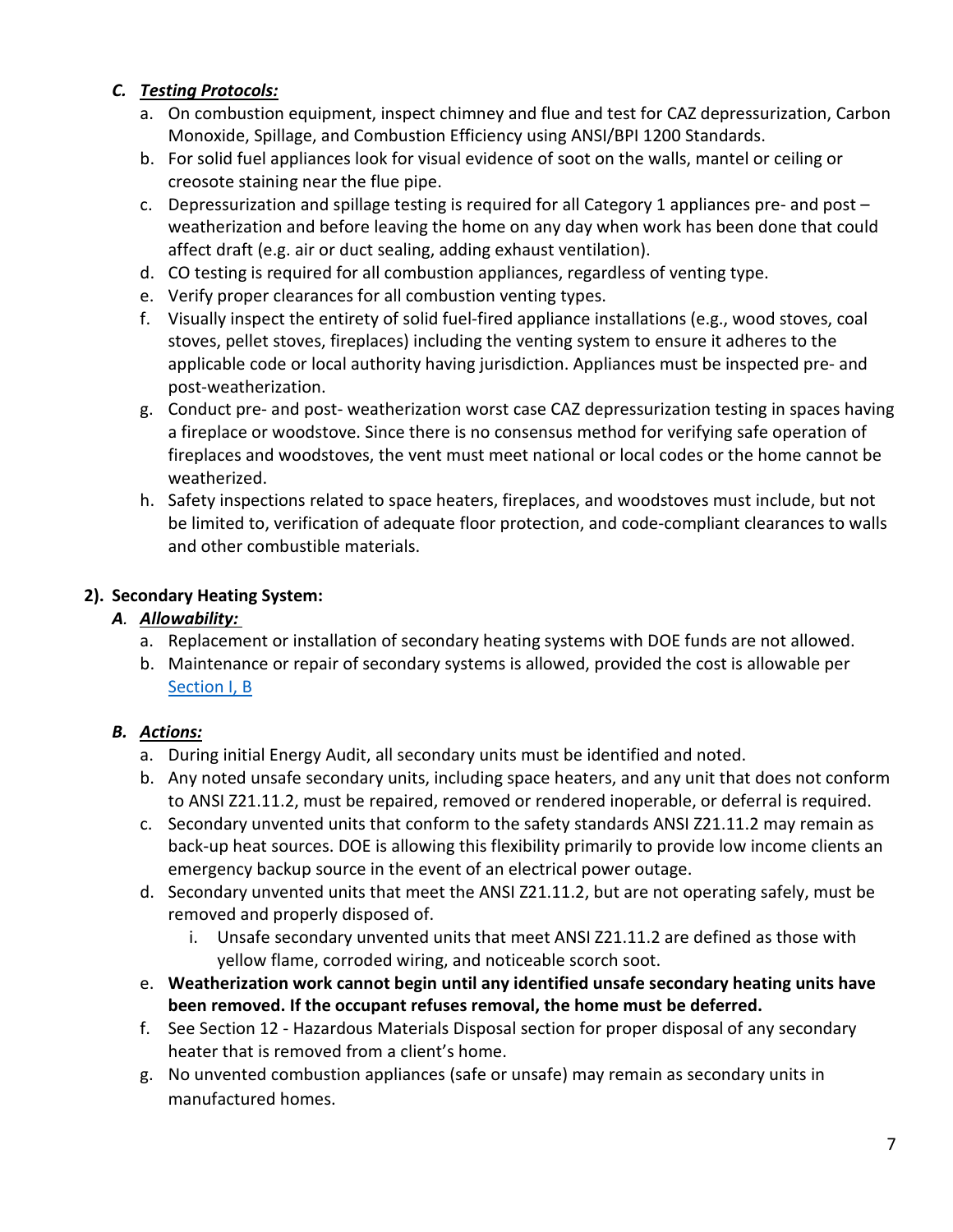- a. On combustion equipment, inspect chimney and flue and test for CAZ depressurization, Carbon Monoxide, and Spillage using ANSI/BPI 1200 Standards.
- b. For solid fuel appliances look for visual evidence of soot on the walls, mantel or ceiling or creosote staining near the flue pipe.
- c. Check circuitry to ensure adequate power supply for existing space heaters that remain in the home that are safe.

## *D. Client Education for Heating Systems*

- a. When deferral is necessary, provide information to the client, in writing, describing conditions that must be met in order for weatherization to commence. A copy of this notification must also be placed in the client file **[Form 33]**
- b. Discuss appropriate use and maintenance of units.
- c. Provide all paperwork, warranties **[Form 48],** and manuals **[Form 35]** for any installed equipment.
- d. Discuss and provide information on proper disposal of bulk fuel tanks when not removed as part of the weatherization work.
- e. Where combustion equipment is present, provide safety information including how to recognize depressurization, dangers of CO poisoning, and fire risks associated with combustion appliance use
- f. Provide information sheet on appropriate use and maintenance of units, including tune-ups, cleaning, and discuss the risks and warning signs associated with high CO in a household.
- g. If a client refuses to have an unsafe heating unit removed from the home, educate client of hazards and defer the home.
- h. The homeowner shall be notified of the results of all combustions safety tests.

## **2. COOLING SYSTEMS**

## **1) Primary Air Conditioning Systems**

## *A. Allowability:*

- a. Replacement, repair, or installation of a primary air conditioning system is allowed in at risk occupant homes when there is an existing air conditioning unit in the home that is not working, provided the cost is allowable per [Section I, B,](#page-0-2) and climate conditions warrant.
- b. Primary air conditioning units cannot be replaced if the client does not meet at risk definition as defined in Section II of this Requirement. A client is at risk if they can provide documentation of the following:
	- i*.* Home ownership (either the applicant themselves or one of the occupants) AND that at least one of the following individuals is an occupant in the home:
		- *a child under the age of five (5)*
		- *a person over the age of 65*
		- *a disabled person*

- a. Make sure primary systems are present, operable, and performing correctly.
- b. Input the air conditioning unit replacement, repair or installation in the NEAT/MHEA program to determine potential energy savings at an ECM with an SIR of 1.0 or above. Documentation [NEAT/MHEA Input Report] to show this attempt of cost justification must be kept in client file.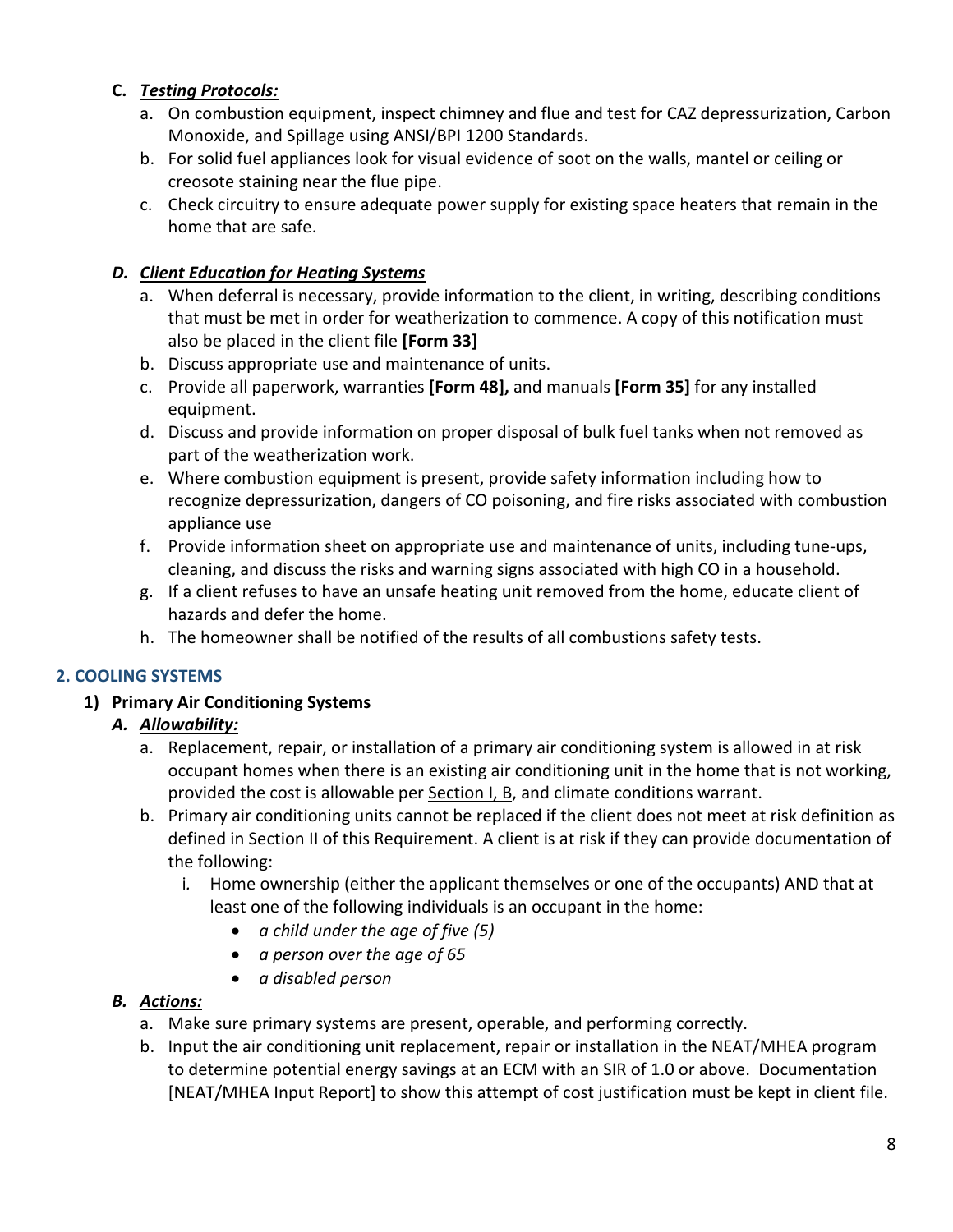- i. If the air conditioning unit replacement, repair or installation results in an ECM with an SIR of 1.0 or above, replace or tune-up as a regular ECM.
- ii. If the NEAT/MHEA program does not determine the primary air system replacement, repair, or installation to be an ECM, and the client meets the at risk definition, H&S funds can be used to repair, replace, or install a new primary air conditioning unit.
- **iii.** Document reason for replacing cooling system using H&S funds on the Energy Audit Form **[Form 28]**
- c. Use proper sizing protocols according to (Manual J, State Approved sizing protocols, NEAT/MHEA outputs, etc.) based on post-weatherization housing characteristics, including installed mechanical ventilation, when installing or replacing a cooling system.
- d. If a primary air conditioning unit is unsafe, and cannot be repaired, replaced, or removed, either because the client does not give permission or the client does not meet the at-risk definition, then weatherization services cannot be provided and the home must be deferred.
- e. See Section 12 Hazardous Materials Disposal section for proper disposal of any air conditioning unit that is removed from a client's home.

a. If cooling system is inoperable or poorly working, a licensed HVAC contractor or individual must inspect and test the cooling system.

## **2) Secondary Air Conditioning Systems**

## *A. Allowability:*

a. Replacement or installation of secondary air conditioning systems with DOE funds are not allowed.

# *B. Actions:*

- a. Unsafe secondary units, including any secondary air conditioning units, must be repaired, removed or rendered inoperable, or deferral is required.
- b. See Section 12 Hazardous Materials Disposal section for proper disposal of any secondary air conditioning unit that is removed from a client's home.

## *C. Testing Protocols:*

a. If cooling system is inoperable or poorly working, a licensed HVAC contractor or individual must inspect and test the cooling system.

## *D. Client Education for Cooling Systems:*

- a. When deferral is necessary, provide information to the client, in writing, describing conditions that must be met in order for weatherization to commence. A copy of this notification must also be placed in the client file. **[Form 33]**
- b. Discuss appropriate use and maintenance of units.
- c. Provide all paperwork, warranties **[Form 48],** and manuals **[Form 35]** for any installed equipment.
- d. Discuss and provide information on proper disposal of bulk fuel tanks when not removed as part of the weatherization work.
- e. Where combustion equipment is present, provide safety information including how to recognize depressurization.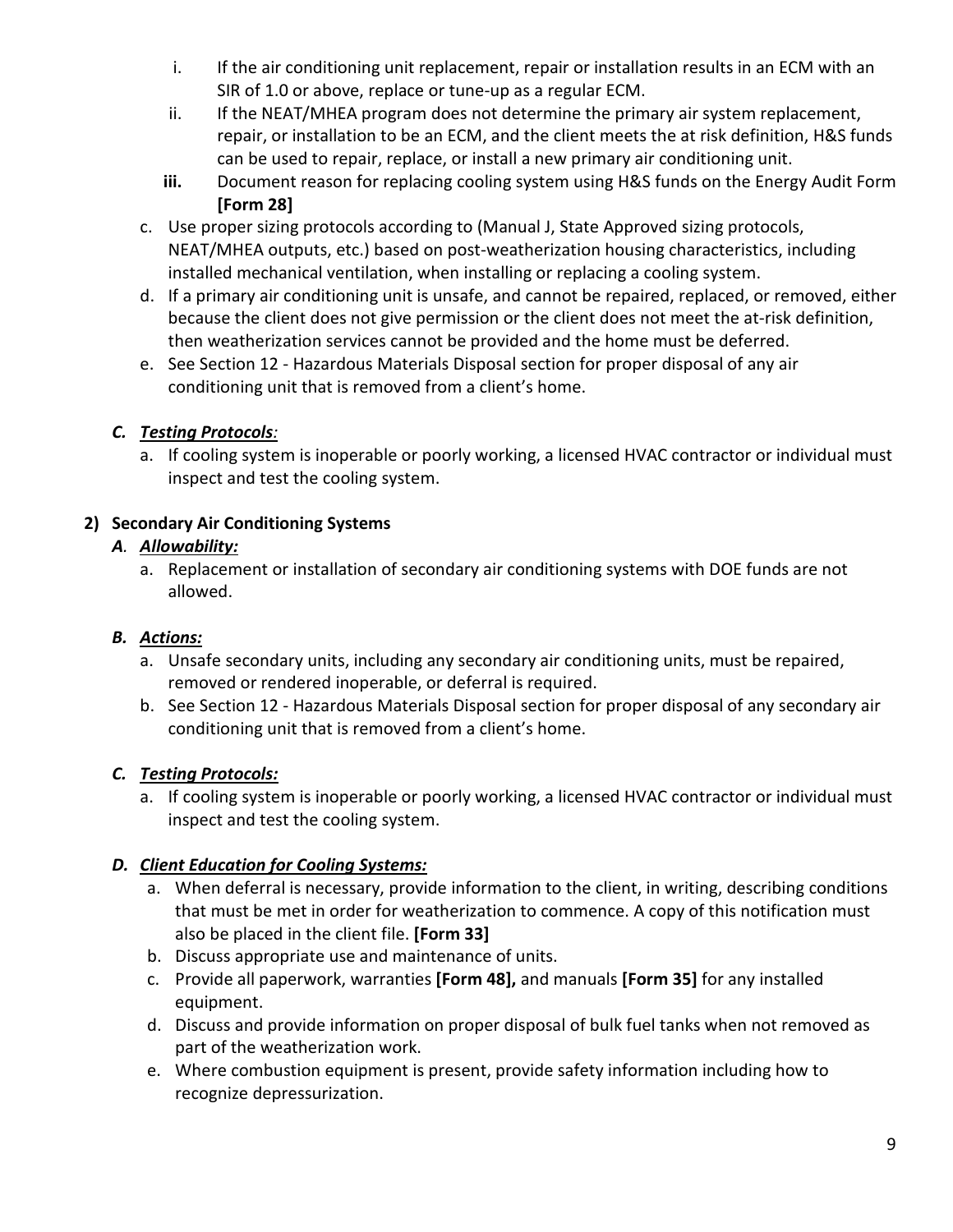f. Provide information sheet on appropriate use and maintenance of units, including tune-ups, cleaning, and discuss the risks and warning signs associated with high CO in a household.

## *E. Training for both Heating and Cooling Systems:*

- a. The Oklahoma WAP network contracts out all HVAC work replacement units. Subgrantee Recipients are required to ensure their sub-contractors are trained per DOE rules and regulations to ensure that the most current Oklahoma Field Guide is followed and that all weatherization work is in compliance with NREL's most current SWS, and all ODOC policies and procedures.
- b. For additional guidance and requirements on training, please see Requirement 311 Section IV Part C.
- c. CAZ depressurization testing, combustion analysis, and inspection per ANSI/BPI 1200 Standards.

## **3. ASBESTOS**

- 1) General Asbestos Requirements
	- A**.** During the initial energy audit, all homes must be visually inspected for suspected asbestos. Close attention should be paid to the exterior wall surfaces and subsurface, floors, and ceilings. In Oklahoma, asbestos is commonly found on pipes, so use caution, and thoroughly inspect units. Any suspected asbestos must be noted and, depending on where the suspected asbestos is located, the appropriate required actions must be taken. **Asbestos can only be identified and confirmed by a certified AHERA tester. When budget and time constraints prevent AHERA testing, suspected ACM materials should be treated as though asbestos has been confirmed.** See below for further guidance on what that required action must be taken and what costs are allowable regarding asbestos found in *siding, walls, ceilings*, *vermiculite*, or *pipes, furnaces, other small covered surfaces.*
	- B. A blower door test must NOT be setup and performed in a home with suspected ACM when any of the following situations apply:
		- a. Any home built prior to 1930 that has an old furnace system with friable asbestos insulated ducting systems.
		- b. A home with popcorn ceilings in which grinding or disturbing the ceiling would be required.
		- c. Any home with suspected friable ACM in which the blower door test will disturb it. A blower door test can only be run after encapsulation is completed by an appropriately trained AHERA asbestos control professional.
		- d. A home in which vermiculite is present. A blower door test can only be run after encapsulation is completed by an appropriately trained AHERA asbestos control professional.
	- C. In order to find a licensed AHERA asbestos control professional, or to become a licensed professional visit the [Oklahoma Department of Labor](https://www.ok.gov/odol/Services/Asbestos_Abatement/) Asbestos Abatement Program for more information.

## **1) In siding, walls, ceilings, etc.**

## **A.** *Allowability:*

- a. General abatement of asbestos siding or replacement with new siding is NOT an allowable H&S cost.
- b. Siding removal and reinstallation is allowable, provided the cost is allowable pe[r Section I, B;](#page-0-2) however, when possible, insulate from inside of the dwelling instead.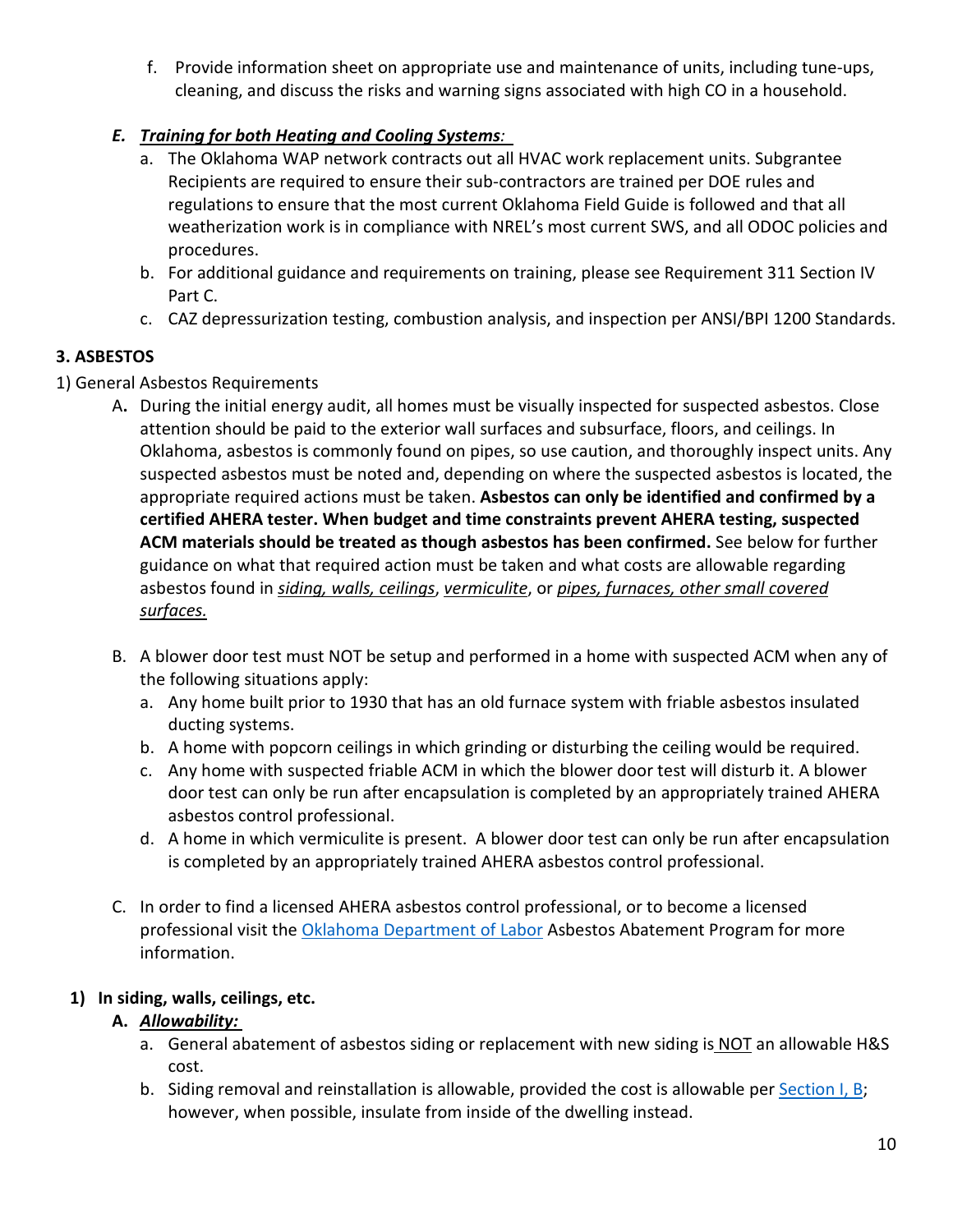## **B. Actions:**

- a. Visually inspect exterior wall surface and subsurface, floors, walls, and ceilings for suspected ACM.
- b. The existence of asbestos siding that is in good condition does not prevent installing dense-pack insulation from the exterior.
- c. All reasonable and necessary precautions must be taken to prevent asbestos contamination in the home.
- d. Suspected ACM siding must never be cut or drilled.
- e. Siding may be removed and reinstalled in order to perform the ECM and the associated costs may be charged as part of the ECM.
- f. Where possible, insulate through home interior and avoid removal of asbestos siding.

#### *C. Testing Protocols:*

- a. Inspect exterior wall surface and subsurface, floors, walls, and ceilings for suspected ACM prior to drilling or cutting.
- b. AHERA sample collection and testing must be conducted by a certified tester.

## *D. Client Education*

- *a.* Inform client in writing that suspected asbestos siding is present and what precautions will be taken to ensure the occupants' and workers' safety during weatherization.
- *b.* Provide client with asbestos information info sheet.
- *c.* If testing was conducted by a certified AHERA tester, formally notify the client in writing of results. Client must provide a signature stating that they were informed.
- *d.* When deferral is necessary provide information in writing describing conditions that must be met in order for weatherization to commence **[Form 33].**

#### *E. Training (must be provided by a trained and accredited asbestos professional)*

- a. How to identify ACM
- b. Safe practices for siding removal and replacement
- c. Licensing/certification for removal and reinstallation of asbestos siding if required by AHJ
- d. For additional guidance and requirements on training, please see Requirement 311.

## **2) In Vermiculite**

- *A. Allowability:* 
	- a. Encapsulation by an appropriate trained asbestos professional is allowed; provided the cost is allowable per [Section I, B.](#page-0-2) Removal is not allowed.
	- b. Baseline environmental asbestos sampling is an allowable cost if authorized by ODOC in the Oklahoma DOE approved State Plan.

- a. When vermiculite is present, unless testing determines otherwise, assume it contains asbestos.
- b. Use proper respiratory protection while in areas containing vermiculite.
- c. A blower door test CANNOT be done on a home when vermiculite is present.
- d. Encapsulation by an appropriately trained asbestos control professional must be done prior to any weatherization work before conducting a blower door testing and completing any weatherization work.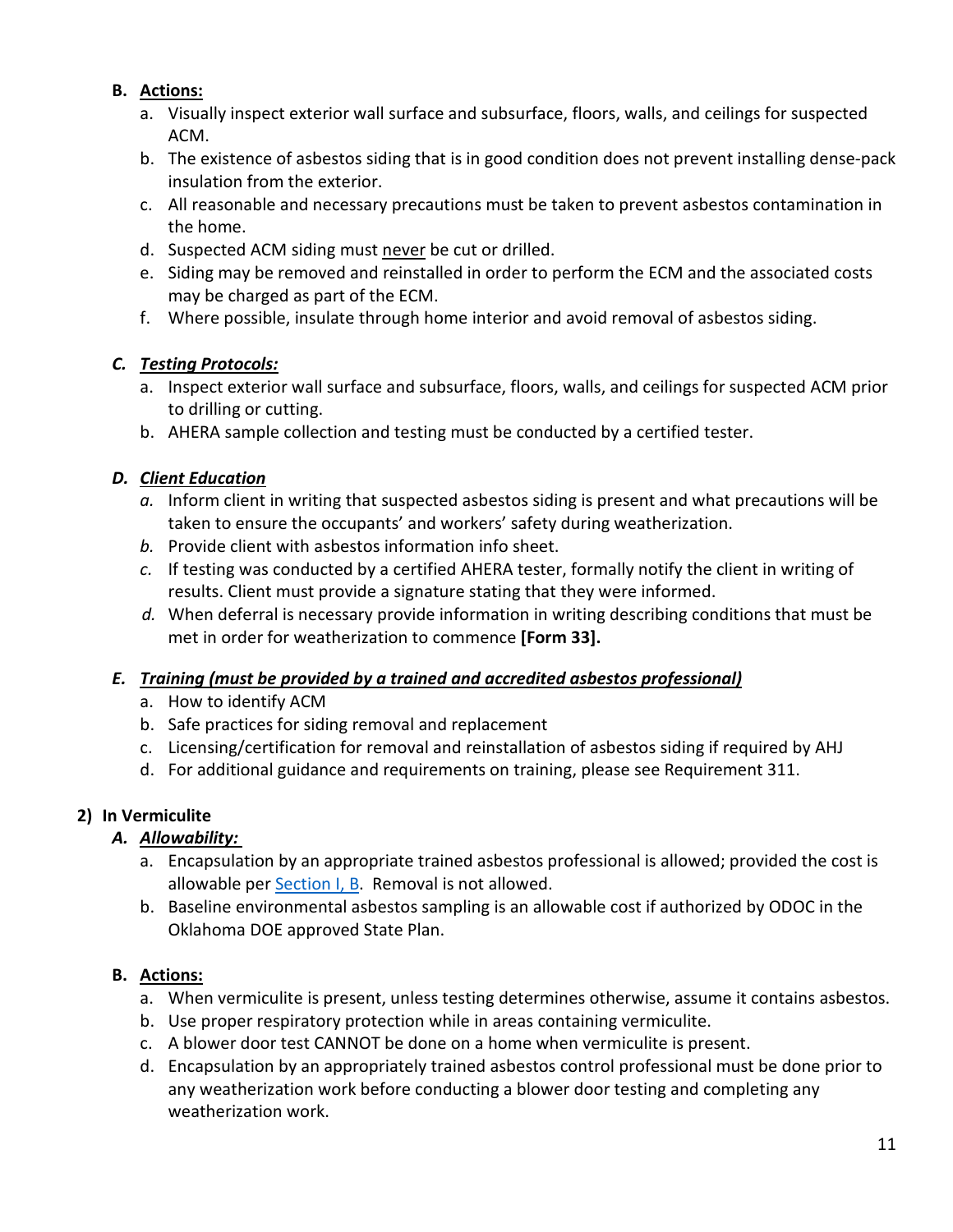e. When deferral is necessary due to asbestos, and it cannot be encapsulated OR there are budgetary or occupant objections, the occupant must provide documentation that a certified professional performed the remediation before work continues. This documentation must be kept in the client file.

## *C. Testing Protocols:*

- a. AHERA sample collection and testing must be conducted by a certified tester.
- b. Baseline environmental asbestos sampling, if an allowed cost.

# *D. Client Education*

- a. Clients must be instructed in writing not to disturb ACM.
- b. Provide asbestos safety information to the client.
- c. If testing was conducted by a certified AHERA tester, formally notify the client in writing of results. Client must provide a signature stating that they were informed.
- d. When deferral is necessary provide information in writing describing conditions that must be met in order for weatherization to commence **[Form 33].**

# *E. Training (must be provided by a trained and accredited asbestos professional)*

- a. Training on how to recognize vermiculite.
- b. AHERA course for testing.
- c. AHERA course or other appropriately trained or certified asbestos control professional training for encapsulation.

# **3) On pipes, furnaces, other small covered surfaces**

## *A. Allowability:*

a. Encapsulation is allowed by an appropriately trained AHERA asbestos control professional and must be conducted prior to blower door testing, provided the cost is allowable per [Section I, B.](#page-0-2) Removal of ACM may be allowed by an AHERA professional on a case by case basis.

# **B. Actions:**

- a. In Oklahoma asbestos is commonly found (metal, PVC, and transite/cement) pipes, so use caution, and thoroughly inspect units before blower door test.
- c. Assume asbestos is present in suspect covering materials. When suspected friable ACM is present, take precautionary measures as if it is asbestos unless testing determines otherwise.
- d. If suspected friable ACM is present, encapsulation must be completed by an appropriately trained AHERA asbestos control professional before a blower door test if materials are friable.
- e. If a Subgrantee Recipient wishes to pay for removal of ACM, that is possible on a case-by-case basis provided the following criteria are met.
	- i. It is within the Subgrantee Recipient's health and safety budget. Only those costs directly associated with the testing, encapsulation, or removal may be charged to the health and safety budget category.
	- ii. At least one of the occupants has either been previously exposed to ACM or is a smoker, making them at risk.
	- iii. Written ODOC approval is provided and maintained in the client file.

# *C. Testing Protocols:*

a. Assess whether suspected ACMs are present.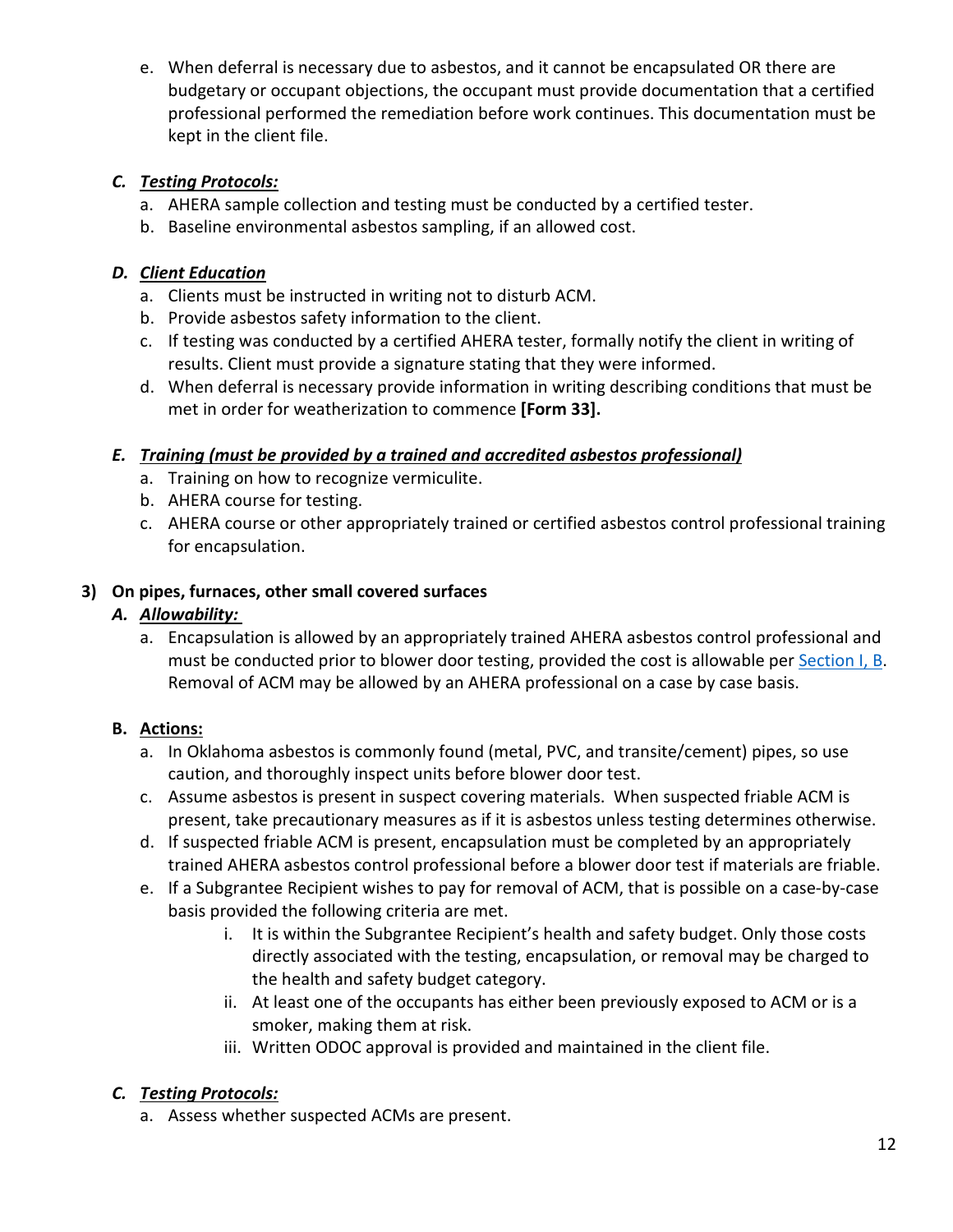b. AHERA sample collection and testing must be conducted by a certified tester.

## *D. Client Education*

- a. Clients must be instructed in writing not to disturb ACM.
- b. Provide asbestos safety information to the client.
- c. If testing was conducted by a certified AHERA tester, formally notify the client in writing of results. Client must provide a signature stating that they were informed.
- d. When deferral is necessary provide information in writing describing conditions that must be met in order for weatherization to commence **[Form 33]**

#### *E. Training (must be provided by a trained and accredited asbestos professional)*

- a. How to identify ACM
- b. AHERA course or other appropriately trained or certified asbestos control professional training for encapsulation
- c. AHERA or other appropriate asbestos control professional certification/training is required to abate the ACM.

## **4. BIOLOGICAL AND UNSANITARY CONDITIONS – ODORS, MUSTINESS, BACTERIA, VIRUSES, RAW SEWAGE, ROTTING WOOD**

## *A. Allowability:*

- a. Limited remediation of conditions that may lead to or promote biological concerns and unsanitary conditions is allowed (e.g., repairing leaking sewage pipe) provided the cost meets the criteria in [Section I, B.](#page-0-2)
- b. Limited cleaning of the workspace to protect the health and safety of the workers and occupants.
- c. Addressing bacteria and viruses is not an allowable cost.
- d. It is prohibited to use DOE WAP funding for testing of materials for biological contaminants.

## **B. Actions:**

- a. Weatherization work may be deferred if the cost, scope, or nature of mitigating the biological hazard is beyond the reach of the weatherization provider. **[Form 33]**
- b. Deferral may also be necessary in cases where a known agent is present in the home that may create a serious risk to occupants or weatherization workers. **[Form 33]**
- c. See also Section 15 Mold and Moisture

## *C. Testing Protocols:*

a. Sensory Inspections

## *D. Client Education*

- a. If mold or moisture problems are suspected or identified, Subgrantee Recipients must have clients sign a Mold Disclosure **[Form 32],** and provide a copy of [A Brief Guide to Mold, Moisture](https://www.epa.gov/sites/production/files/2016-10/documents/moldguide12.pdf)  [and Your Home](https://www.epa.gov/sites/production/files/2016-10/documents/moldguide12.pdf) **[Attachment 22]** (see also Section 15 – Mold and Moisture).
- b. Inform client in writing of observed conditions
- c. Provide information on how to maintain a sanitary home **[Attachment 22].**
- d. When deferral is necessary, provide information in writing describing conditions that must be met in order for weatherization to commence **[Form 33]**.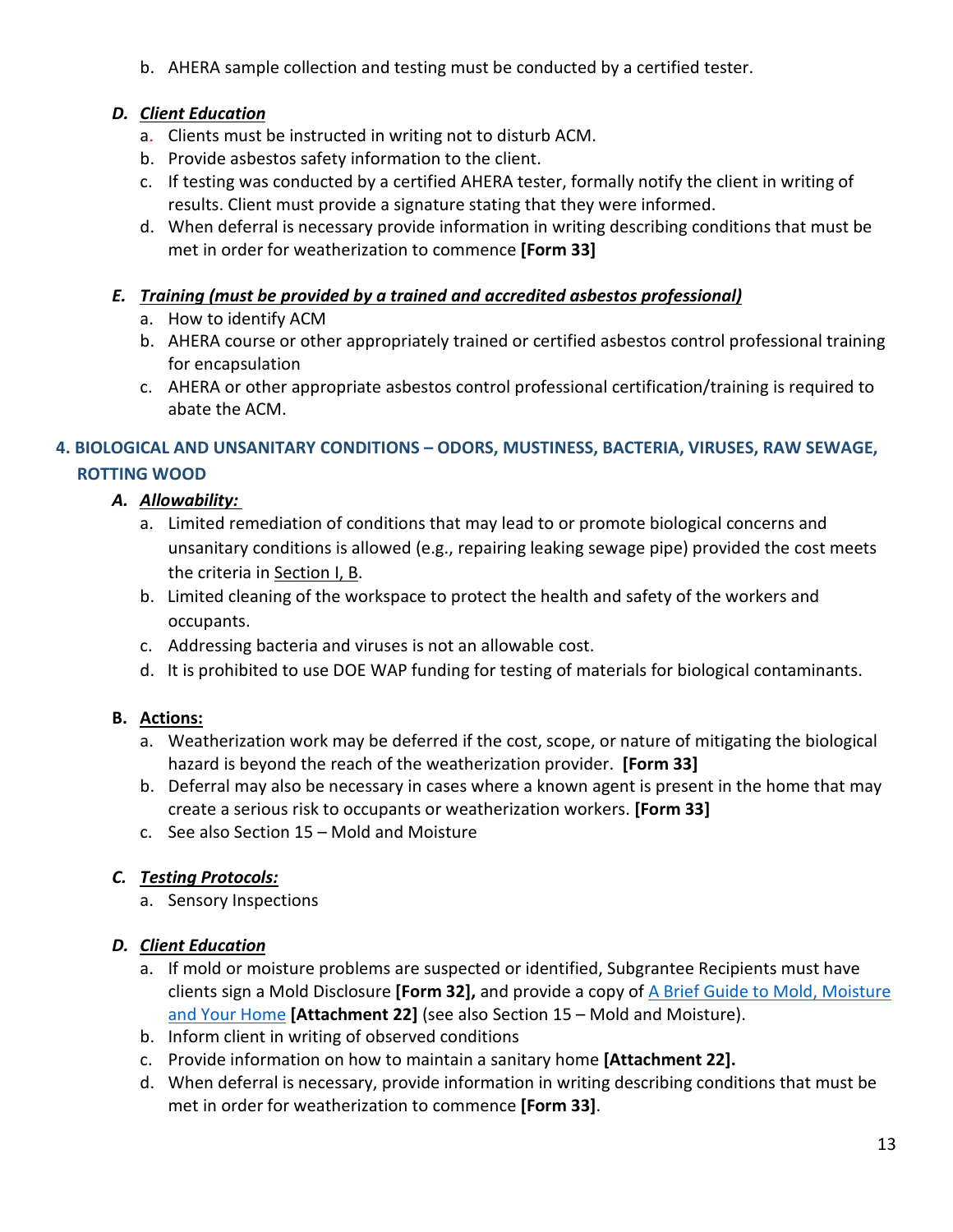#### *E. Training:*

- a. How to recognize conditions and when to defer.
- b. Safe work practices when encountering any biological or unsanitary conditions.

#### **5. BUILDING STRUCTURE AND ROOFING**

#### *A. Allowability:*

- a. Building Rehabilitation is not an allowable weatherization cost.
- b. Minor structural repairs are allowable and can be done on a home, *provided* they are \$1,200 or less, and meets the criteria in [Section I, B.](#page-0-2)

#### **B. Actions:**

- a. Dwellings that require more than minor repairs must not be weatherized and must be deferred.
	- i. Minor repairs are those that are \$1,200 or less.
	- ii. Applicants may be referred to the U.S. Department of Housing and Urban Development, United State Department of Agriculture or other non-DOE housing programs.
- b. See Section 15 Mold and Moisture, Section 4 Code Compliance, and Section 16 Pests sections for more information.

#### *C. Testing Protocols:*

- a. Visual Inspection
- b. Ensure that access to areas necessary for weatherization are safe for entry and performance of assessment, work and inspection.

#### *D. Client Education*.

- a. Notify client of structurally compromised areas.
- b. When deferral is necessary, provide information in writing describing conditions that must be met in order for weatherization to commence **[Form 33]**.

#### *E. Training:*

a. How to identify structural and roofing issues.

#### **6. CODE COMPLIANCE:**

#### *A. Allowability:*

- a. Correction of preexisting code compliance issues is not an allowable cost unless triggered by weatherization measures being installed in **a specific room or area of the home**.
- b. Measures not triggered by weatherization measures are not required to be brought up to code per state law, nor is it an allowable use of DOE funds.

#### **B. Actions:**

a. The Oklahoma Uniform Building Code Commission (OUBCC) was created by the Oklahoma Legislature in 2009 to develop state-wide minimum building codes for residential and commercial construction. On September 15, 2017, Oklahoma, adopted the International Residential Code (IRC) 2015 Edition, **with modifications**. The official rules are published in the Oklahoma Administrative Code and Oklahoma Register. The unofficial rules can be found at the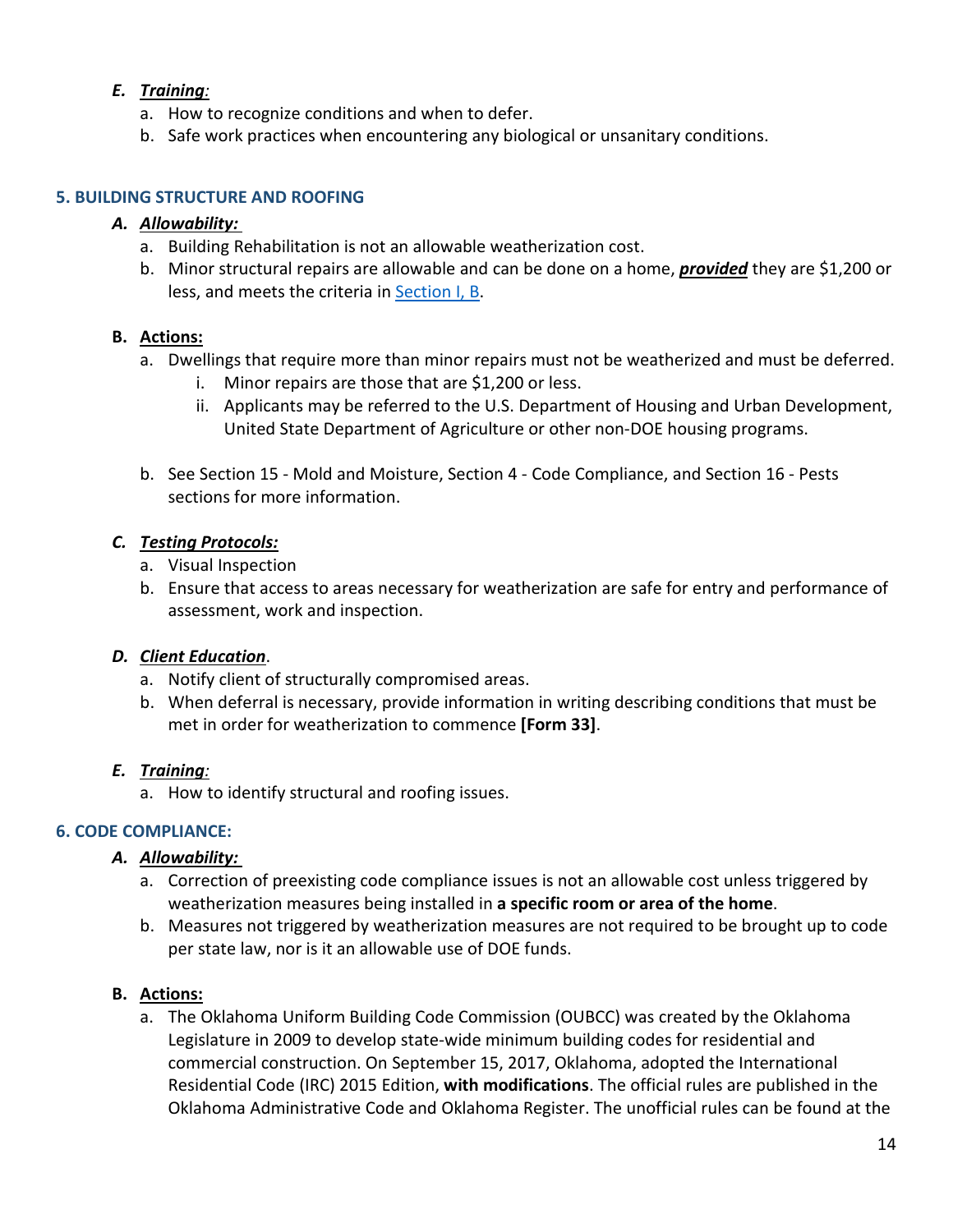[OUBCC website.](https://www.ok.gov/oubcc/documents/Permanent%20Rule%20IRC%202015%20with%20Sample%20Tables.pdf)

- b. Since NREL's SWS is updated with the latest IRC codes every five years, several weatherization measures may not meet minimum state building code compliance, unless further action is taken.
- c. DOE requires that state and local codes must be followed while installing weatherization measures, along with using licensed workers when work performed requires a license/registration. Therefore, at a minimum, OUBCC rules must be followed, unless a local code has a more stringent code, then that code must be followed.
	- i. State and local codes can be accessed at [Oklahoma Uniform Building Code](https://www.ok.gov/oubcc/Codes_&_Rules/Adopted_Building_Codes/index.html) Commission<sup>[7](#page-14-0)</sup> [Oklahoma Construction Industries Board](http://cib.ok.gov/ruleslaws)<sup>[8](#page-14-1)</sup>, and at Municode<sup>9</sup>.
- d. When correction of preexisting code compliance issues is triggered and paid for with WAP funds, cite specific code requirements with reference to the weatherization measure(s) that triggered by weatherization measures being installed in a specific room or area of the home. This documentation must be maintained in client file.
- e. Condemned properties where "red-tagged" health and safety conditions exist that cannot be corrected under this guidance must be deferred.
- f. In Oklahoma, the following OUBCC statewide code compliance issues are commonly identified during the course of weatherization work. The specific OUBCC codes are referenced.
	- i. Combustion Water Heaters

If a water heater is being replaced, the following issues must be addressed according to SWS standards:

- (a) If the water heater is located in a bathroom or sleeping area (bedroom) it must be relocated elsewhere in the home or be isolated and receive combustion air from outside that room (e.g. from outside) *[OUBCC, 748:20-5 IRC 2015 - G2406.2 (5)]*.
- (b) If the water heater is being replaced, it must have an expansion tank (if required by P2903.4 or local jurisdiction) and sediment trap *[OUBCC, 748:20-5 IRC 2015 - G2419]* as well as pan *[OUBCC, 748:20-5 IRC 2015 - P2801.6].*
- (c) The water heater must also have a pressure and temperature relief cpvc pipe [*OUBCC, 748:20-5 IRC 2015 - P2804.1]* installed and ran to the outside or 6" within the floor (if below the floor, it must be ran outside) *[OUBCC, 748:20-5 IRC 2015 - P2801.6 (1-14)].*
- (d) Be constructed of those materials indicated in IRC 2015 Section P2906.5 or materials tested, rated and approved for such use in accordance with ASME  $A112.4.1^{10}$  $A112.4.1^{10}$  $A112.4.1^{10}$ ,  $^{11}$
- ii. Combustion Furnaces

 If a combustion furnace is being replaced, the following issues must be addressed according to SWS standards:

(a) Combustion Analysis must be performed on any forced air combustion heating system following ANSI/BPI 1200 Standards. If analysis could not be performed,

<span id="page-14-0"></span><sup>7</sup> https://www.ok.gov/oubcc/Codes\_&\_Rules/Adopted\_Building\_Codes/index.html

<span id="page-14-1"></span><sup>8</sup> http://cib.ok.gov/ruleslaws

<span id="page-14-2"></span><sup>9</sup> https://library.municode.com/ok

<span id="page-14-3"></span><sup>10</sup> American Society of Mechanical Engineers (ASME)

<span id="page-14-4"></span><sup>11</sup> 2016 IRC P2804.6.1. 13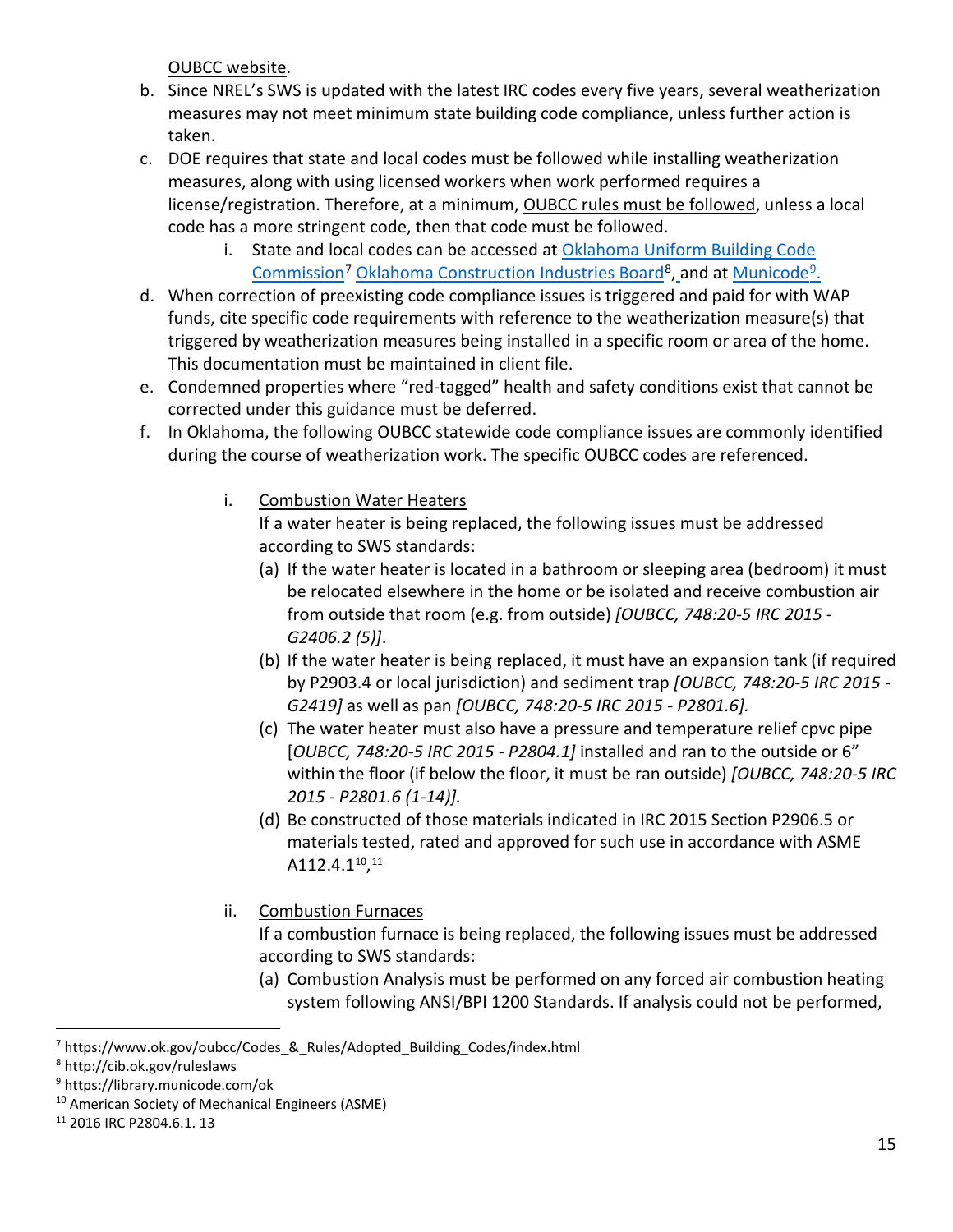indicate your reason on FORM 28 and in the NEAT/MHEA Energy Audit comments.

- i. This includes diagnostic testing for CAZ depressurization, spillage, carbon monoxide levels, and combustion efficiency.
- ii. It is allowable to drill into B-vent for the purpose of combustion analysis so long as –
	- a. The hole drilled is no bigger than required for testing.
	- b. The holes are sealed with high temperature caulk to seal the inner and, if needed, outer sleeve. Use high temperature metal tape for extra assurance to seal around the outer hole.
- (b) A sediment trap must be installed if furnace is being replaced. [OUBCC, 748:20- 5 IRC 2015 - G2419]
- (c) Adequate combustion air must be present according to State and local (or AHJ) codes. This can be accomplished EITHER by the volume of air present and available OR by isolating the CAZ and receiving air from outside.
- iii. Ventilation for Exhaust Fans

 If ventilation for a home is being installed or already exists, the following issues must be addressed according to SWS standards:

- (a) Ventilation must be ran to the outside and when going through unconditioned sleeve, be insulated to R8. *[OUBCC, 748:20-5 IRC 2015 – N1103.3.1]*
- (b) Run [Red Calc Ashrae 62.2 2016 calculator](https://www.redcalc.com/ashrae-62-2-2016/) to determine what ventilation is needed.
- (c) Any home with a gas range must be provided with a range hood vented to outside, if there is no existing ventilation for gas range existing. This fan must be installed to standards of SWS and code of AHJ. This will be a health & safety cost
- iv. Attic Ventilation

If insulation is being added to an attic space, and the attic is not considered conditioned, this space must meet ventilation requirements of SWS and code of AHJ. When the Energy Audit calls for insulation, this attic ventilation should be considered an Incidental Repair to ensure and protect the effectiveness of the attic insulation ECM.

See Requirement 302A DHS LIHEAP Weatherization policies and procedures for DHS LIHEAP Attic Ventilation guidance.

- (a) See Section R806 of the 2015 IRC for requirements and exceptions.
- (b) Minimum net free ventilating area must be 1/150 of the area of the vented space.
	- a. Exception: The minimum net free ventilation area must be 1/300 of the vented space provided the following condition is met:
	- b. Not less than 40 percent and not more than 50 percent of the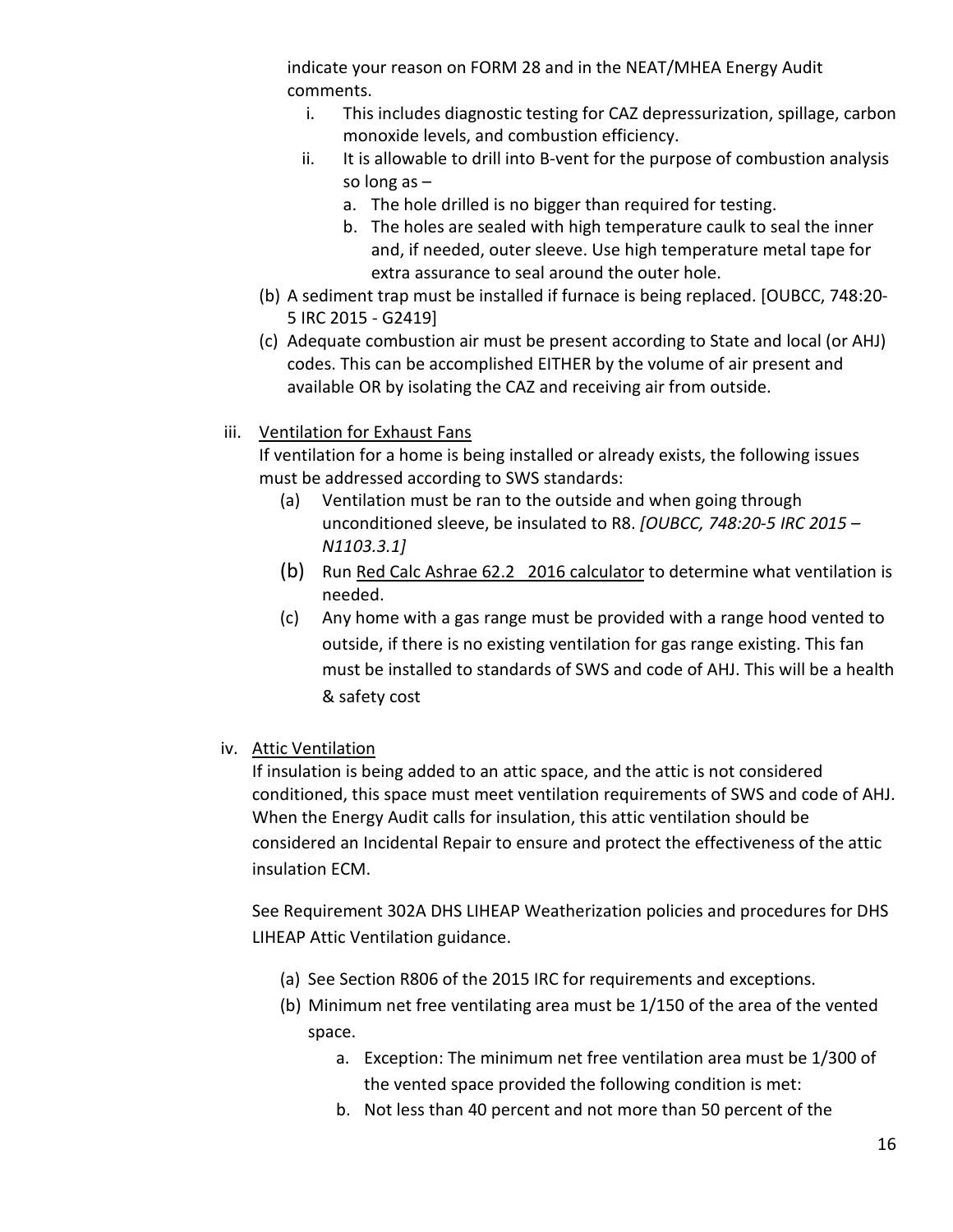required ventilating area is provided by ventilators located in the upper portion of the attic or rafter space. Upper ventilators shall be located not more than 3 feet (9 14 mm) below the ridge or highest point of the space, measured vertically, with the balance of the required ventilation provided by eave or cornice vents. Where the location of wall or roof framing members conflicts with the installation of upper ventilators, installation more than 3 feet below the ridge or highest point of the space shall be permitted.

#### *C. Testing Protocols:*

a. Visual inspection.

#### *D. Client Education*.

a. Inform client in writing of observed code compliance issues when it results in a deferral, to include information describing conditions that must be met in order for weatherization work to commence. **[Form 33]**

## *E. Training:*

a. How to determine what code compliance or licensing/registration Requirements for work performed may be required.

#### **7. COMBUSTION GASES:**

#### *A. Allowability:*

- a. Testing and repair of combustion appliances is allowed, as long as it follows all other guidance and is not prevented by any other guidance in this requirement.
- b. Replacement of combustion appliances is allowed if unsafe conditions, whose remediation is necessary to perform weatherization, cannot be remedied by repair or tuning, unless prevented by other guidance in other sections of this requirement. See Section 1 – Heating Systems, Section 11 – Gas Ovens/Stovetops/Ranges and Section 23 – Water Heaters, for additional guidance.
- c. The cost of tools and equipment used to test for dangerous concentrations of combustion products in the living space is allowable, provided the cost meets the criteria i[n Section I, B.](#page-0-2)

- a. Combustion safety testing is required to be done when combustion appliances are present.
- b. Combustion Analysis must be performed on any combustion appliance following ANSI/BPI 1200 Standards. If analysis could not be performed, indicate you're the reason on the data collection form (FORM 28) and in the NEAT/MHEA Energy Audit comments.
	- i. This includes diagnostic testing for CAZ depressurization, spillage, carbon monoxide levels, and combustion efficiency.
	- ii. It is allowable to drill into B-vent for the purpose of combustion analysis so long as  $-$ 
		- (a) The hole drilled is no bigger than required for testing.
		- (b) The holes are sealed with high temperature caulk to seal the inner and, if needed, outer sleeve. Use high temperature metal tape for extra assurance to seal around the outer hole.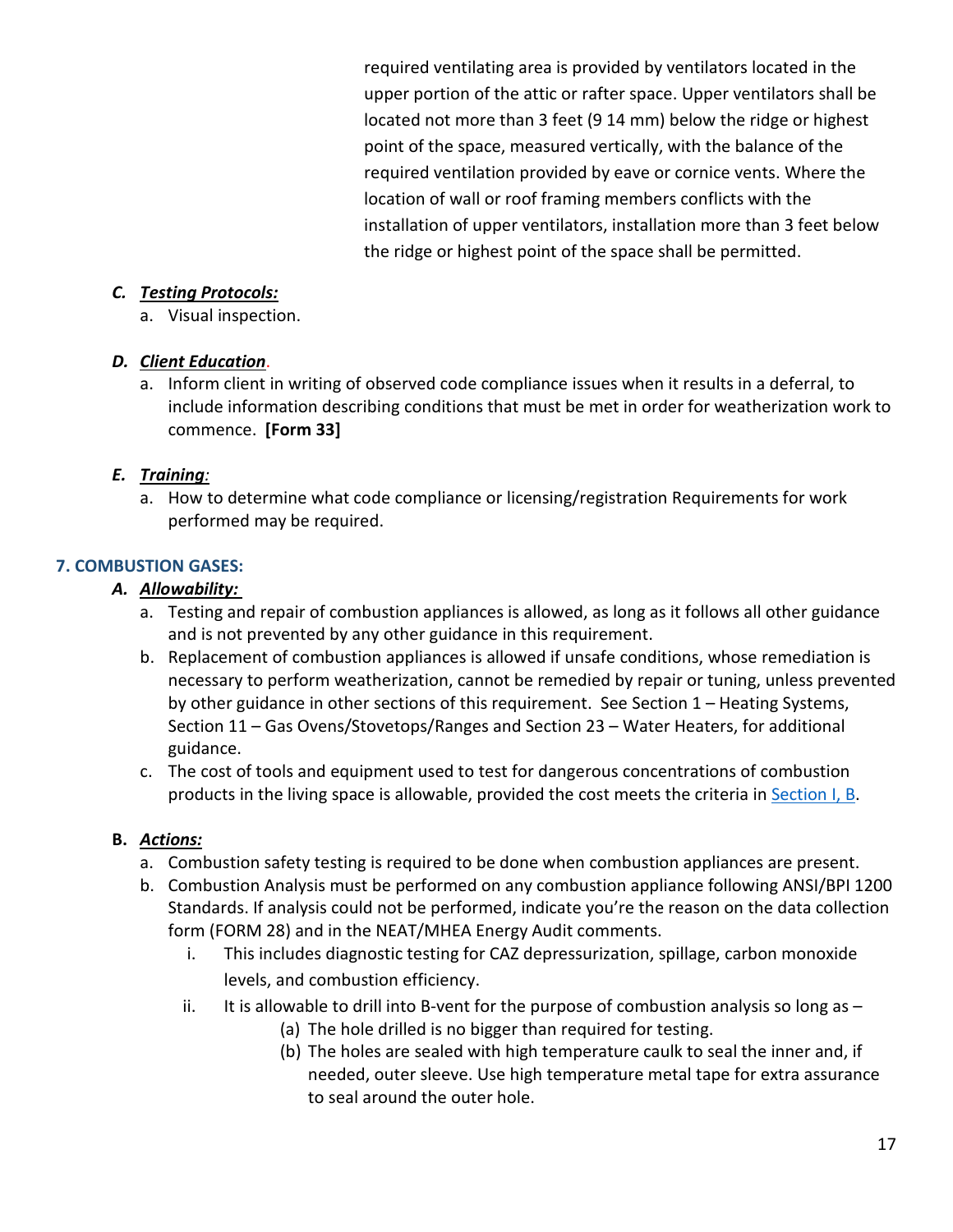- c. Subgrantee Recipients must follow the Ambient CO and CO Limit Action Tables in the BPI 1200 Standards Chart **[Attachment 28]**
- d. Proper venting to the outside for combustion appliances, including gas dryers, refrigerators, furnaces, vented space heaters, and water heaters, is required.
- e. Venting must be corrected when testing indicates a problem.
- f. State and local codes must be followed during testing, repair, or replacement. See Section 4 Code Compliance for additional guidance.
- g. If a replacement of a combustion appliance is done, the following actions must be followed:
	- i. Ensure that replacement is not prohibited by any other guidance contained in this Requirement.
	- ii. Ensure that replacement is more cost effective than repair and maintain justification documentation in client file.
	- iii. Input the appliance the NEAT/MHEA program to determine potential energy savings at an ECM with an SIR of 1.0 or above. Documentation [NEAT/MHEA Input Report] to show this attempt of cost justification must be kept in client file.
	- iv. If the replacement appliance results in an ECM with an SIR of 1.0 or above, replace as a regular ECM.
	- v. If the NEAT/MHEA program does not determine the combustion appliance to be an ECM, replace appliance using H&S funds.
	- vi. Replacement units must meet safety guidelines as determined in the DOE approved Oklahoma State Plan or Oklahoma Field Guide.

- a. Combustion Safety testing is required when combustion appliances are present.
	- i. This includes diagnostic testing for CAZ depressurization, spillage, carbon monoxide levels, and combustion efficiency.
	- ii. It is allowable to drill into B-vent for the purpose of combustion analysis so long as  $-$ 
		- (a) The hole drilled is no bigger than required for testing.
		- (b) The holes are sealed with high temperature caulk to seal the inner and, if needed, outer sleeve. Use high temperature metal tape for extra assurance to seal around the outer hole.
- b. Test naturally drafting appliances for spillage and CO during CAZ depressurization testing preand post-weatherization and before leaving the home on any day when work has been done that could affect draft (e.g., tightening the home, adding exhaust).
- c. Inspect cook stove burners for operability and flame quality
- d. Inspecting venting of combustion appliances and confirm adequate clearances.

# *D. Client Education*.

- a. Provide client with combustion safety and hazards information sheet.
- b. Discuss with client the importance of using ventilation when cooking and the importance of keeping burners clean to limit the production of CO.
- c. The homeowner shall be notified of the results of all combustions safety tests.

# *E. Training:*

- a. How to perform appropriate testing, determine when a building is excessively depressurized, and the difference between air free and as-measured CO.
- b. CO action levels.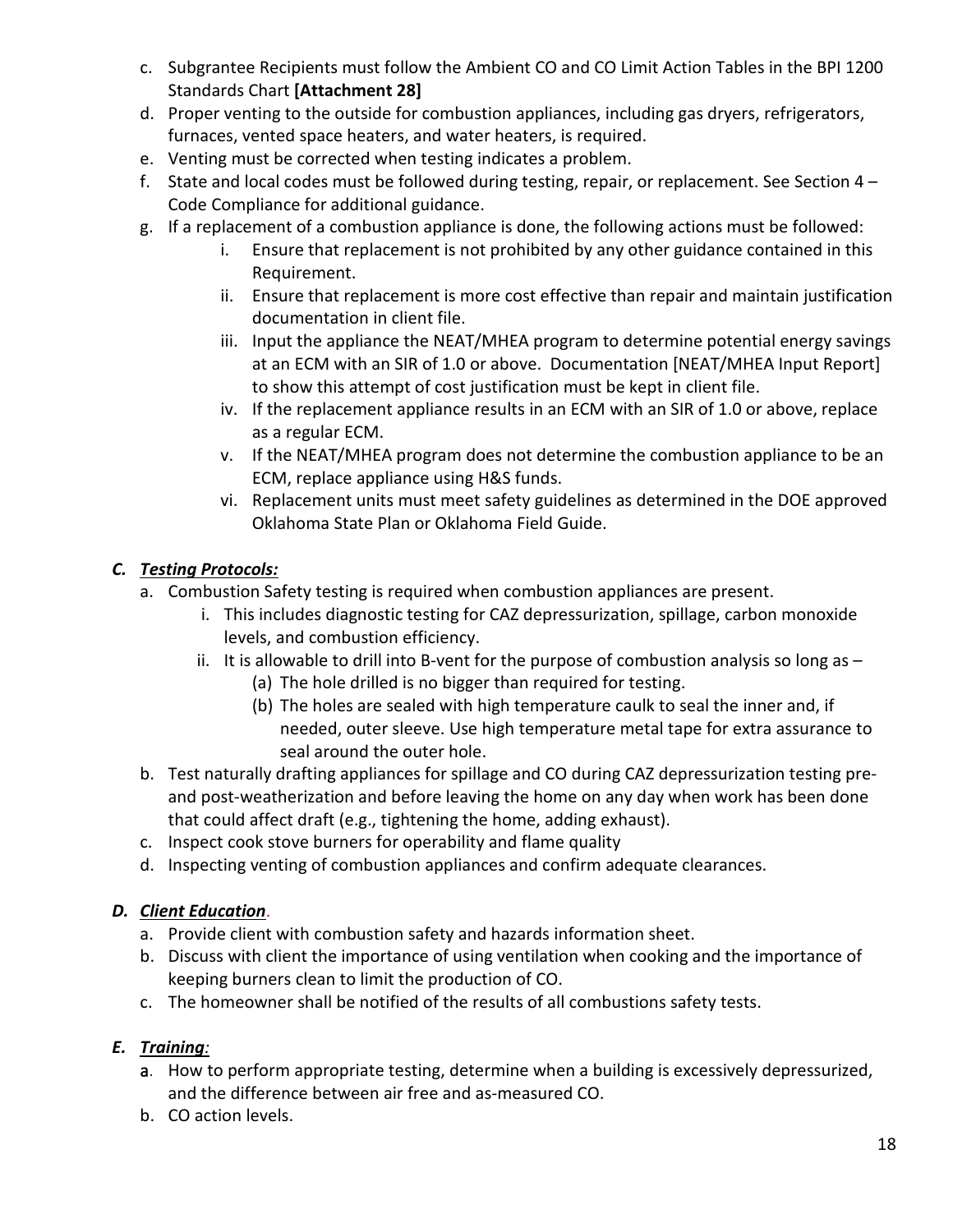## **8. ELECTRICAL**

## *A. Allowability:*

- a. Visual inspection, voltage drop and voltage detection testing are allowed, provided the cost meets the criteria in [Section I, B.](#page-0-2)
- b. H&S funds may be used to replace a circuit, if required for insulation. It would likely cost less than labor for this treatment, and will provide better insulation value for attic.
- c. Minor knob and tube wiring electrical repairs are allowable, provided the following conditions are met:
	- i. The testing results indicate that the knob-and-tube wiring is live resulting in the health and safety of the occupant or workers being at risk.
	- ii. The cost meets the criteria in [Section I, B.](#page-0-2)
	- iii. The repairs are \$1200 or less.
	- iv. Live Knob and Tube wiring must be replaced or blocked before any insulation measure can be performed that could increase the fire risk from contact with the wiring.
	- v. Blocking is only a potential option in attics. Walls with live knob and tube will not be insulated unless the knob and tube is replaced.
	- vi. Remediation of live knob and tube wiring may be beyond the budget of weatherization. If so, the home must be deferred. See Requirement 310 for more guidance on deferrals.
	- vii. It is mandatory to test whether the knob and tube is live. Photo documentation of the testing is required.
	- viii. If knob and tube wiring is to be replaced, this will be a health and safety expense.
	- ix. If knob and tube wiring is to be blocked, this can be funded as an Additional Cost to the insulation measure or as a health & safety measure.
	- x. If blocking is to be performed, a 3" distance around any live wiring must be cleared of any insulation or debris, even if that debris was present before weatherization.
	- xi. Blocking is only allowable where the net (weighted-average) R-value in the attic, after weatherization, will be R13 or greater.
		- (a) You can use this link to calculate the net R-value. [https://www.redcalc.com/parallel](https://www.redcalc.com/parallel-path-r-value/)[path-r-value/](https://www.redcalc.com/parallel-path-r-value/)
		- (b) Input R1 for any area that will have no insulation. Do not use any number lower than 1.0 in the calculation.
		- (c) This calculation must be saved as a PDF or printed on paper, and a copy retained in the client folder.
		- (d) If R-13 net (weighted average) is unable to be achieved this home must be deferred due to WPN 19-4 Attachment 8.
- d. Other minor electrical repairs are allowable provided the following conditions are met:
	- i. The health and safety of the occupant or workers is at risk
	- ii. The cost meets the criteria in [Section I, B.](#page-0-2)
	- iii. The repairs are \$1,200 or less

## *B. Actions:*

a. Evaluate and if necessary, provide sufficient over-current protection and damming (if required) prior to insulating building components containing knob and tube wiring, as required by the AHJ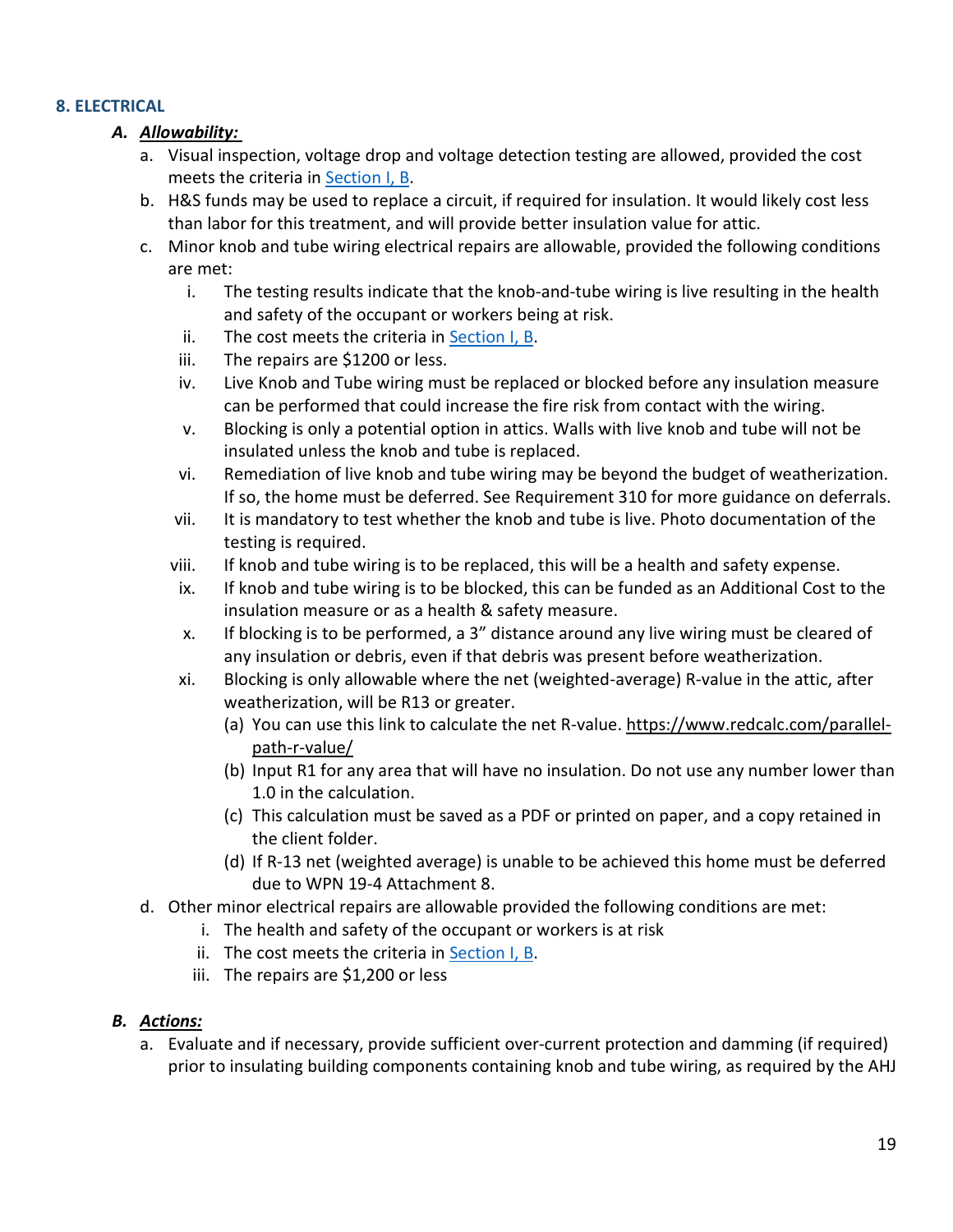- a. Visual inspection for the following must also always be conducted:
	- i. Presence and condition of knob-and-tube wiring
	- ii. Alterations that may create an electrical hazard
- b. Voltage drop and voltage detection must be done when applicable.

#### *D. Client Education*.

- a. Provide information sheet on Electrical Safety and discuss the risks on over-current protection, overloading circuits, and other electrical safety/risks.
- b. Provide written documentation of any electrical hazards identified that will not be addressed by weatherization.

#### *D. Training:*

- a. How to identify electrical issues and types of hazards
	- i. Improper grounding
	- ii. Exposed electrical parts
	- iii. Inadequate wiring
	- iv. Damaged insulation on wiring
	- v. Knob and tube wiring
	- vi. Overload circuits
	- vii. Wet conditions
- b. Local or AHJ code compliance
- c. How to educate clients

#### **9. FORMALDEHYDE, VOLATILE ORGANIC COMPOUNDS, FLAMMABLE LIQUIDS, and OTHER AIR POLLUTANTS**

## *A. Allowability:*

- a. Removal of pollutants is allowed and is required if they pose a risk to workers, provided the cost meets the criteria in [Section I, B.](#page-0-2)
- b. Correction of fire hazards is allowed when necessary to safely perform weatherization, provided the cost meets the criteria in [Section I, B.](#page-0-2)

- a. During initial inspection and during the course of weatherization work, check for fire hazards and any pollutants.
- b. If pollutants or fire hazards post a risk to workers and removal cannot be performed or is not allowed by the client, the unit must be deferred.
- c. Workers must take precautions to ensure that no weatherization measures will create or exacerbate potential fire hazards.
- d. Insulation must not cover the pressure relief valve, end of the drip leg, draft hood, burner air inlet, pilot light access door, thermostat control, drain valve, or the top of the water heater on natural gas or propane water heaters.
- e. Insulation shall not cover the pressure relief valve, end of the drip leg, high limit switch, and plumbing pipes or drain valve on electric water heaters.
- f. When adding insulation to attic, shielding shall be installed around heat and high heat sources, including double-walled pipes, as per SWS requirements.
- g. Weatherization materials shall not be installed over or adjacent to outlets, switches, or junction boxes that contain aluminum wiring. Open wire splices shall not be covered with insulation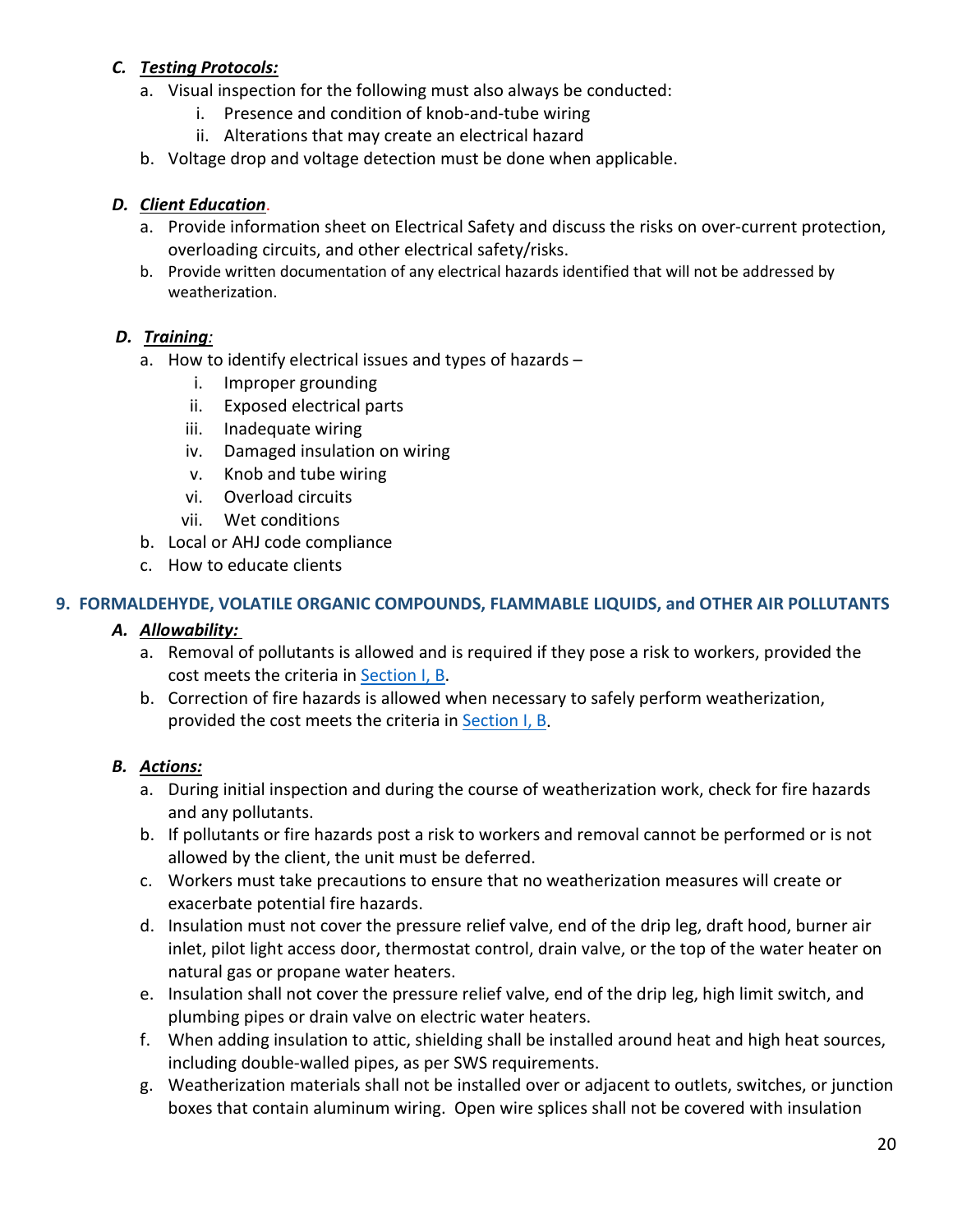until they have been enclosed with proper junction boxes.

- h. If potentially dangerous creosote buildup in chimneys or wood stoves is identified, health and safety funds may be used to repair the unsafe solid fuel combustion heating system, within DOE/ODOC budgetary limits.
- i. Refer to Hazardous Materials Disposal for more information regarding proper disposal of pollutants

## *C. Testing Protocols:*

a. Sensory Inspection

## *D. Client Education*.

- a. Inform client in writing of observed hazardous condition(s) and associated risks
- b. Provide client written materials on safety issues and proper disposal of household pollutants
- c. When deferral is necessary, provide information in writing describing conditions that must be met in order for weatherization to commence **[Form 33]**.

## *E. Training:*

- a. How to identify Formaldehyde, Volatile Organic Compounds, Flammable Liquids, and other Air Pollutants and how to determine when removal is necessary.
- b. Proper storage of pollutants
- c. How to educate clients.

## **10. FUEL LEAKS (for all fuel types)**

#### *A. Allowability:*

- a. Replacement or repair of leaking bulk fuel tanks and/or lines if connected systems will remain after weatherization.
- b. Replacement of flexible appliance gas connectors that are not compliant with current fuel gas codes.
- c. Fuel leak remediation/repair (that are the responsibility of the utility to correct) are not allowed

## *B. Actions:*

- a. During the initial audit, workers must test exposed gas lines for fuel leaks from utility coupling into and throughout the home. **As long as a fuel leak is present, weatherization work may not proceed.**
- b. When a leak is identified, it must be noted and the worker should determine whether it the responsibility of the utility company or the client.
	- i. When a minor gas leak is found on the utility side of service, the utility service must be contacted before work may proceed.
	- ii. Fuel leaks that are the responsibility of the client must be repaired (at the client cost) before weatherizing the unit. **Workers must notify the utility company about the leak before leaving the client home.**

## *C. Testing Protocols:*

- a. Test exposed gas lines for fuel leaks from utility coupling into, and throughout, the home per ANSI/BPI 1200 standards.
- b. Test all gas appliances for fuel leaks at all connections valves, fittings, and burners.
- c. Conduct sensory inspection on bulk fuels to determine if leaks exist.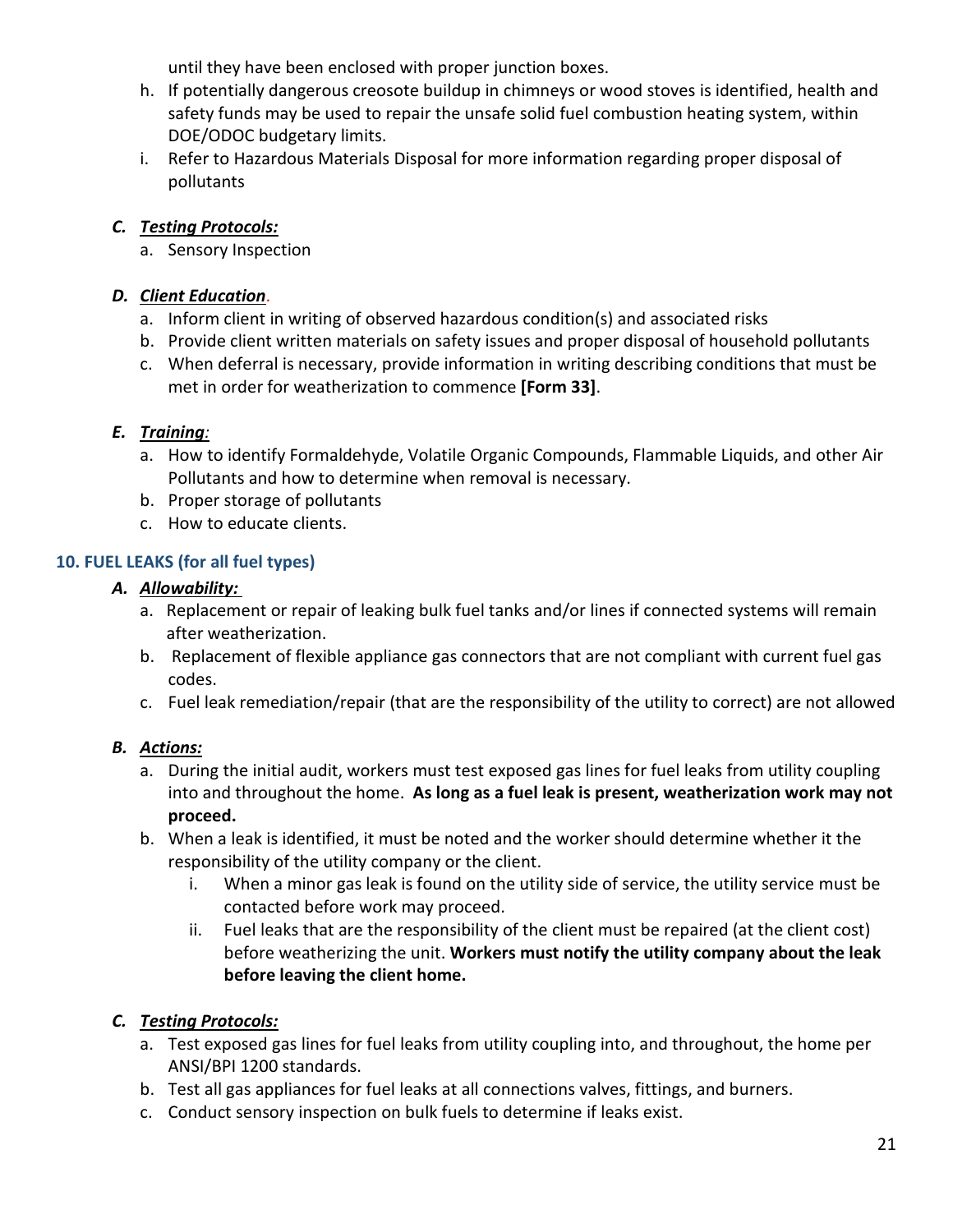#### *D. Client Education*.

- a. Inform clients in writing if fuel leaks are detected.
- b. When a home is deferred due to a fuel leak, this must be explained to the client in writing **[Form 33]**

#### *E. Training:*

a. Fuel leak testing

## **11. GAS OVENS/STOVETOPS/RANGES**

#### *A. Allowability:*

- a. Standard maintenance on or repair of gas cooktop and ovens is allowed, provided the cost meets the criteria in [Section I, B.](#page-0-2)
- b. Replacement is not allowed with DOE funding.
- c. See Requirement 302A for DHS LIHEAP Weatherization policy and procedures for replacements with DHS LIHEAP funding.
- d. Stovetop burner CO testing is allowed.
- e. Limited cleaning or repair of ovens/ranges/stovetops is allowed.

#### *B. Actions:*

- a. All gas ovens must be tested for CO. Subgrantee Recipients must follow the Ambient CO and CO Limit Action Tables in the BPI 1200 Standards Chart **[Attachment 28]**
- b. Inspect all cooking burners and ovens for operability and flame quality, and conduct stovetop burner CO testing.
	- i. If burners do not ignite properly or do not burn cleanly (if there is any discoloration, flame impingement, an irregular pattern, or if burners are visibly dirty, corroded, or bent), a clean and tune of the appliance should be completed.
	- ii. If the appliance is located in a confined space and mechanical ventilation is not readily available, mechanical ventilation must be recommended. ASHARE 62.2 must be followed when installing mechanical ventilation.
- c. A thorough visual inspection of all gas appliances' venting must be conducted, including that portion of the vent running through attic space as well as the roof. Vents that are loose, rusted, or poorly connected shall be noted in the client file and corrective action taken.

## *C. Testing Protocols:*

- a. Test gas ovens for CO.
	- i. Remove any items/foil on or in oven.
	- ii. Make sure self-cleaning features are not activated, set oven to highest setting.
	- iii. Test oven for CO in flue, before dilution of air.
	- iv. After 5 minutes of operation, check for steady-state.
	- v. If the CO reading is below 225ppm, no action is needed.
	- vi. If the CO reading is 225 ppm or greater, advise the home owner/occupant that the appliance should be serviced immediately by a qualified professional. Weatherization must stop and not proceed until the appliance is serviced.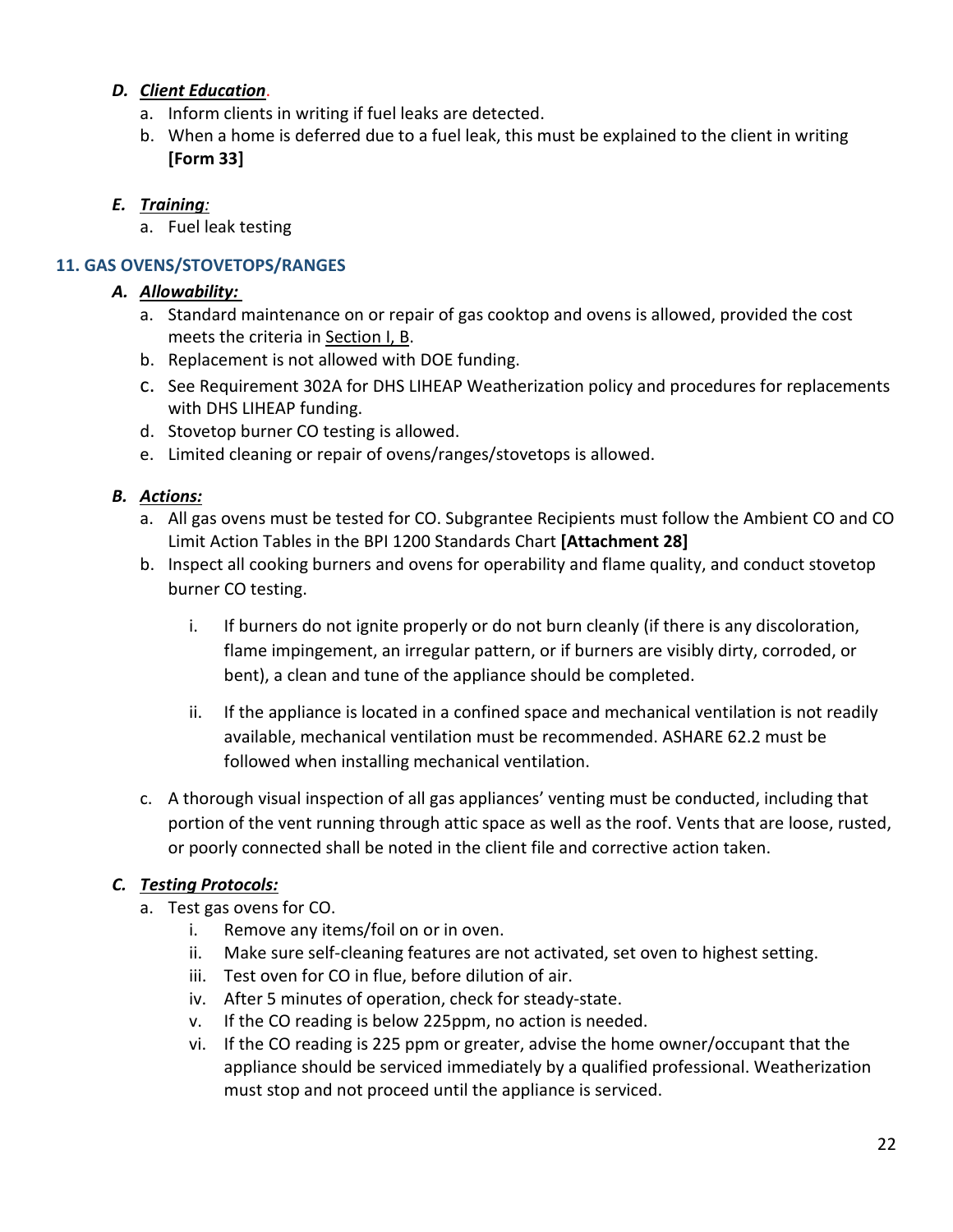## vii. CONTINUALLY MONITOR AMBIENT CO LEVELS DURING ALL TESTING and follow the table below **[Attachment 28]**

| <b>Ambient CO</b>                        | <b>Result</b>    | <b>Action Required</b>                                                                                                                                                                                                                                                                                                                                                                                               |
|------------------------------------------|------------------|----------------------------------------------------------------------------------------------------------------------------------------------------------------------------------------------------------------------------------------------------------------------------------------------------------------------------------------------------------------------------------------------------------------------|
| <b>Ambient CO</b><br>Per ANSI/BPI Page 5 | 9ppm -<br>35ppm  | *Advise homeowner/occupant of elevated levels of<br>ambient CO.<br>*Open all Windows and doors.<br>*Recommend all possible sources of CO be tested.<br>*Where it appears that the source of CO is a<br>permanently installed appliance, the<br>homeowner/occupant shall be advised to contact a<br>qualified professional.                                                                                           |
|                                          | 36ppm -<br>69ppm | * Immediately terminate inspection until CO levels<br>are under 35ppm.<br>*Advise homeowner/occupant of elevated levels of<br>ambient CO.<br>*Open all Windows and doors.<br>*Recommend all possible sources of CO turned off<br>immediately.<br>*Where it appears that the source of CO is a<br>permanently installed appliance, the<br>homeowner/occupant shall be advised to contact a<br>qualified professional. |
|                                          | 70ppm            | *Immediately terminate inspection, notify<br>homeowner & occupants to evacuate building. The<br>appropriate emergency services shall be notified<br>from outside the home.                                                                                                                                                                                                                                           |

## *D. Client Education*.

- a. Inform clients of the importance of using exhaust ventilation when cooking and the importance of keeping burners clean to limit the production of CO.
- b. Provide client with Combustion Safety info sheet and discuss the risks and warning signs associated with high CO in a household.

#### *E. Training:*

- a. Oven and stovetop burner CO and gas leak testing.
- b. CO Action levels required based on results of testing.
- c. How to educate clients.

#### **12. HAZARDOUS MATERIALS DISPOSAL – Refrigerant, Asbestos, Lead, Mercury, CFLs/Fluorescents**

#### *A. Allowability:*

a. Costs associated with hazardous materials waste disposal generated in the course of weatherization work is allowable, as outlined in this requirement.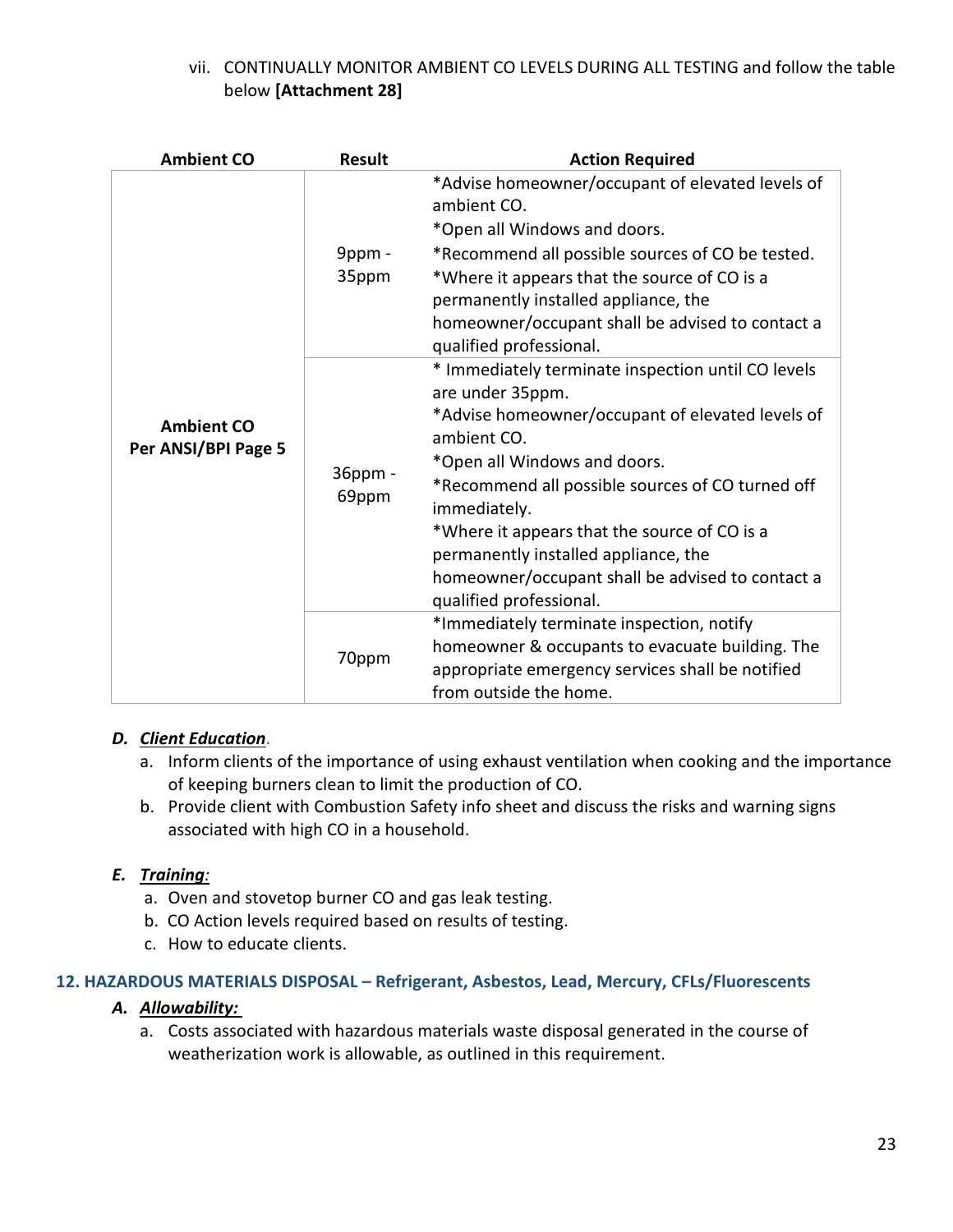## *B. Actions:*

- a. All hazardous materials waste that needs to be disposed of shall be disposed of according to all federal, state, and local laws, regulations, and guidelines, as applicable.
	- i. Household hazardous wastes are excluded from the federal Resource Conservation Recovery Act (RCRA) regulations<sup>[12](#page-23-0)</sup>. Furthermore, "the EPA does not distinguish between waste generated at a household by a homeowner and waste generated at a household by a person other than the homeowner (e.g. contractor) provided that the waste is generated as part of daily living (e.g. routine residential maintenance)<sup>13</sup>.
- b. Oklahoma Subgrantee Recipients likely meet the EPA definition of a Very Small Quantity Generator<sup>14</sup>, which are exempt from the federal hazardous waste regulations provided they meet specific requirements, as specified in 40 CFR 262.14<sup>[15](#page-23-3)</sup>. The following wastes have specific disposal requirements or recommendations that must be followed:

## i. *Refrigerant Disposal* **- REQUIRED**

- (a) Subgrantee Recipients contract out refrigerator replacement and disposal to third party contractors. Subgrantees Recipients are responsible for obtaining assurances from the third party contractor that refrigerants were handled of according to the Clean Air Act 1990, section 608, as amended, and 40 CFR Part 82, 5/14/93.
- (b) Subgrantee Recipients must retain the following disposal information for subcontractors **[Form 31]:** 
	- 1. Name of subcontractor;
	- 2. Date and time of removal;
	- 3. Disposal site;
	- 4. Certification of proper disposal.

#### **ii.** *Lead Based Paint Disposal***[16-](#page-23-4)REQUIRED**

- (a) Collect and control all waste including dust, debris, paint chips, protective sheeting, HEPA filters, dirty water, clothes, mop heads, wipes, protective clothing, respirators, gloves, architectural components and other waste.
- (b) Use heavy plastic sheeting or bags to collect waste. Seal the bag securely with duct tape. Consider double bagging waste to prevent tears. Large components must be wrapped in protective sheeting and sealed with tape.
- (c) Bag and seal all waste before removing it from the work area.
- (d) Store all waste in a secure container or dumpster until disposal
- (e) Limit on-site storage time.
- (f) Avoid transporting waste in an open truck or personal vehicle.

<span id="page-23-0"></span><sup>12</sup> <https://www.epa.gov/hw/household-hazardous-waste-hhw>

<span id="page-23-1"></span><sup>1</sup>[3https://yosemite.epa.gov/osw/rcra.nsf/0c994248c239947e85256d090071175f/237012C5A1EC5AFD8525670F006BF20D/\\$file/118](https://yosemite.epa.gov/osw/rcra.nsf/0c994248c239947e85256d090071175f/237012C5A1EC5AFD8525670F006BF20D/$file/11897.pdf) [97.pdf](https://yosemite.epa.gov/osw/rcra.nsf/0c994248c239947e85256d090071175f/237012C5A1EC5AFD8525670F006BF20D/$file/11897.pdf)

<span id="page-23-2"></span><sup>&</sup>lt;sup>14</sup> Conditionally Exempt Small Quantity Generators will be known as Very Small Quantity Generators when the Hazardous Waste Generator Improvements Rule become effective in Oklahoma in September 2018. Very Small Quantity Generators generate less than 220lbs monthly[, https://www.epa.gov/hwgenerators/categories-hazardous-waste-generators.](https://www.epa.gov/hwgenerators/categories-hazardous-waste-generators)<br><sup>15</sup> Effective in Oklahoma in September 2018, formerly 40 CFR 261.5

<span id="page-23-3"></span>

<span id="page-23-4"></span><sup>&</sup>lt;sup>16</sup> EPA-HUD (2009), Lead Safety for Renovation Repair, and Painting Model Certified Renovator Initial Training Course, Student Manual, p. 23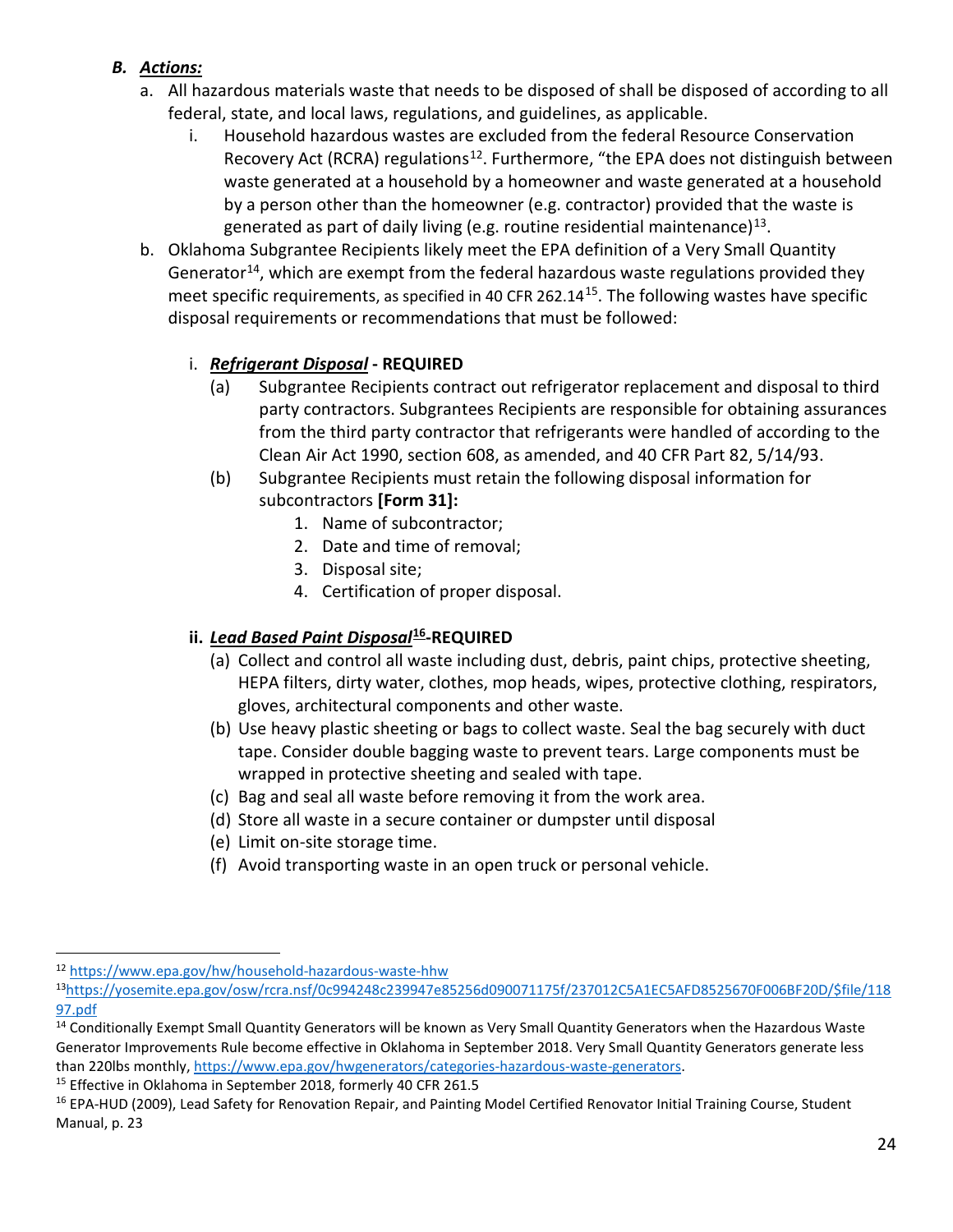- iii. *Water Heaters, Heating Systems, Unvented Space Heaters, Cooling Systems, Bulk Fuel Tank Disposal* **- REQUIRED**
	- (a) Subgrantee Recipients contract out these replacements and disposal to third party contractors. Subgrantee Recipients are responsible for obtaining assurances from the third party contractor that these items were disposed of according to applicable State and Federal laws, when appropriate.
	- (b) Subgrantee Recipients must retain the following disposal information for subcontractors **[Form 31]:**
		- 1. Name of subcontractor;
		- 2. Date and time of removal;
		- 3. Disposal site;
		- 4. Certification of proper disposal.

## iv. *All other potential hazardous materials waste, including, but not limited to, oil based paint or solvent, paint thinners, glue, and spray foam – RECOMMENDED*

(a) Although not required, as Very Small Quantity Generators, in the interest of client and environmental safety, Subgrantee Recipients are strongly encouraged to purchase a drum to store these types of wastes, and contact a hazardous waste disposal services company to periodically pick up for proper disposal. Subgrantee Recipients would need to properly identify the hazardous material waste, following RCRA and EPA code requirements. For assistance with this, Subgrantee Recipients should contact the Oklahoma Department of Environmental Quality.

## *C. Testing Protocols*

- a. EPA testing protocols.
- b. Sensory inspection

## *D. Client Education*

- a. Inform clients in writing of hazards associated with hazardous waste materials being generated/handled in the home.
- b. Clients must not disturb any refrigerant.
- c. See Section 14 Lead Based Paint for additional client education requirements if lead is found in the home.

## *E. Training*

- a. Appropriate Personal Protective Equipment (PPE) for working with hazardous waste materials.
- b. Disposal requirements and locations.
- c. Health and environmental risks related to hazardous materials.

#### **13. INJURY PREVENTION OF OCCUPANTS AND WEATHERIZATION WORKERS**

#### *A. Allowability:*

a. When necessary to effectively weatherize the home, provided the cost meets the criteria in [Section I, B.](#page-0-2), workers may make minor repairs and installations, as defined by ODOC.

## *B. Actions:*

a. During initial inspection, make any notes in client file regarding potential hazards to either workers or occupants, and if these hazards need to be fixed before weatherization can proceed.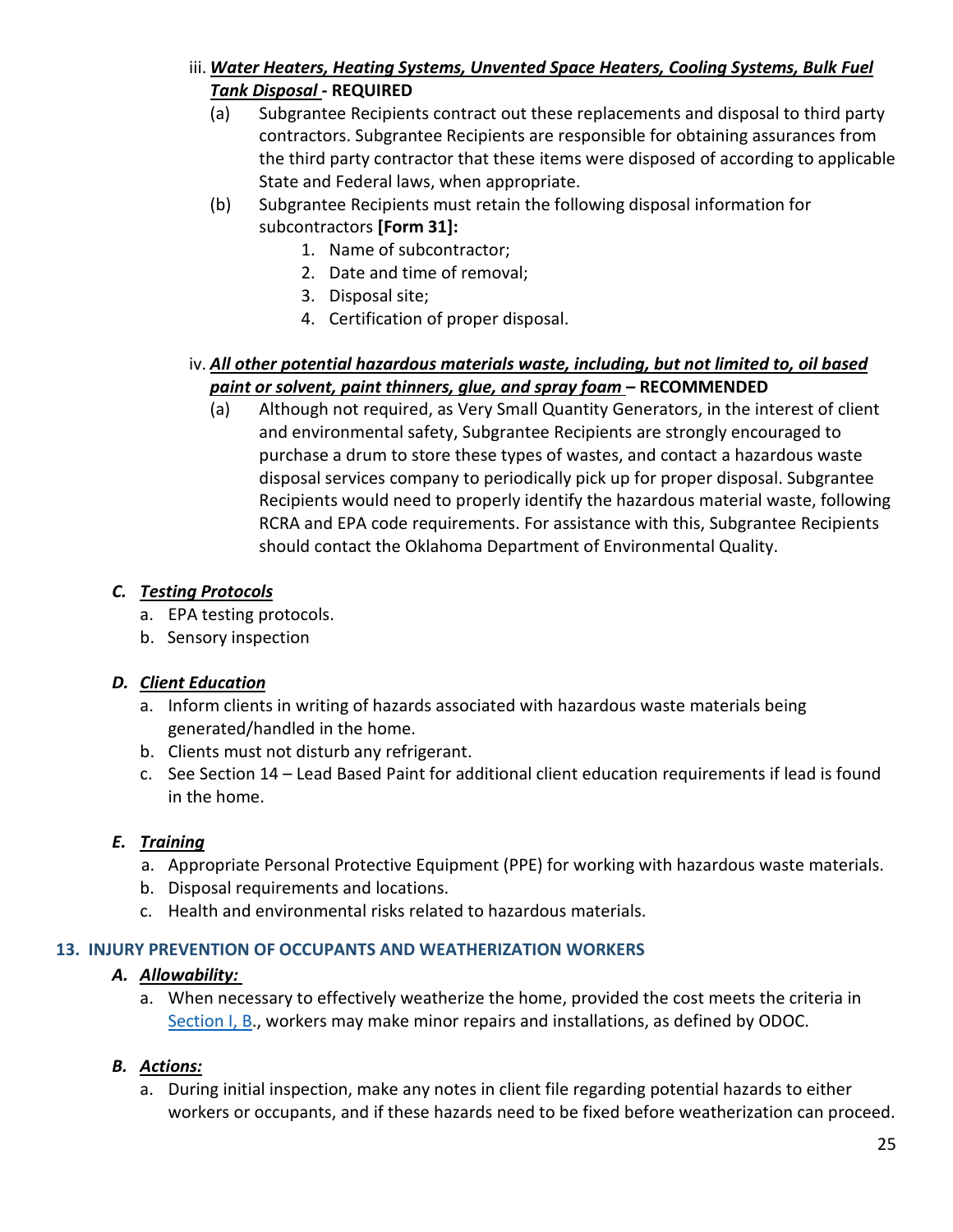Workers must take all reasonable precautions against performing work on homes that will subject workers or occupants to health and safety risks.

- b. If the hazards can be fixed through minor repairs and installations, and are within ODOC policy, workers can take the necessary actions to fix the hazards.
	- i. Minor repairs are those that meet the following criteria:
		- (a) \$1200 dollars or less
		- (b) Do not require a special license
		- (c) Can be justified as injury prevention in the course of weatherization work through photo documentation.
- c. Some examples of allowable injury prevention measures are: repairing a stair or ramp, replacing a handrail, replacing stairs or ramps, and patching a hole.
- d. If hazards cannot be fixed or are outside the scope of ODOC/DOE policy, defer the home. When in doubt, request ODOC advisement.

## *C. Testing Protocols:*

a. Inspect for dangers that would prevent weatherization.

## *D. Client Education:*

a. If conditions are outside the scope of ODOC and DOE policy, inform client in writing of observed hazards and associated risks, and what repairs must be made before weatherization work can proceed if deferral becomes necessary **[Form 33]**.

## *E. Training:*

a. Hazard identification

## **14. LEAD BASED PAINT**

## *A. Allowability:*

- a. All agencies must comply with lead safe work practices as required by the Environmental Protection Agency's Lead Renovation, Repair, and Painting Program (EPA RRP) for all weatherization work done in pre-1978 constructed homes. **Beginning September 1, 2018, Subgrantee Recipients are NO longer required to follow Montana State University's (MSU) Lead Safe Weatherization (LSW) Training Manual – but must still comply with the EPA RRP requirements.**
- b. Any additional regulations (HUD, OSHA, or State/Local AHJ) must be followed if more stringent than the guidelines in this manual.
- c. Testing to determine the presence of lead in paint that will be distributed by WAP measure installation is allowed with EPA-approved testing methods.
- d. Only those costs directly associated with the testing and lead safe practices for surfaces directly disturbed during weatherization activities should be charged to the health and safety budget. Testing methods must be economically feasible and justified.

- a. Criteria for determining when lead safe practices must be performed by the subgrantee:
	- i. The dwelling was constructed pre-1978; and
	- ii. The dwelling has not been determined lead free by appropriate testing; and
	- iii. The amount of surface area to be disturbed exceeds the standards and regulations set by the AHJ.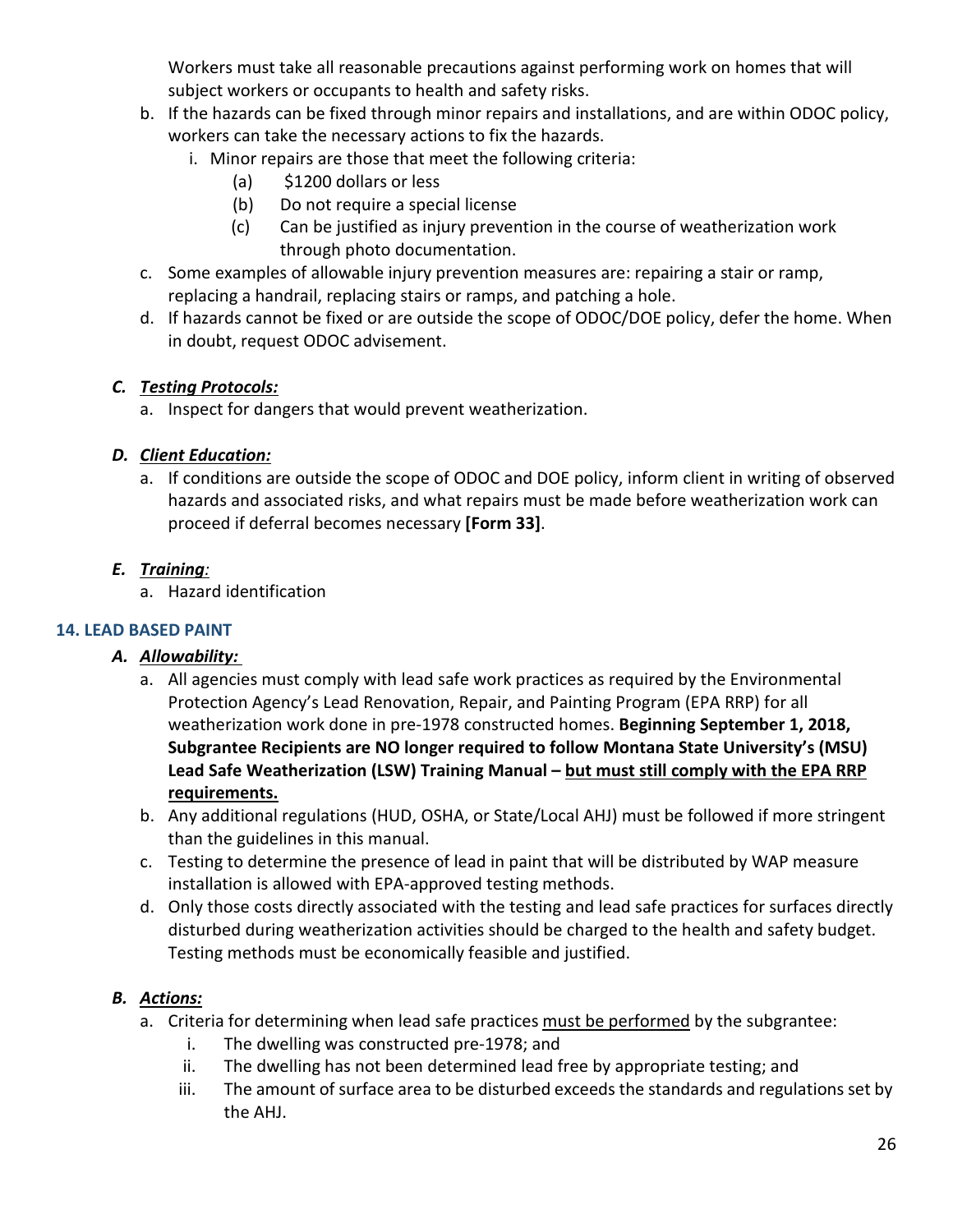- b. Crews must follow EPA's Lead: Renovation, Repair, and Painting Program (RRP) when working in pre-1978 housing unless testing confirms the work area to be lead free. Homes built from 1978 on may be assumed free of lead based paint without testing.
	- i. In homes built prior to 1940, it is logical to assume the presence of lead based paint and save the cost of testing.
- c. When a WAP measure might disturb paint in a home built before 1978, testing must be done to determine the presence of lead by a Certified Renovator. The following documentation must be kept in the client file to verify that proper RRP procedures and testing was taken on the home<sup>17</sup>:
	- i. Fully documenting all lead safe testing and possible procedures in the initial inspection of the unit on the Weatherization Dwelling H&S Checklist **[Form 25].**
	- ii. The agency verified date of the home must be documented in the client file [Form 22]
	- iii. Full documentation of lead safe testing and assessment, with clear indication of the test, and the results must be maintained in client file [Form 42]
	- iv. Documentation of all Lead Safe work, with clear indication of the process and specific actions taken on the unit must be documented in client file [Form 43]
	- v. A Signed copy of "Confirmation of Receipt of Lead Pamphlet," client approval to proceed with work [Attachment 35];
	- vi. A completed "Cleanup" checklist [Attachment 12]
	- vii. Before photos of site, containment photos, and after photos of site must be included as per the client file checklist [Form 39]
	- viii. Copy of the Certified Renovator certification.
	- ix. Documentation on any and all lead safe training for new or uncertified RRP employees [Forms 40 or 41].
- d. All weatherization providers must comply with Certified Renovator requirements as stipulated by the Oklahoma Department of Environmental Quality/DOE.
- e. Deferral is required when the extent and condition of lead-based paint in the house would potentially create further H&S hazards **[Form 33].** The mere presence of lead based paint is not considered a justifiable reason to defer or walk away from a home. Deferrals must be accompanied by proper documentation including, but not limited to;
	- i. Documentation of RRP training requirements met;
	- ii. Copy of insurance policy;
	- iii. Copy of NEAT/MHEA audit identifying measures to be completed, accompanied by a description of how the performance of these measures would disturb lead areas which exceed the minimum required measurements of AHJ.

- a. Subgrantees may expend DOE funds for testing under the following consideration. The following guidance is offered as a guide to determining whether testing is worth the time and money on a case-by-case basis:
	- i. Houses built from 1978 on may be assumed free of lead without testing;
	- ii. In houses built prior to 1940, it is logical to assume the presence of lead and save the cost of testing;
	- iii. In homes built between 1940 and 1978, testing may not be warranted if the amount of area to be disturbed is small, since it may be cheaper to perform LSW for a small area than to incur the expense of testing. However, where the amount of area to be

<span id="page-26-0"></span><sup>17</sup> See also Requirement 304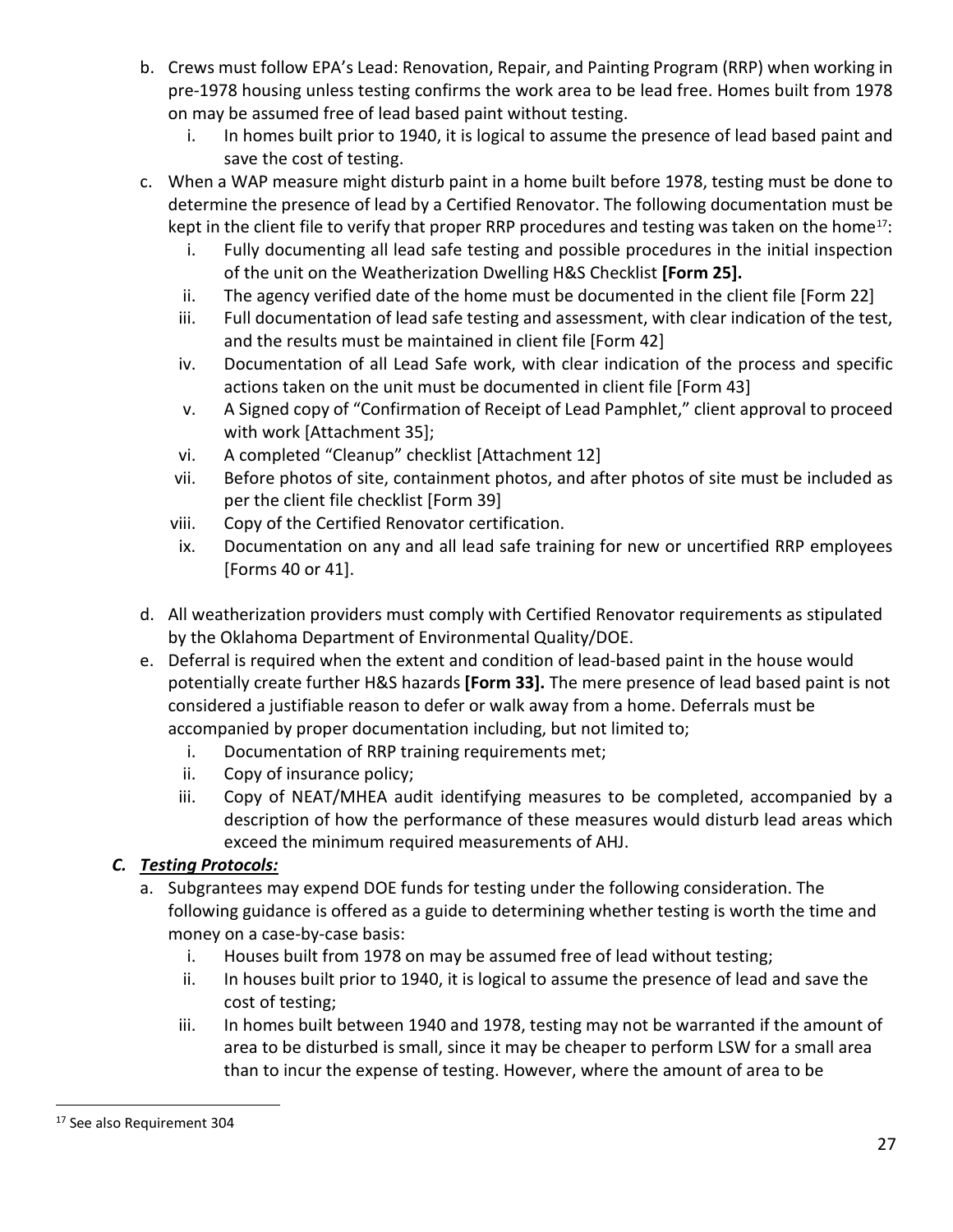disturbed exceeds the standards and regulations set in this manual or the AHJ, it may be worth the cost of testing, since a negative result would mean that the crews could dispense with having to perform the lead safe protocols;

- b. Routine testing is not an allowable DOE expense.
- c. Job site set up and cleaning verification is required by a Certified Renovator.
- d. Only EPA/DEQ approved lead testing kits are allowable for lead testing. Per OSHA standards, wear nitrile gloves when testing for lead. Containment of lead chips created during lead testing and disposal of lead test must be completed by following the RRP guidelines.

#### *D. Client Education:*

- a. Fully notifying client of potential lead safe hazards prior to and after weatherization work on **[Form 25].** This must be signed and kept in client file.
- b. Provide client with EPA's most current guide -["The Lead Safe Certified Guide to Renovate Right"](https://www.epa.gov/sites/production/files/documents/renovaterightbrochure.pdf) **[Attachment 35]** to educate client of the dangers of lead poisoning and the lead renovation process. ALL homes built prior to 1978 MUST receive this guide and client education regardless lead testing results.

## *E. Training:*

- a. All employees and contractors working on pre-1978 homes must receive training to install measures in a lead-safe manner in accordance with the SWS and EPA protocols, and installation must be overseen by an EPA Certified Renovator. For additional training guidance, see Requirement 311.
- b. Subgrantees must document training dates and a list of the staff trained. This list must be kept on file by the subgrantee and updated as necessary. This information must be available for ODOC review upon request.
- c. In Oklahoma, Certified Renovator training and certification is through Oklahoma's Department of Environmental Quality (ODEQ). The Oklahoma Association of Community Action Agencies provides ODEQ RRP training regularly.
- d. ODOC will monitor for lead safe practice compliance with SWS and EPA protocols. The State Quality Control Inspector that does the quality assurance inspections must be a certified renovator.
- e. Training for Lead Safe Weatherization, although no longer required as of April 1, 2018, can still be paid for with DOE WAP funds.
- f. Documenting all lead safe training for new or uncertified RRP employees and that all work was supervised by a Certified Renovator **[Forms 40 and 41]**

## *F. Additional Considerations For Lead Safe Practices:*

- **a. Medical Surveillance**: Crew members may receive blood level testing as required by OSHA standards. It is recommended that blood testing be done on each crewmember prior to the implementation of lead safe practices.
	- i. The employer shall ensure that all medical examinations and procedures are performed by or under the supervision of a licensed physician
	- ii. The cost of the blood level testing is an allowable DOE Health & Safety expense
	- iii. Refer to OSHA 29 CFR 1926.62 for further regulations and guidance.
- **b. Liability Issues:** Subgrantees are required to check their liability insurance to ensure there are no exclusion clauses for doing weatherization in a home with lead paint when the energy efficiency measures require the disturbance of lead paint areas.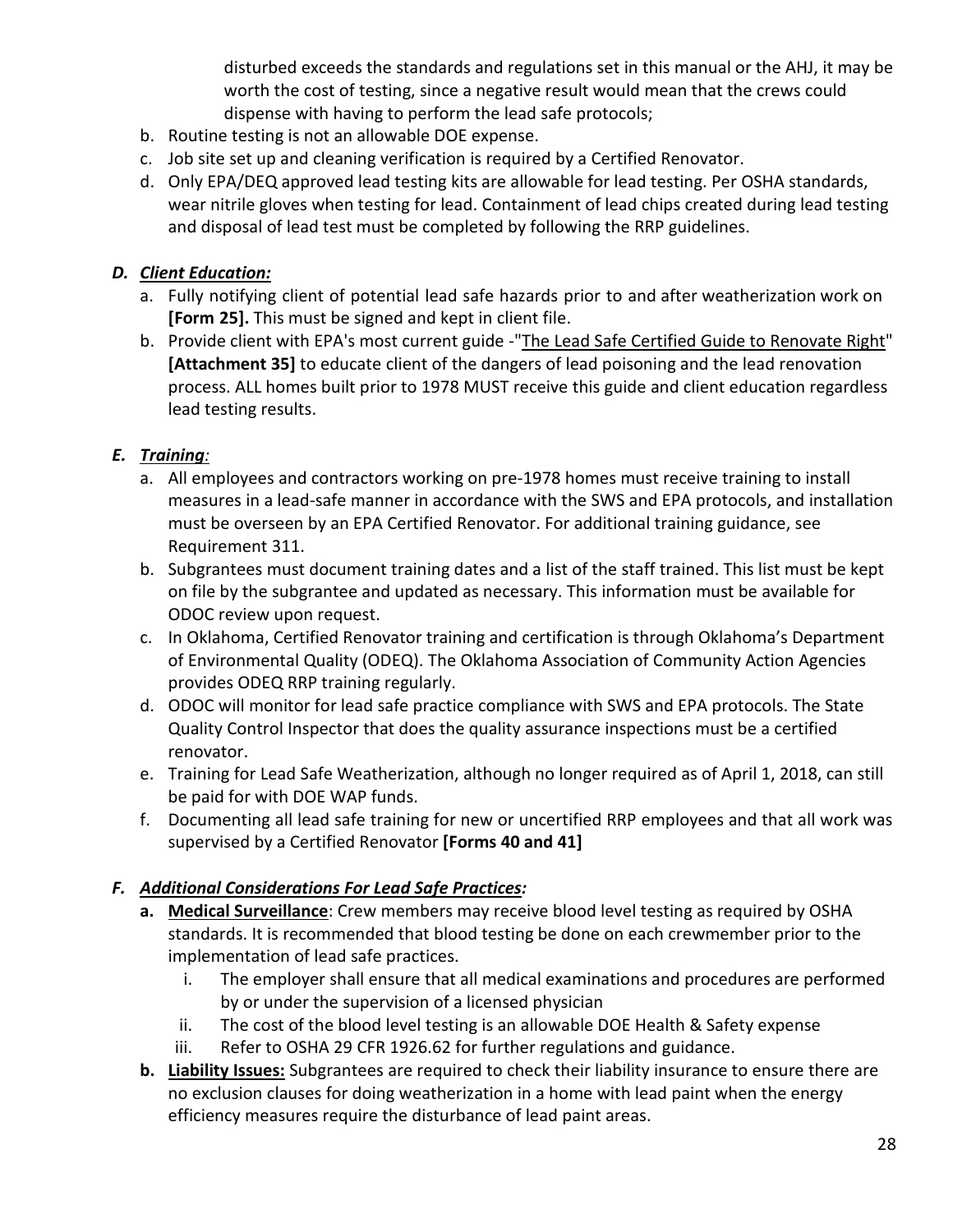- i. The home must be referred out, or deferred by the subgrantees, if weatherization work will be performed that will disturb surfaces that may contain lead, until they have insurance that will provide coverage for lead safe practices in situations involving lead.
- ii. The cost of this insurance is and allowable DOE expense and ODOC urges subgrantees to seek ways to obtain the coverage at reasonable rates.
- iii. For additional coverage, subgrantees must take before and after pictures of the home to document the presence of lead prior to weatherization work. At the end of weatherization work, the areas where energy efficient measures have been added must be photographed to document the area was cleaned after weatherization.
- **c. Materials and Equipment**: Subgrantees are required to provide OSHA-specified safety equipment to their weatherization staff. The purchase of materials and equipment is an allowable DOE expense. This includes but is not limited to the following:
	- i. Nitrile gloves (hypo-allergenic gloves are allowed);
	- ii. Eye wear, shoe covers, coveralls, hat covers, and other needed PPE;
	- iii. HEPA Vacuums (required by EPA RRP);
	- iv. Respirators (fitted) :
		- (a) When work creates dust or chips and lead is presumed or known to exist, wear the approved respirator with HEPA filters.
		- (b) All crew members must be fit tested for a respirator, this is an allowable cost.
		- (c) Medical surveillance must be completed for each crewmember being fitted for a respirator. The cost of the medical test for this purpose is an allowable expense under DOE Health & Safety.
		- (d) See OSHA 29 CFR 1926.62 and EPA RRP Final Rule for further requirements and guidance.

#### **d. Substance Data Sheet for Occupational Exposure to Lead:**

- i. The "Substance Data Sheet for Occupational Exposure to Lead" must be distributed to every employee who could be exposed to lead while on the job. A copy must also be at each job site where lead exposure could occur.
- ii. OSHA requires extensive record keeping for employees at risk for lead exposure. As part of this record keeping, it is recommended that each employee receiving a "Substance Data Sheet" be required to sign some sort of a verification of receipt and understanding form. This must be kept on file with the employees' other health and safety records.

#### **15. MOLD AND MOISTURE**

## *A. Allowability:*

- a. Limited water damage repairs are allowed that meet the following criteria:
	- i. \$750 dollars or less
	- ii. The cost meets the criteria in [Section I, B](#page-0-2)
	- iii. Do not require a special license, that can be addressed by workers
	- iv. Can be justified as in the course of weatherization work through photo documentation.
	- v. When necessary in order to weatherize the home and to ensure the long-term stability and durability of the measures.
- b. Source control (the correction of moisture and mold creating conditions, independent of latent damage and related repairs) is allowed when necessary in order to weatherize a home and to ensure the long-term stability and durability of the measures.
- c. Mold testing, remediation, and cleanup are not allowable costs.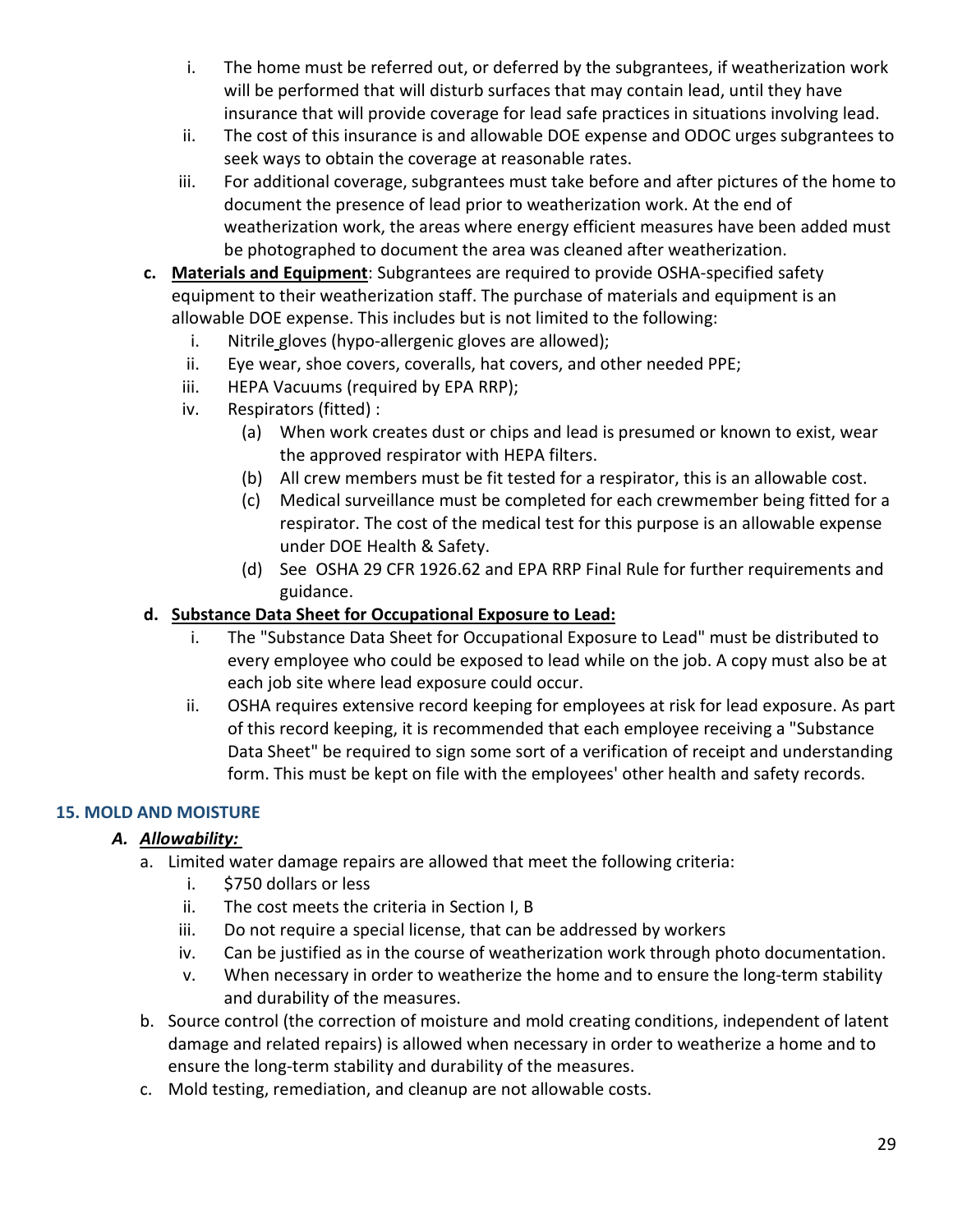- d. Surface preparation where weatherization measures are being installed (e.g., cleaning mold off window trim in order to apply caulk, repair/replace deteriorated sheetrock or ceiling tile.) are allowable, but as part of the ECM, not the H&S budget category.
- e. Adding mechanical ventilation is allowed

#### *B. Actions:*

- a. Subgrantee Recipients must ensure that regular weatherization work is performed in a manner that does not contribute to mold problems and when the work is performed properly, can alleviate many mold conditions.
- b. During the initial audit, visual testing for mold and exterior drainage must be done. Anything found must be noted in client file **[Form 28]**
- c. Diagnostics such as moisture meters are recommended pre-weatherization and at the final inspection.
- d. If indoor relative humidity (RH) is at or above 60% or there is obvious evidence that a moisture problem exists (such as indoor mold or mildew) and cannot be abated within WAP cost limitations, then air sealing work must not be done. This does not include incidental repair items or repair/replacement of doors and windows. A unit with an indoor RH at or above 60% is to be considered "non-feasible" for blower door testing

| <b>Excess Moisture</b>          | <b>Mitigation Methods</b> |
|---------------------------------|---------------------------|
| Bathroom (not from leaky pipes) | Install vent fan          |
| Kitchen (not from leaky pipes)  | Install vent fan          |
| Dryer                           | <b>Vent Properly</b>      |

e. When it is determined that weatherization activities can be accomplished, the Subgrantee Recipient shall provide information to the client that specifically entails what was/will be done to the home that is expected to alleviate the mold condition and/or should not promote new mold growth. The notification/disclaimer shall be discussed with and signed by the client and/or property owner**. [Form 32]**

## *C. Testing Protocols:*

- a. Visual assessment and
- b. Diagnostics such as moisture meters are recommended pre and prior to final inspection.

## *D. Client Education:*

- a. If mold or moisture problems are suspected or identified, Subgrantee Recipients must have clients sign a Mold Disclosure **[Form 32],** and provide a copy of [A Brief Guide to Mold, Moisture](https://www.epa.gov/sites/production/files/2016-10/documents/moldguide12.pdf)  [and Your Home](https://www.epa.gov/sites/production/files/2016-10/documents/moldguide12.pdf) **[Attachment 22].**
- b. Provide information on importance of cleaning and maintaining drainage systems.
- c. Provide information on proper landscape design and how this impacts site drainage and moisture control.
- d. When deferral is necessary, provide information in writing describing conditions that must be met in order for weatherization work to commence **[Form 33]**.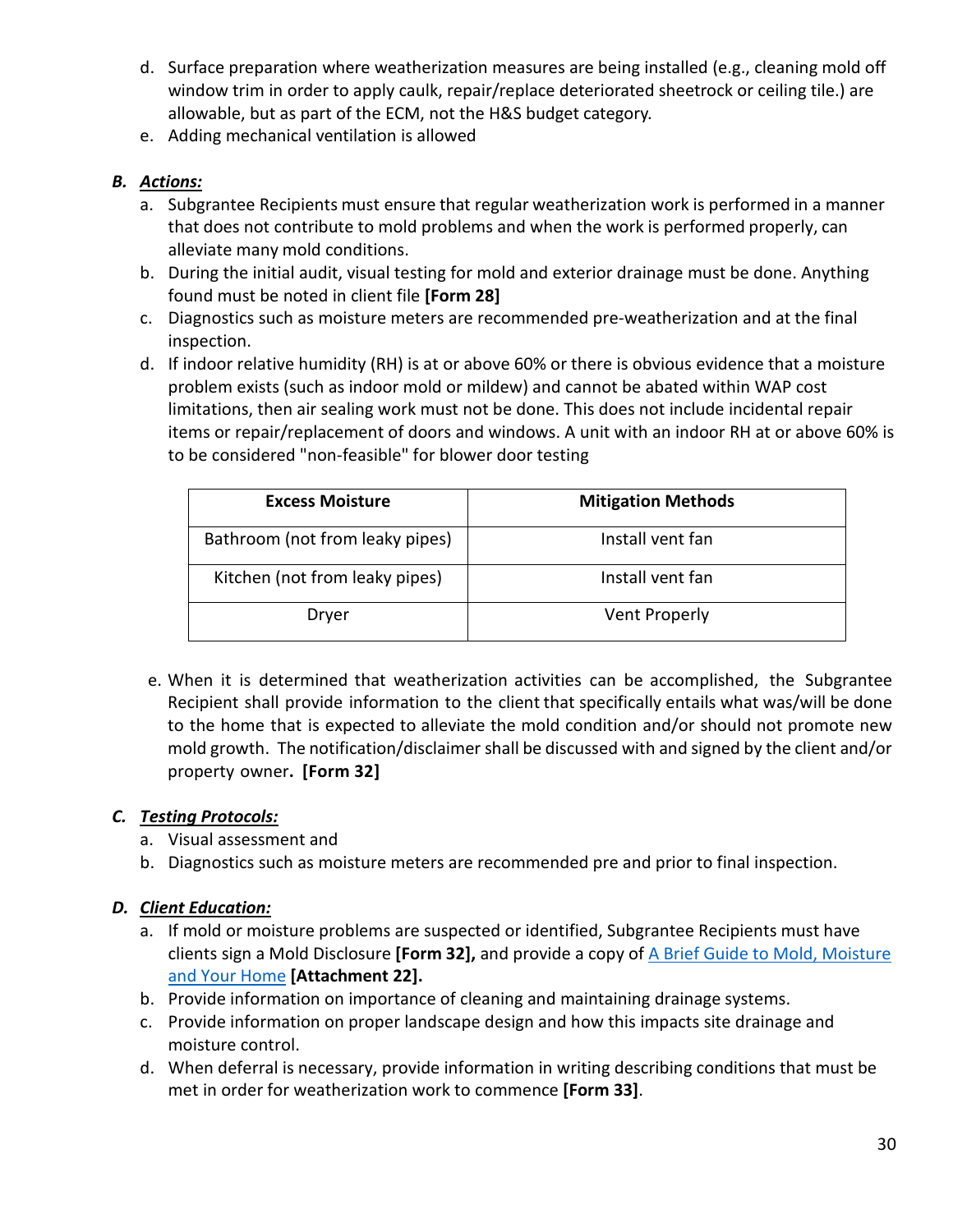## *E. Training:*

- a. Training should be based on a National Curriculum on mold and moisture, such as the EPA Mold Web Course **[Attachment 21]**, and include at a minimum, the following training learning objectives:
	- Mold Identification
	- Mold Health Effects
	- Biocides
	- Moisture Problem Identification
	- Humidity Problems in HVAC Systems
	- Structural Integrity and Mold Growth.
- b. How to recognize drainage issues that can become mold problems.
- c. How to identify and recognize a mold or moisture problem.

## **16. OCCUPANT PRE-EXISTING OR POTENTIAL HEALTH CONDITIONS**

## *A. Allowability:*

N/A

# *B. Actions:*

- a. During the application process, occupants must complete the Indoor Air Quality and Safety Checklist **[Form 22A].** This checklist asks the occupants to indicate any health problems of anyone in the households. Workers should carefully consider the responses to this checklist.
- b. When a person's health may be at risk and/or the worker's activities could constitute a health and safety hazard, the occupants at risk will be required to take appropriate action based on the severity of the risk.
- c. Failure or the inability to take appropriate actions must result in deferral **[Form 33].**
- d. Some weatherization materials and activities have the potential to create or exacerbate clients' health problems. Weatherization crews must use caution when weatherizing homes with clients with asthma, COPD (pulmonary lung diseases), allergies, etc., which can worsen during and after weatherization work.

# *C. Testing Protocols:*

a. Screen occupants to reveal known or suspected health concerns as part of the initial application for weatherization, during the audit, or both.

# *D. Client Education:*

- a. Inform client in writing of any known risks.
- b. Provide client with agency contact information in writing so client can inform of any issues.
- c. When deferral is necessary, provide information in writing describing the conditions that must be met in order for weatherization to commence **[Form 33]**.

# *E. Training:*

- a. How to assess preexisting conditions and determining what action to take if the home is not deferred.
- b. Awareness of potential hazards.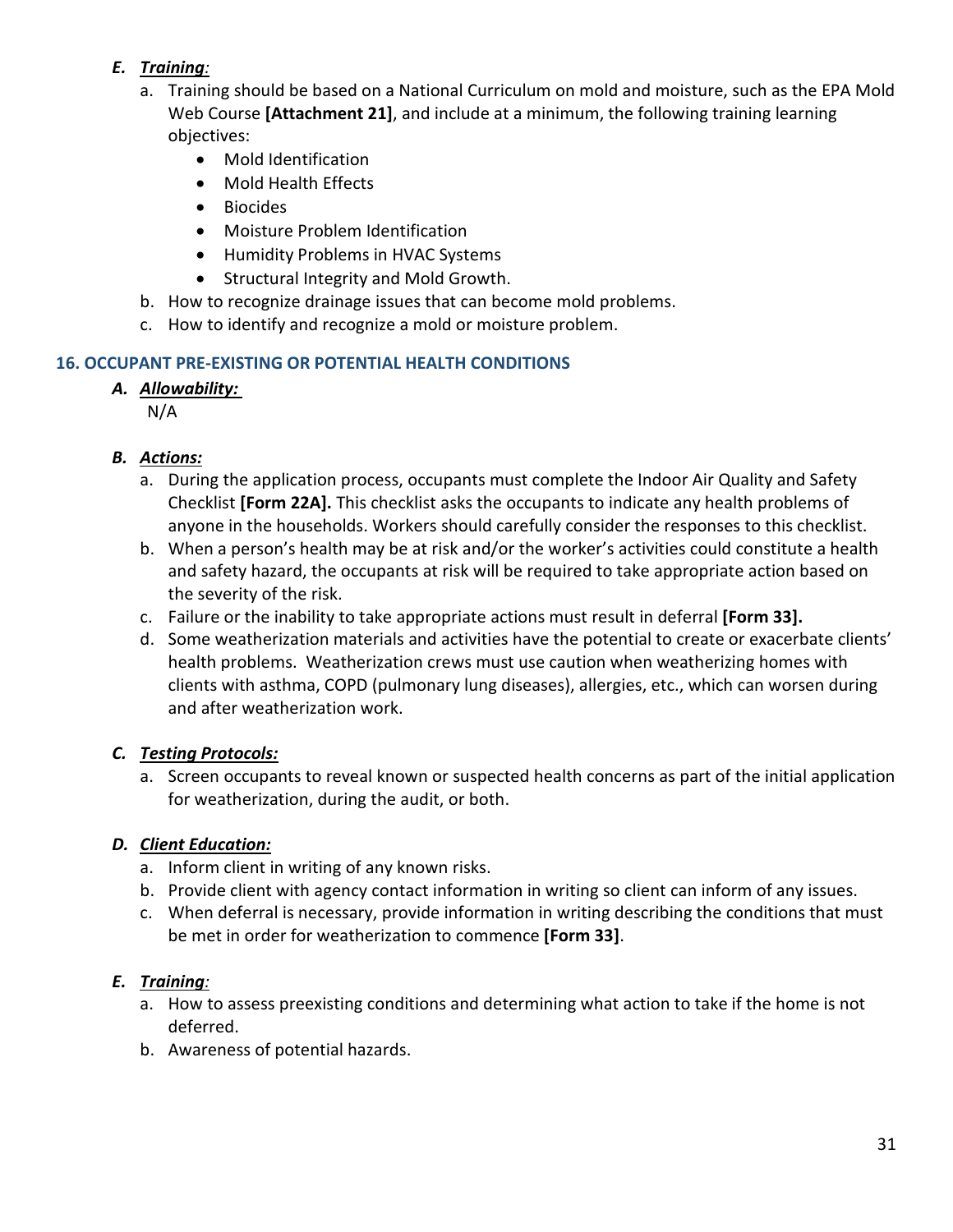#### **17. PESTS**

## *A. Allowability:*

- a. Limited pest removal is allowable. If pests cannot be reasonably removed or poses a H&S concern for workers, the home must be deferred.
- b. Screening of windows and points of access is allowed to prevent infestation.

#### *B. Actions:*

- a. During initial audit and during the course of weatherization work, workers must be aware of and conduct visual inspections for pests.
- b. Pests removal can be done (and should be when possible) in situations which meet the following:
	- i. Infestation prevents weatherization
	- ii. Pests can be reasonably removed
- c. As long as the invoice dates are within the program year, a lease, if required by vendor, may be paid for upfront, provided the cost is reasonable and within the agency's H&S budget, and the pest problem warrants multiple treatments.
- d. Infestation of pests may be cause for deferral where it cannot be reasonably removed, is not cost-effective (outside the Subgrantees Recipient's H&S budget) or poses health and safety concerns for workers **[Form 33].**

#### *C. Testing Protocols:*

a. Assessment of presence and degree of infestation and risk to worker

#### *D. Client Education:*

- a. Inform client in writing of observed conditions and associated risks.
- b. Provide Pest Health Threats information sheet client if applicable.
- c. When deferral is necessary, provide information in writing describing conditions that must be met in order for weatherization to commence **[Form 33]**.

## **E. Training**:

a. How to assess presence and degree of infestation, associated risks, and need for deferral.

## **18. RADON**

## **A. Allowability:**

- a. Radon mitigation is not an allowable H&S cost.
- b. Testing may be allowed in locations with high radon potential. Contact ODOC for approval if this situation occurs.

- a. All clients, in all zones, must sign an informed consent form prior to receiving weatherization services. This form must be kept in the client file [see client education section below]. Major radon problems should be referred to the appropriate local environmental organization or agency for abatement.
- b. In homes where radon may be present, work scope must include precautionary measures based on [the Buildings Assessment of Radon Reduction Interventions with Energy Retrofits](https://weatherization.ornl.gov/wp-content/uploads/2021/01/ORNL-_TM-2020_1769.pdf)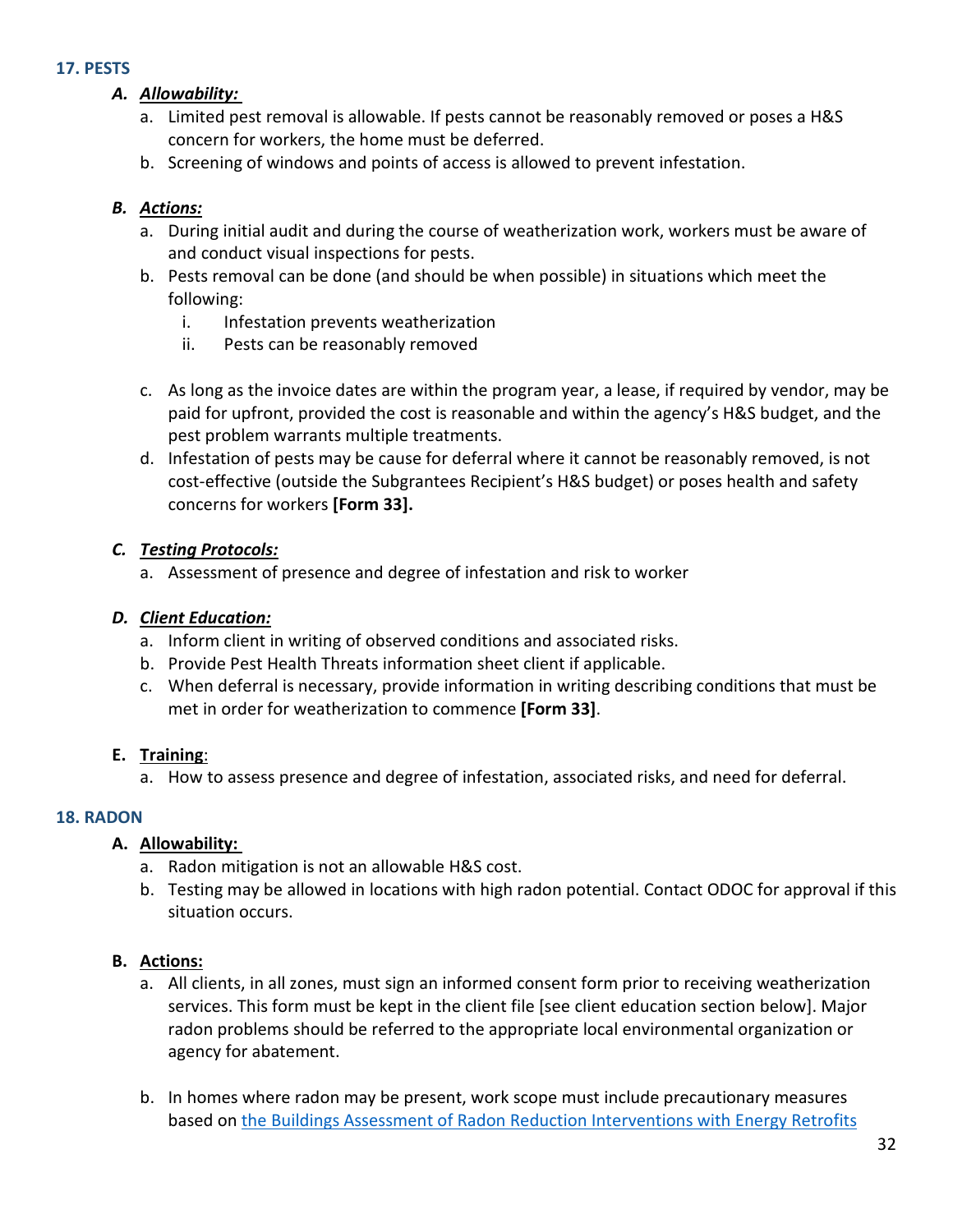[Expansion Study \(The BEX Study\)](https://weatherization.ornl.gov/wp-content/uploads/2021/01/ORNL-_TM-2020_1769.pdf) **[Attachment 31]**, to reduce the possibility of making radon issues worse.

- c. Whenever site conditions permit, cover exposed dirt floors within the pressure/thermal boundary with 6 mil (or greater) polyethylene sheeting, lapped at least 12" and sealed with appropriate sealant at all seams, walls and penetrations.
- d. Other precautions may include, but are not limited to, sealing any observed floor and/or foundation penetrations, including open sump pits (with airtight cover), isolating the basement from the conditioned space, ensuring crawl space venting is installed and implementing ventilation as required by ASHRAE 62.2-2016

#### **C. Testing Protocols:**

a. Radon testing with ODOC approval.

## **D. Client Education:**

- a. Provide all clients EPA's [A Citizen's Guide to Radon](https://www.epa.gov/sites/production/files/2016-12/documents/2016_a_citizens_guide_to_radon.pdf) **[Attachment 32]** and inform them of radon related risks.
- b. All clients must sign a consent form **[Form 22 or Form 36][18](#page-32-0)** and must receive the following information. Both the consent and education must be documented in the client file **[Form 25].**
	- i. Information from the results of the IAQ Study that there is a small risk of increasing radon levels when building tightness is improved;
	- ii. A list of precautionary measures WAP will install based on EPA Healthy Indoor Environment Protocols; some of the benefits of Weatherization including energy savings, energy cost savings, improved home comfort, and increased safety; and
	- iii. Confirmation that EPA's [A Citizen's Guide to Radon](https://www.epa.gov/sites/production/files/2016-12/documents/2016_a_citizens_guide_to_radon.pdf) **[Attachment 32]** was received and radon related risks discussed with the client.

## **E. Training**:

- a. Auditors, assessors and inspectors must have knowledge of radon, what it is and how it occurs, including what factors may make radon worse, and precautionary measures that may be helpful.
- b. Workers must be trained in proper vapor retarder installation.
- c. The EPA Radon map uses 3 "zones" to indicate the likelihood of radon being present and levels determined to be potentially dangerous. Most of Oklahoma's counties are in Zone 3, although Cimarron, Texas, Beaver, Ellis, Delaware, Mayes, Cherokee, Adair, and Sequoyah are all in Zone
	- 2. An Oklahoma zonal map can be located at the [EPA website.](https://www.epa.gov/sites/production/files/2015-07/documents/zonemapcolor.pdf) **[Attachment 33]**
		- Zone 1 indicates average indoor screening levels above the recommended maximum of 4 pCi/L.
		- Zone 2 ranges from 2 4 pCi/L.
		- Zone 3 average indoor screening levels are less than 2 pCi/L.

<span id="page-32-0"></span> $18$ Only one (1) signed radon consent form is required per client file. Whether the client signs Form 22 or Form 36 depends on whether the client has already completed an application and is on the wait list. Clients who have an application on file that is less than 12 months old, only need to sign Form 36. However, if a client has an application on file that is 12 months or older, a new Form 22 client application must be completed instead.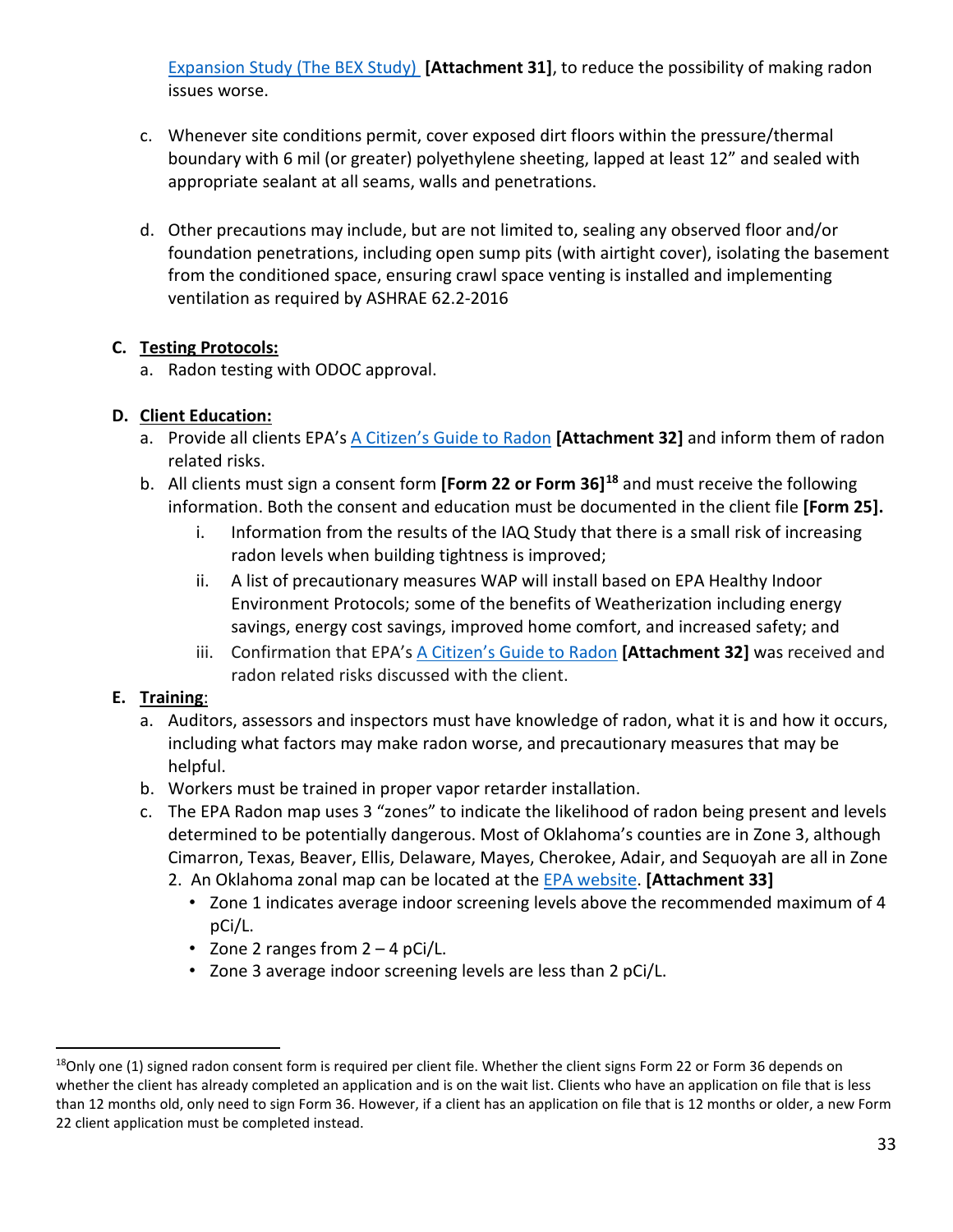#### **19. SAFETY DEVICES: SMOKE AND CARBON MONOXIDE ALARMS, FIRE EXTINGUISHERS**

#### **A. Allowability:**

- a. Smoke alarms, limited to the relatively inexpensive, battery operated type, must be installed where alarms are not present or are inoperable, provided the cost meets the criteria i[n Section](#page-0-2)  [I, B.](#page-0-2)
- b. Replacement of operable alarms is not an allowable cost.
- c. Providing fire extinguishers is an allowable cost when solid fuel is present, and the cost meets the criteria in Section I.B.

#### **B.** *Actions:*

- a. During the energy audit, a unit must be inspected for smoke and carbon monoxide alarms, and fire extinguishers [if applicable].
- b. Follow NFPA 72 guidance on smoke alarms and C0 monitors.
- c. If an alarm or fire extinguisher is located, it must be tested to determine whether it is an operable device.
	- i. If not operable, the assessor must determine how many smoke alarms are necessary for the home and if any fire extinguishers are warranted (if solid fuel burning equipment is present).
		- (a) Subgrantee Recipients should only install the more expensive smoke detectors, which require wiring to the home's electrical system, when these types of units are required by applicable codes.
	- ii. All units must have a digital CO monitor installed, regardless of fuel source.
		- (b) Carbon Monoxide monitors/alarms must be installed according to Underwriters Laboratories Standards for Safety ANSI/UL 2034-09 or newer if available.

#### *C. Testing Protocols:*

- a. Check existing alarms for operation.
- b. Verify operation of installed alarms.

#### *D. Client Education:*

a. Provide client with verbal and written information on use of devices installed.

#### *E. Training:*

- a. Where to install alarms.
- b. Local code compliance.

#### **20. VENTILATION AND INDOOR AIR QUALITY**

#### *A. Allowability:*

- a. Costs associated with implementing and following ASHRAE 62.2 2016 are allowed, provided the cost meets the criteria in Section I.B.
- b. Bathroom local exhaust fans can be installed as per the requirement of ASHRAE 62.2.
	- i. ASHRAE 62.2 Section 5 requires bathroom local exhaust fans to be vented outside and to have a minimum demand-controlled airflow of 50 CFM or continuous airflow of 20 CFM.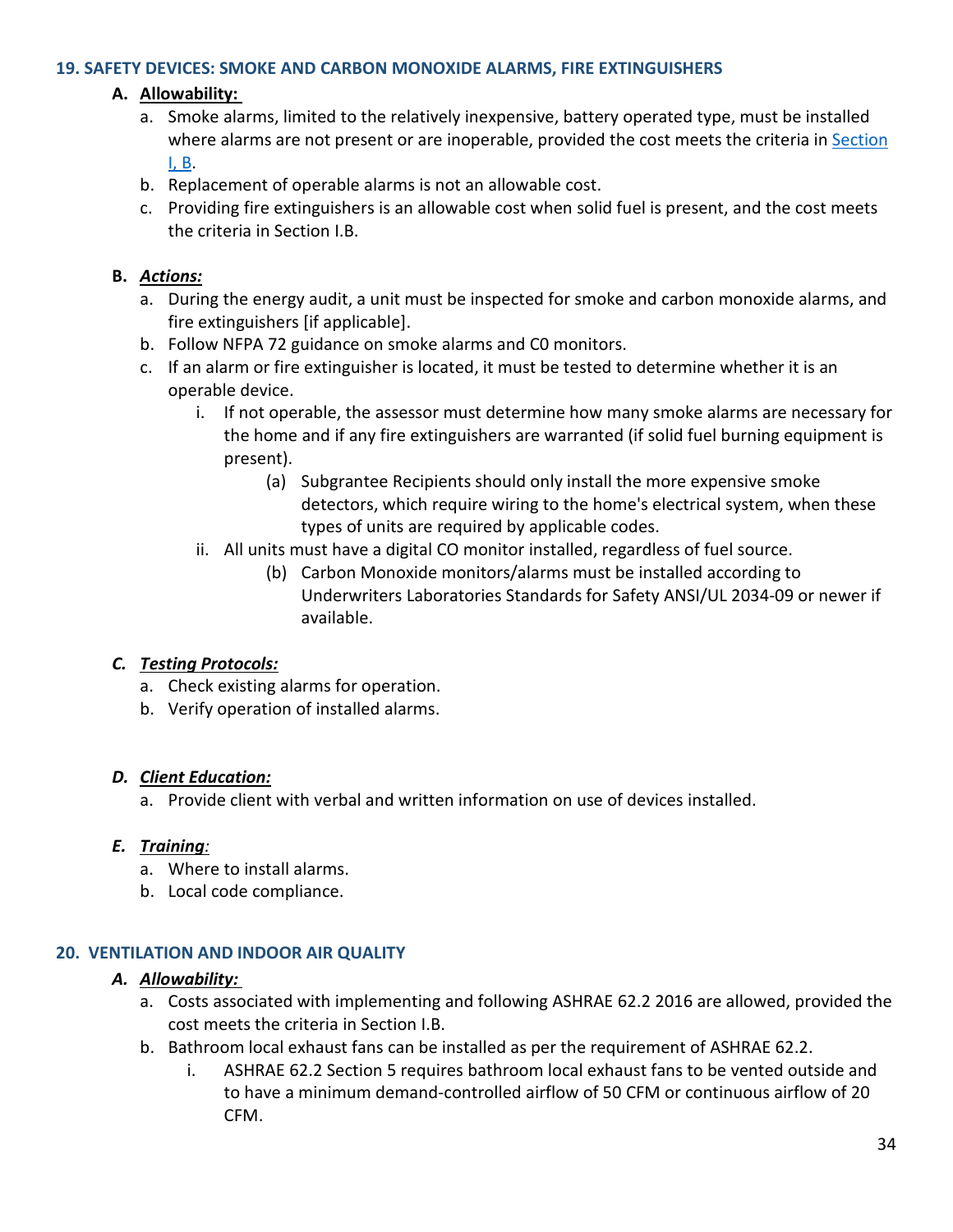- ii. See Table 5.1 from ASHRAE 62.2 for further guidance.
- c. ASHRAE 62.2 also requires local exhaust kitchen fans to be vented outside and have a minimum demand-controlled airflow of 100 CFM.
	- i. Any home with a gas range must be provided with a range hood vented to outside. This can be an ASHRAE continuous run fan or an intermittent fan. This will be a health & safety cost.
	- ii. See Table 5.1 from ASHRAE 62.2 for further guidance.
- d. The installation of required local ventilation may meet ASHRAE 62.2 requirement for additional dwelling unit ventilation, and this needs to be considered during the audit.
- e. Run Red Calc to determine if additional dwelling unit ventilation is needed. See Appendix F for guidance.
- f. Any functioning exhaust fan that will remain in the home after weatherization must be vented to the outside. This shall be funded with Health and Safety funds.

- a. Subgrantee Recipients will follow AHSRAE 62.2 2016 per DOE policy. Most of Oklahoma is in Climate Zone 3; the panhandle is in Climate Zone 4.
- b. If the ASHRAE normative Appendix A is employed and an existing fan is being replaced or upgraded to meet whole-house ventilation requirements, take actions to prevent zonal pressure differences greater than 3 pascals across the closed door, if one exists.
- c. During initial inspection, agency will inventory existing viable fans
- d. Measure Exhaust Fan Flow with Fan Flow Meter and Digital Manometer (you will need pre blower door reading @CFM50 prior to conducting pre fan flow measurements) [Form 38].
- e. Estimate post weatherization blower door @CFM50
- f. Fill out ASHRAE 62.2.2016 Ventilation Calculation Spreadsheet. <http://www.residentialenergydynamics.com/REDCalcFree/Tools/ASHRAE6222016>
- g. If Continuous Ventilation to Add is above 15 CFM, per the ASHRAE 62.2 2016 Ventilation Calculation Spreadsheet, determine the best solution to provide ventilation required to reach CFM required by considering the following options:
	- i. Exhaust only Fans (Spot Ventilation) best in moderate and cold- climates
		- (a) Continuous or intermittent (must have an adjustable switch)
	- ii. Balanced
		- (a) Continuous or intermittent (must have adjustable switch if intermittent)
		- (b) Fan driven air in & out, controlled air
	- iii. Sound rating requirement
		- (a) Must be met at or below 1 sone whole building fan at or below 3 sones for local occupant controlled fans (kitchen and bath exhaust).
		- (b) Remotely mounted fans or systems utilizing a central air handler fan have no sound rating requirement.
		- (c) Newly installed local exhaust ventilation systems that are not run continuously shall have a sound rating of 3.0 sones or less, unless they have a maximum rating of 400 CFM.
- h. Verify the operation of all local and/or whole building ventilation equipment (Before and After using the Ventilation Calculation Spreadsheet).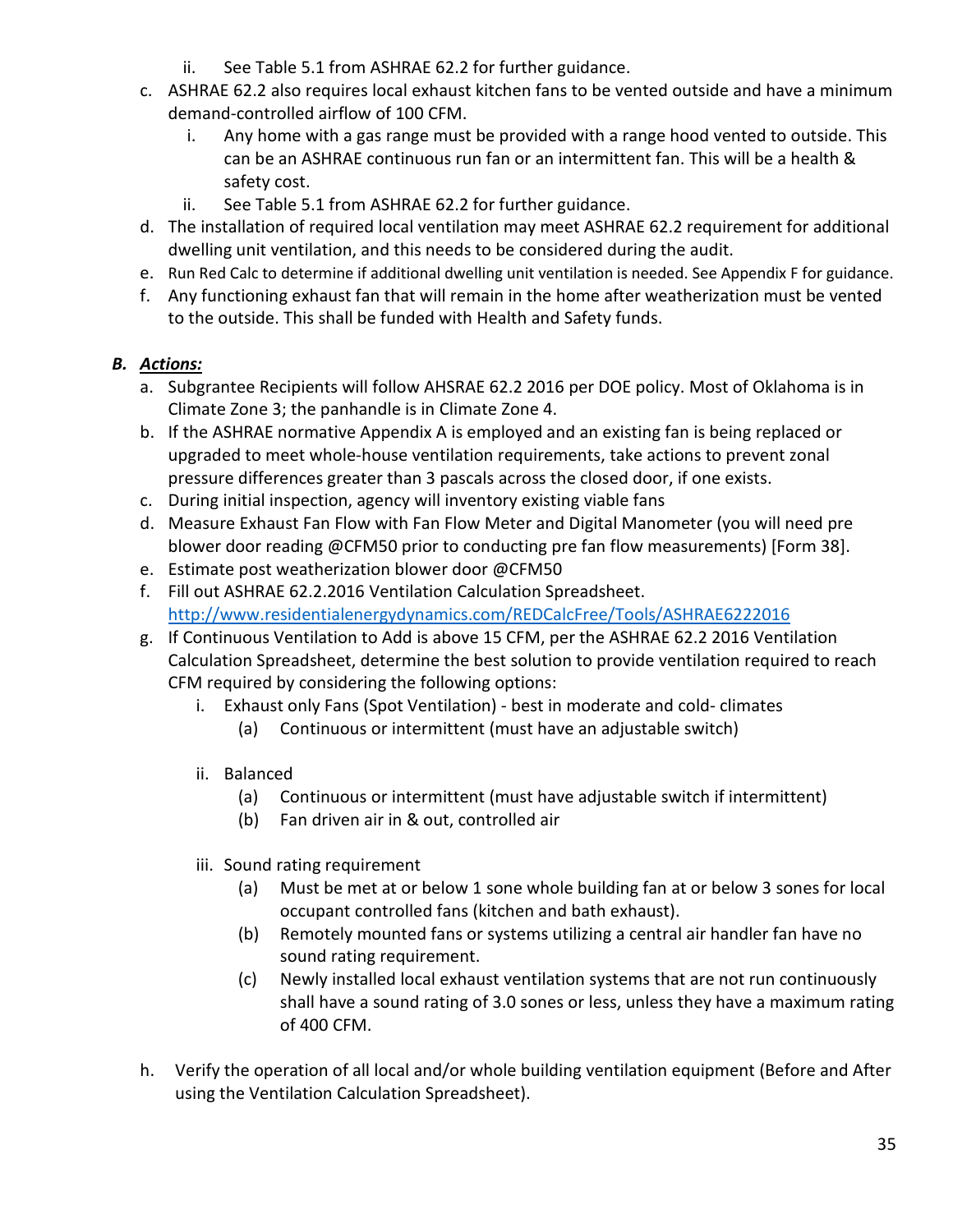- i. NOTE for areas located outside of the thermal boundary that are having issues reaching the 6% requirement<sup>19</sup>, per DOE: seal all exposed ductwork as completely as possible using reasonably diligent efforts, but leave any inaccessible ductwork alone.
- j. Before and After fan flow must be verified in client file **[Form 28]**

- a. ASHRAE 62.2 evaluation to determine required ventilation
- b. Measure fan flow of existing fans and of installed equipment to verify performance.

#### *D. Client Education:*

- a. Educate client on function, use, and maintenance (including location of service switch and cleaning instructions) of ventilation system and components.
- b. Provide info sheet on Indoor Air Quality, to include a disclaimer that ASHRAE 62.2 does not account for high polluting sources or guarantee indoor air quality.
- c. Provide client with equipment manuals and warranties for installed equipment **[Form 35 and Form 48]**
- d. Provide client with Ventilation client information sheet.

## *E. Training:*

a. ASHRAE 62.2 2016 training is required and includes proper sizing, evaluation of existing and new systems, depressurization tightness limits, critical air zones, and etc.

#### **21. WINDOW AND DOOR REPLACEMENT, WINDOW GUARDS**

#### *A. Allowability:*

a. Not allowed.

#### *B. Actions:*

a. N/A

## *C. Testing Protocols:*

a. N/A

## *D. Client Education:*

a. If lead is present in home, provide client with Renovate Right Brochure and educate client on the risks of lead in the home.

## *E. Training:*

a. Awareness of guidance

## **22. WORKER SAFETY**

#### *A. Allowability:*

a. Costs to comply with these requirements may be charged to the Health and Safety budget, provided they meet the criteria in Section I.B.

<span id="page-35-0"></span><sup>&</sup>lt;sup>19</sup> HVAC systems that include air handlers or ducts located outside the pressure boundary shall have total air leakage of no more than 6% of total fan flow when measured at 0.1 in. of water (25 Pa) using California Title 24 10 or equivalent. ASHRAE Standard [62.2.2016 Section 6.5.2](https://ashrae.iwrapper.com/ViewOnline/Standard_62.2-2016)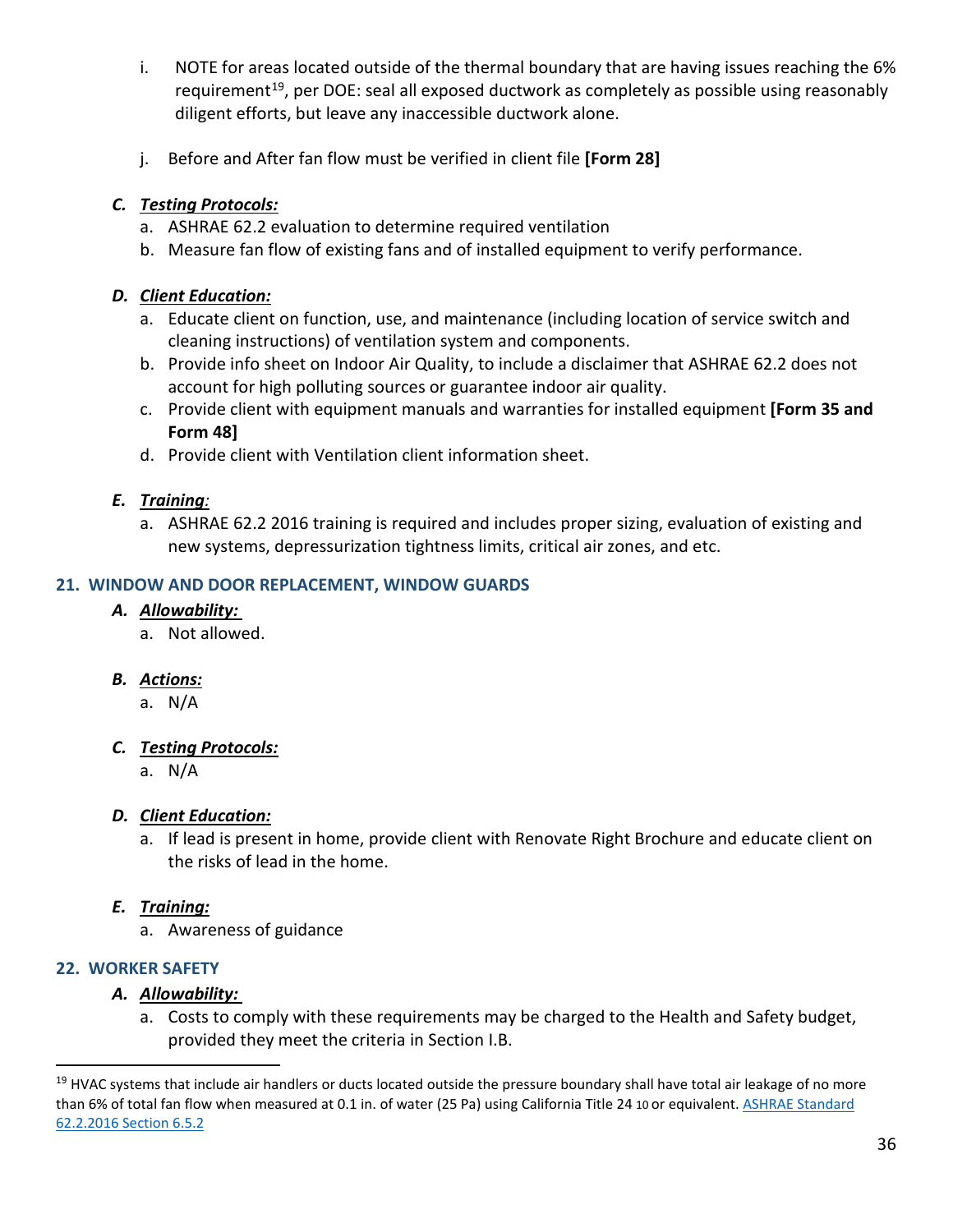## *B. Actions:*

- a. Workers must follow Occupational Safety and Health Administration Standards and Safety Data Sheets (SDS) and take precautions to ensure the health and safety of themselves and other workers.
- b. SDS must be posted wherever workers may be exposed to hazardous materials. This could include keeping all SDS in weatherization work vehicles while working at a client home.
- c. Workers should check for Spray Polyurethane Foam (SPF) penetrations in the building envelope. If detected:
	- i. Use [EPA Safety Tips for Weatherizing with Spray Polyurethane Foam](https://www.epa.gov/sites/production/files/2015-09/documents/spf_postcard.pdf) **[Attachment 34]** when working within the conditioned space or when SPF fumes become evident within the conditioned space. When working outside the building envelope, isolate the area where foam will be applied, take precautions so that fumes will not transfer to inside conditioned space, and exhaust fumes outside the home.
- d. Workers should NOT hesitate to defer a home if a client is physically or verbally threatening. If this happens, **Form 33** must be completed, and the situation thoroughly documented, but a client signature is not necessary.

# *C. Testing Protocols:*

- a. Grantees (ODOC monitors) must perform assessments to determine if crews are utilizing safe work practices.
- b. Subgrantee Weatherization Directors and crew leaders are responsible to provide safe working environments (with training, and the proper tools and safety equipment) for their crews and weatherization clients.
- c. Sensory inspection inside the home for SPF fumes during foam application

## *D. Client Education:*

a. If using SPF, provide notification to the clients of plans to use two-part foam and the precautions that may be necessary.

# *E. Training:*

- a. Use and importance of personal equipment.
- b. OSHA 10-hour training is required for all workers.
- c. OSHA 30 training is required for Crew Leaders.
- d. Ongoing training is required in Hazard Communication Program.
- e. Training on use of various products with specification for each application type.
- f. SDS sheets.
- g. Temp sensitivity.
- h. If time and resources allow, ODOC may periodically conduct in-progress inspections to observe the health and safety practices of the workers.

# **23. WATER HEATERS**

# *A. Allowability:*

- a. Repair and cleaning is allowed, provided the cost meets the criteria in Section I.B.
- b. If repair and cleaning is not sufficient, and the water heater is leaking and rusted, limited case by case water heater replacement is allowed, provided the agency has first attempted to justify replacement as an ECM, and the costs meet the criteria in Section I.B. Furthermore, the water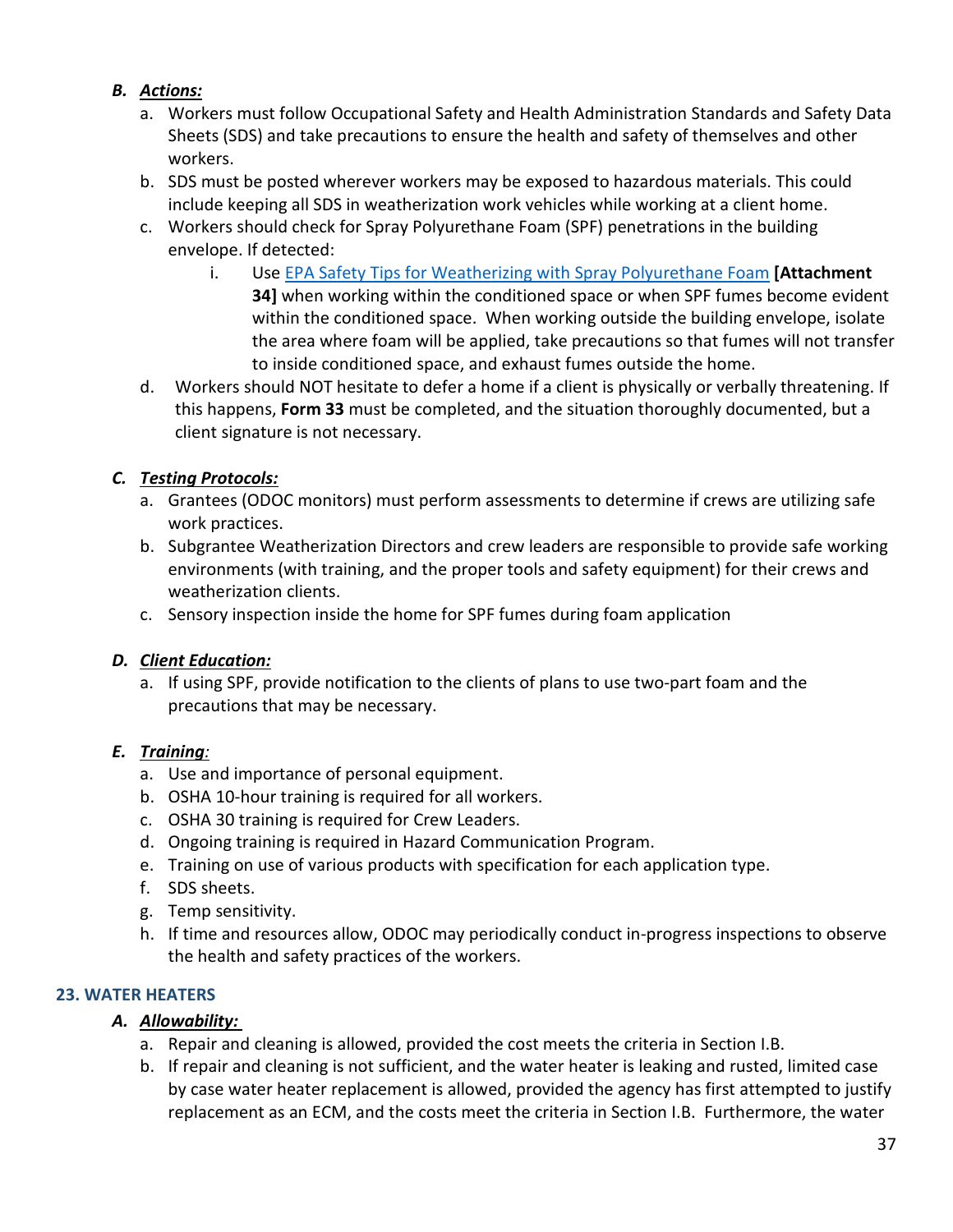heater must post a life safety risk to occupants (e.g., leaking primary tank, high CO measurements). c. Minor safety repairs of water heaters (e.g. T&P valve piping, backflow prevention devices, expansion tanks) .

 d. Replace, repair, or install primary eater heater when existing primary water heater is unsafe, inoperable, or nonexistent.

## *B. Actions:*

- a. During the initial audit, determine whether the water heater is performing safely. Water heaters must be inspected to determine if they are operational, non- operational, repairable, and/or non-repairable. Relevant information must be entered into the NEAT or MHEA.
- b. Input the water heater in the NEAT/MHEA program to determine potential energy savings at an ECM with an SIR of 1.0 or above. Documentation [NEAT/MHEA Input Report] to show this attempt of cost justification must be kept in client file.
	- i. If the water heater replacement results in an ECM with an SIR of 1.0 or above, replace as a regular ECM.
	- ii. If the NEAT/MHEA program does not determine the water heater replacement to be an ECM, replace using H&S funds.
	- **iii.** Document reason for replacing water heater using H&S funds on the Energy Audit Form **[Form 28]**
- c . Subgrantee Recipients shall accomplish the following services for electric water heaters **not** replaced, if audit justified:
	- i. Pipe insulation;
	- ii. Water heater blanket;
	- iii. Thermostat set to 120 degrees maximum;
	- iv. Check for leakage;
	- v. Replacement of low-flow showerhead.
	- c. Electric water heaters shall be replaced with another electric water heater only. Gas water heaters may be replaced under health and safety only. Fuel change is not allowable.

#### *C. Testing Protocols:*

a. Combustion testing

## *D. Client Education:*

a. Provide client with Combustion Safety info sheet and discuss the risks and warning signs associated with high CO in a household

## *E. Training:*

- a. Awareness of guidance
- b. CAZ testing

## **IV. FORMS**

- Form 22 WX Client Application [includes Radon Consent Form]
- Form 22A Indoor Air Quality and Safety Checklist
- Form 23 WX Needs Assessment Priority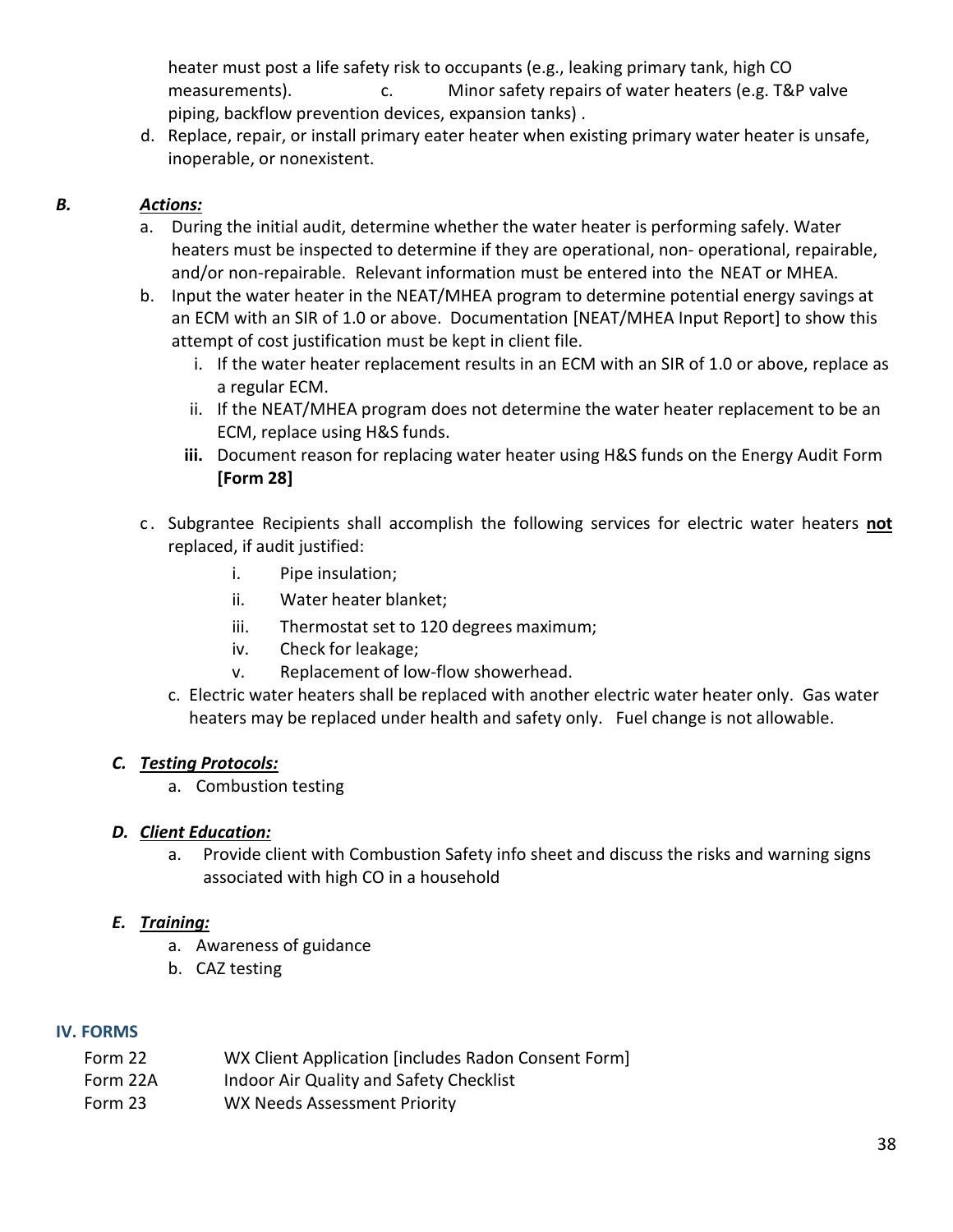| Form 24 | <b>Denial Letter</b>                      |
|---------|-------------------------------------------|
| Form 25 | <b>Client H&amp;S Education Checklist</b> |
| Form 28 | <b>Energy Audit Form</b>                  |
| Form 31 | Hazardous Materials Disposal Verification |
| Form 32 | Mold Disclosure                           |
| Form 33 | Deferral Form                             |
| Form 35 | <b>Client Satisfaction Form</b>           |
| Form 39 | <b>Client File Checklist</b>              |
| Form 40 | Cert Renovator On the Job Training Log    |
| Form 42 | <b>Test Kit Documentation</b>             |
| Form 43 | Renovation Recordkeeping Checklist        |
| Form 44 | <b>Quality Control Report</b>             |
| Form 48 | <b>Warranties Verification</b>            |
| Form 49 | <b>H&amp;S Measure Quarterly Report</b>   |

AHSRAE Calculation Form

<http://www.residentialenergydynamics.com/REDCalcFree/Tools/ASHRAE6222016>

#### **V. ATTACHMENTS**

All attachments can be found in the Community Action Implementation Manual

- Attachment 10b Other Federal Regs on Lead-Based Paint
- Attachment 12 Final Cleanup Interior and Exterior Checklist
- Attachment 21 EPA Mold Web Course
- Attachment 22 A Brief Guide to Mold, Moisture and Your Home
- Attachment 27 BPI 1200 Standards Guide
- Attachment 28 BPI 1200 Standards Chart
- Attachment 31 EPA Healthy Indoor Environment Protocols
- Attachment 32 A Citizen's Guide to Radon
- Attachment 33 EPA Radon Zone Map of Oklahoma
- Attachment 34 EPA Safety Tips for WX with SPF
- Attachment 35 Renovate Right Pamphlet and Receipt
- Attachment 36 Duct Blaster Testing Info Sheet

#### **VI. RESOURCES**

#### **Federal:**

- Allowable Expenditure Federal Guidelines: [10CFR Part 440.18\(d\)\(15\)](https://www.gpo.gov/fdsys/pkg/CFR-2011-title10-vol3/pdf/CFR-2011-title10-vol3-sec440-18.pdfhttps:/www.gpo.gov/fdsys/pkg/CFR-2011-title10-vol3/pdf/CFR-2011-title10-vol3-sec440-18.pdf)
- Weatherization Program Notice 17-7 <https://www.energy.gov/eere/wipo/downloads/wpn-17-7-weatherization-health-and-safety-guidance>
- Environmental Protection Agency Mold <https://www.epa.gov/mold>